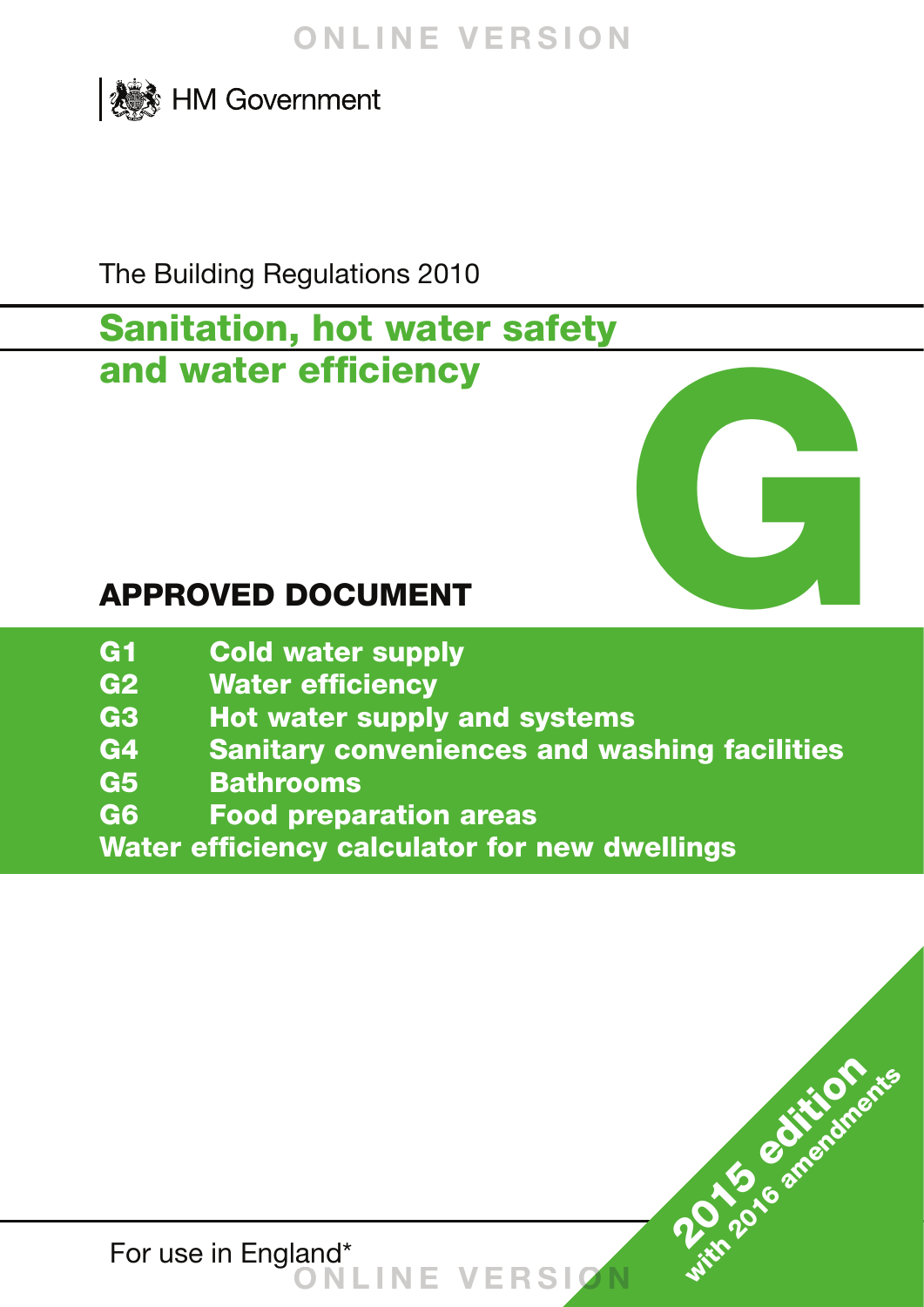### **MAIN CHANGES IN THE 2015 EDITION**

This approved document supports Regulation 36 and Part G of Schedule 1 to the Building Regulations 2010. It takes effect on 1 October 2015 for use in England\*. The 2010 edition, as amended, will continue to apply to work started before 1 October 2015 or work subject to a building notice, full plans application or initial notice submitted before that date.

The main changes are:

- Introduction of an optional requirement for tighter water efficiency in Regulation 36 (section G2).
- Introduction of a fittings approach as an alternative to using the water efficiency calculator (section G2).
- Inclusion of the water efficiency calculator methodology into this approved document, with minor alterations resulting from European efficiency labelling and consequential amendments resulting from removal of references to the Code for Sustainable Homes (Appendix A).
- The annex listing the relevant competent person self-certification schemes has been deleted.

### **CHANGE MADE BY THE 2016 AMENDMENTS**

The change, made to section G2, requires the water efficiency calculator to be completed for new dwellings where a shower will not be provided.

\* This approved document gives guidance for compliance with the Building Regulations for building work carried out in England. It also applies to building work carried out on excepted energy buildings in Wales as defined in the Welsh Ministers (Transfer of Functions) (No 2) Order 2009.

## **O NLINE VER S I O N**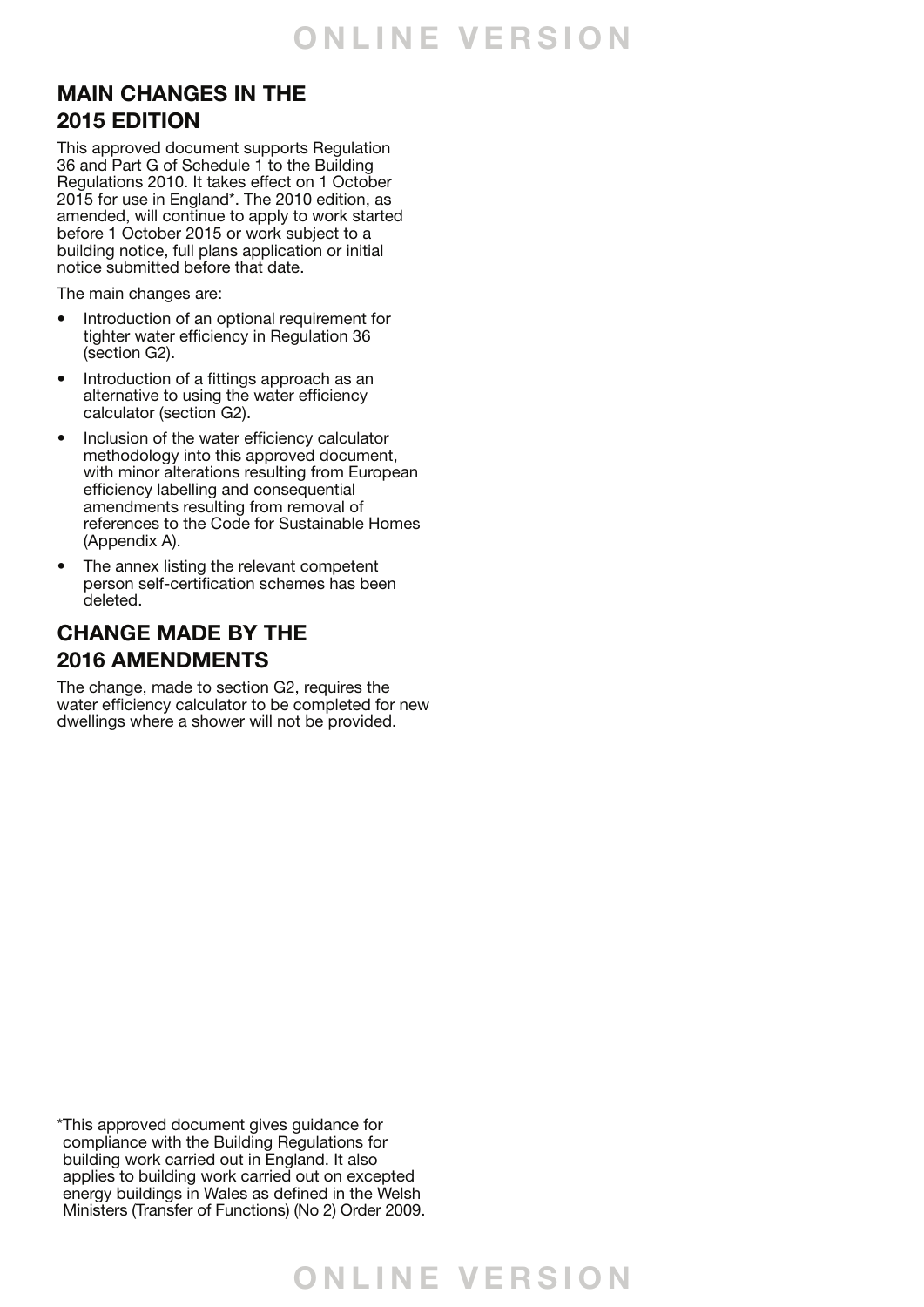## **Contents**

### PAGE **Introduction** 3 What is an Approved Document? 3 Consideration of technical risk 3 How to use this Approved Document 4 Where you can get further help 4 Responsibility for compliance 4 **The requirements** 5 Limitation on requirements 5 **General guidance** 6 Key terms 6 Types of work covered by this Approved Document 7 Material change of use 8 Historic buildings and the state of the state of the state of the state of the state of the state of the state of the state of the state of the state of the state of the state of the state of the state of the state of the Notification of work 8 Exemptions 9 Materials and workmanship 10 Supplementary quidance 10 Interaction with other legislation 10 **G1: Cold water supply** 12 The requirement 12 Guidance 13 Performance 13 Wholesome water 14 Softened wholesome water 14 Alternative sources of water 14 **G2: Water efficiency** 15 The requirement 15 Guidance 16 Performance 16 General 16 Fittings approach 16 Optional requirement 17 Notification of water efficiency calculation to the BCB 17

|                                                                                          | <b>PAGE</b> |
|------------------------------------------------------------------------------------------|-------------|
| G3: Hot water supply and systems                                                         | 18          |
| The requirement                                                                          | 18          |
| Guidance                                                                                 | 19          |
| Performance                                                                              | 19          |
| General                                                                                  | 19          |
| Provision of hot water supply                                                            | 20          |
| Design and installation of directly<br>or indirectly heated hot water<br>storage systems | 20          |
| Safety devices                                                                           | 22          |
| Electric water heating                                                                   | 23          |
| Solar water heating                                                                      | 23          |
| Discharge pipe from safety devices                                                       | 23          |
| Prevention of excessive temperatures                                                     | 26          |
| Prevention of scalding                                                                   | 26          |
| Installation                                                                             | 26          |
| Commissioning of fixed building<br>services                                              | 26          |
| Notice of completion of commissioning                                                    | 27          |
| G4: Sanitary conveniences and<br>washing facilities                                      | 28          |
| The requirement                                                                          | 28          |
| Guidance                                                                                 | 29          |
| Performance                                                                              | 29          |
| General                                                                                  | 29          |
| Scale of provision and layout<br>in dwellings                                            | 29          |
| Scale of provision and layout in<br>buildings other than dwellings                       | 30          |
| Chemical and composting toilets                                                          | 31          |
| Discharges to drains                                                                     | 31          |
| G5: Bathrooms                                                                            | 32          |
| The requirement                                                                          | 32          |
| Guidance                                                                                 | 33          |
| Performance                                                                              | 33          |
| General                                                                                  | 33          |
| Scale of provision and layout<br>in dwellings                                            | 33          |
| Scale of provision and layout in<br>buildings with rooms for residential<br>purposes     | 33          |
| Discharges to drains                                                                     | 33          |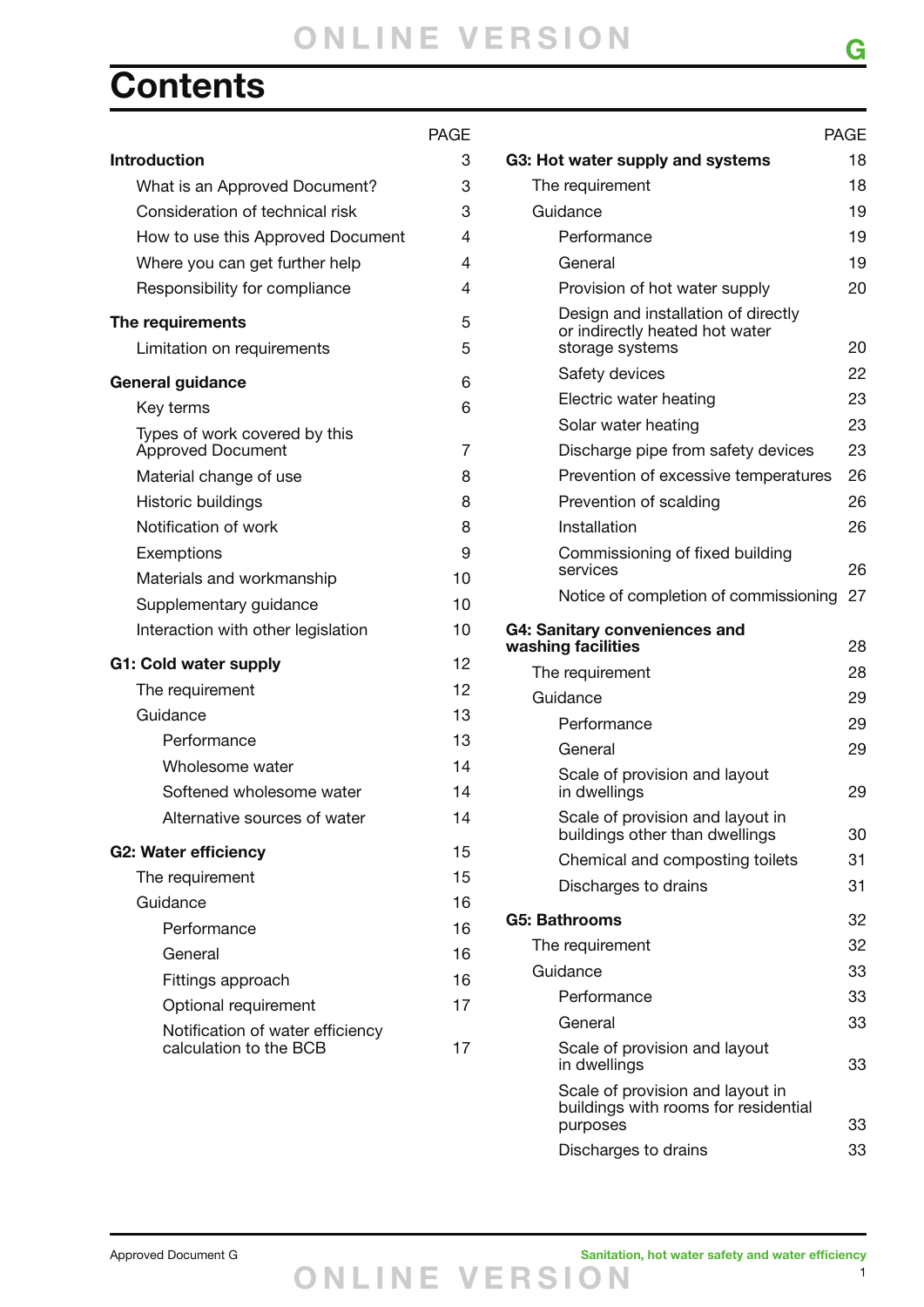|               | <b>G6: Food preparation areas</b>                                                  | PAGE<br>34 |
|---------------|------------------------------------------------------------------------------------|------------|
|               | The requirement                                                                    | 34         |
|               | Guidance                                                                           | 35         |
|               | Performance                                                                        | 35         |
|               | Scale of provision in dwellings                                                    | 35         |
|               | Scale of provision in buildings other<br>than dwellings                            | 35         |
|               | Discharges to drains                                                               | 35         |
|               | Appendix A: Water efficiency calculator<br>for new dwellings                       | 36         |
|               | Appendix B: Wholesome water                                                        | 45         |
|               | <b>Appendix C: References</b>                                                      | 47         |
|               | Relevant legislation                                                               | 47         |
|               | Standards                                                                          | 47         |
|               | Other documents                                                                    | 48         |
| Index         |                                                                                    | 49         |
|               | <b>DIAGRAMS</b>                                                                    |            |
| 1.            | Typical discharge pipe arrangement                                                 | 24         |
| 2.            | Separation between hand<br>washbasin/WC and food<br>preparation area - single room | 30         |
| 3.            | Separation between hand<br>washbasin/WC and food<br>preparation area - two rooms   | 30         |
| <b>TABLES</b> |                                                                                    |            |
| 2.1           | Maximum fittings consumption                                                       | 16         |

| 2.2 | Maximum fittings consumption<br>optional requirement level                                  | 17 |
|-----|---------------------------------------------------------------------------------------------|----|
| 3.1 | Sizing of copper discharge pipe<br>'D2' for common temperature<br>relief valve outlet sizes | 25 |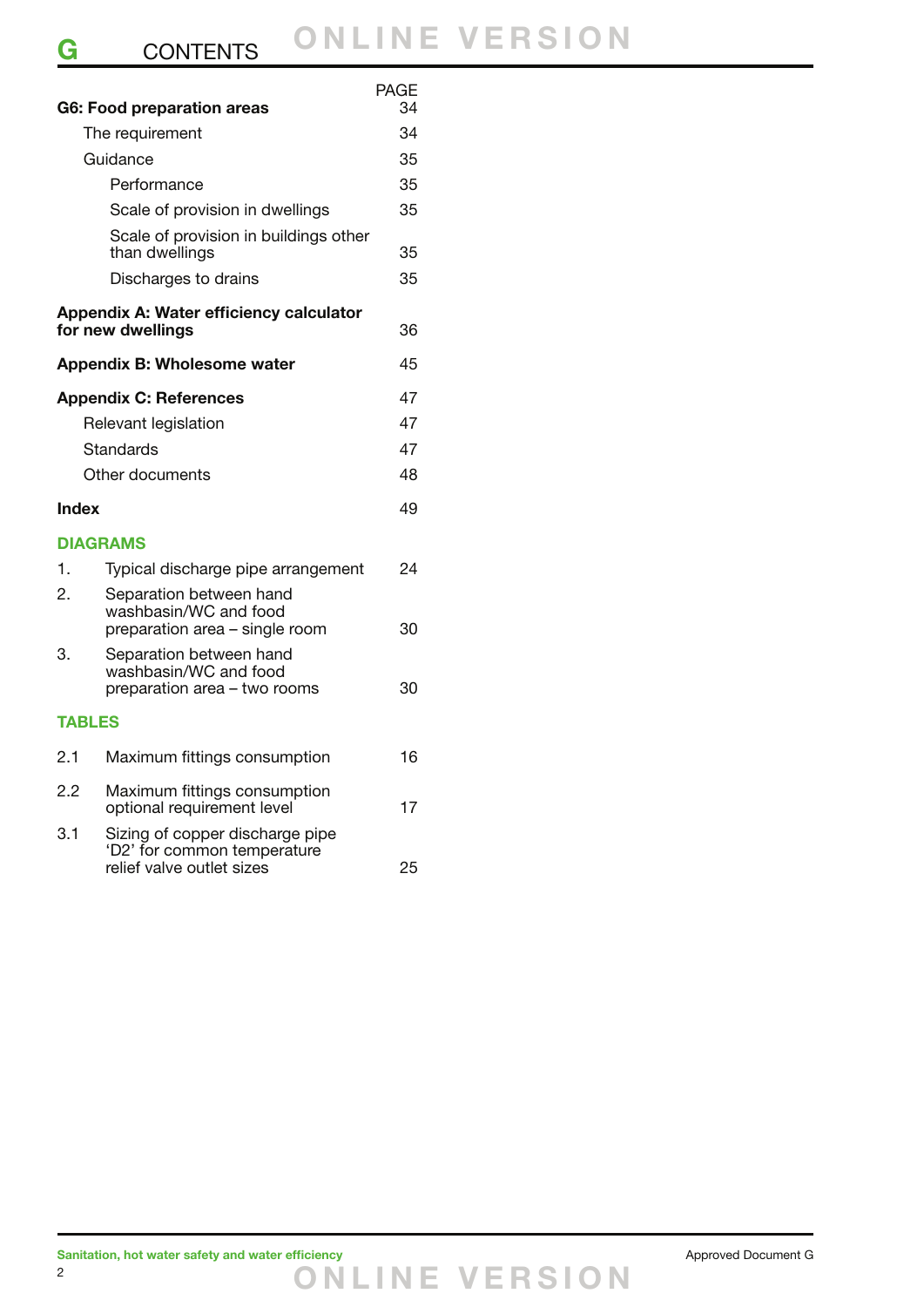## **Introduction**

### **What is an Approved Document?**

This document has been approved and issued by the Secretary of State to provide practical guidance on ways of complying with Requirements G1 to G6 and regulations 7 and 36 of the Building Regulations 2010 (SI 2010/2214) for England and Wales, as amended. The Building Regulations 2010 are referred to throughout the remainder of this Document as 'the Building Regulations'. Where appropriate the Approved Document also gives guidance on relevant requirements in the Building (Approved Inspectors etc.) Regulations 2010 (SI 2010/2215).

The intention of issuing Approved Documents is to provide guidance about compliance with specific aspects of the Building Regulations in some of the more common building situations. They include examples of what, in ordinary circumstances, may be reasonable provision for compliance with the relevant requirement(s) of the Building Regulations to which they refer.

If guidance in an Approved Document is followed there will be a presumption of compliance with the requirement(s) covered by the guidance. However, this presumption is not conclusive, so simply following guidance does not guarantee compliance in an individual case. It is also important to note that there may well be other ways of achieving compliance with the requirements. There is therefore no obligation to adopt any particular solution contained in this Approved Document if you would prefer to meet the relevant requirement in some other way. However, persons intending to carry out building work should always check with their Building Control Body (BCB), either the local authority or an Approved Inspector, that their proposals comply with Building Regulations.

The guidance contained in this Approved Document relates only to the particular requirements of the Building Regulations that the document addresses (see 'Requirements' below). However, building work may be subject to more than one requirement of the Building Regulations. In such cases the work will also have to comply with any other applicable requirements of the Building Regulations.

This document is one of a series that has been approved and issued by the Secretary of State for the purpose of providing practical guidance with respect to the requirements of Schedule 1 and regulation 7 of the Building Regulations 2010 (SI 2010/2214) for England and Wales.

At the back of this document is a list of all the documents that have been approved and issued by the Secretary of State for this purpose.

### **Consideration of technical risk**

**G**

In relation to the installation of new and replacement sanitation and hot water services, building work must satisfy all the technical requirements set out in Schedule 1 to the Building Regulations. Attention should be paid in particular to the need to comply with Part A (Structure), Part B (Fire safety), Part C (Site preparation and resistance to contaminants and moisture), Part J (Combustion appliances and fuel storage systems), Part L (Conservation of fuel and power) and Part P (Electrical safety), as well as Part G.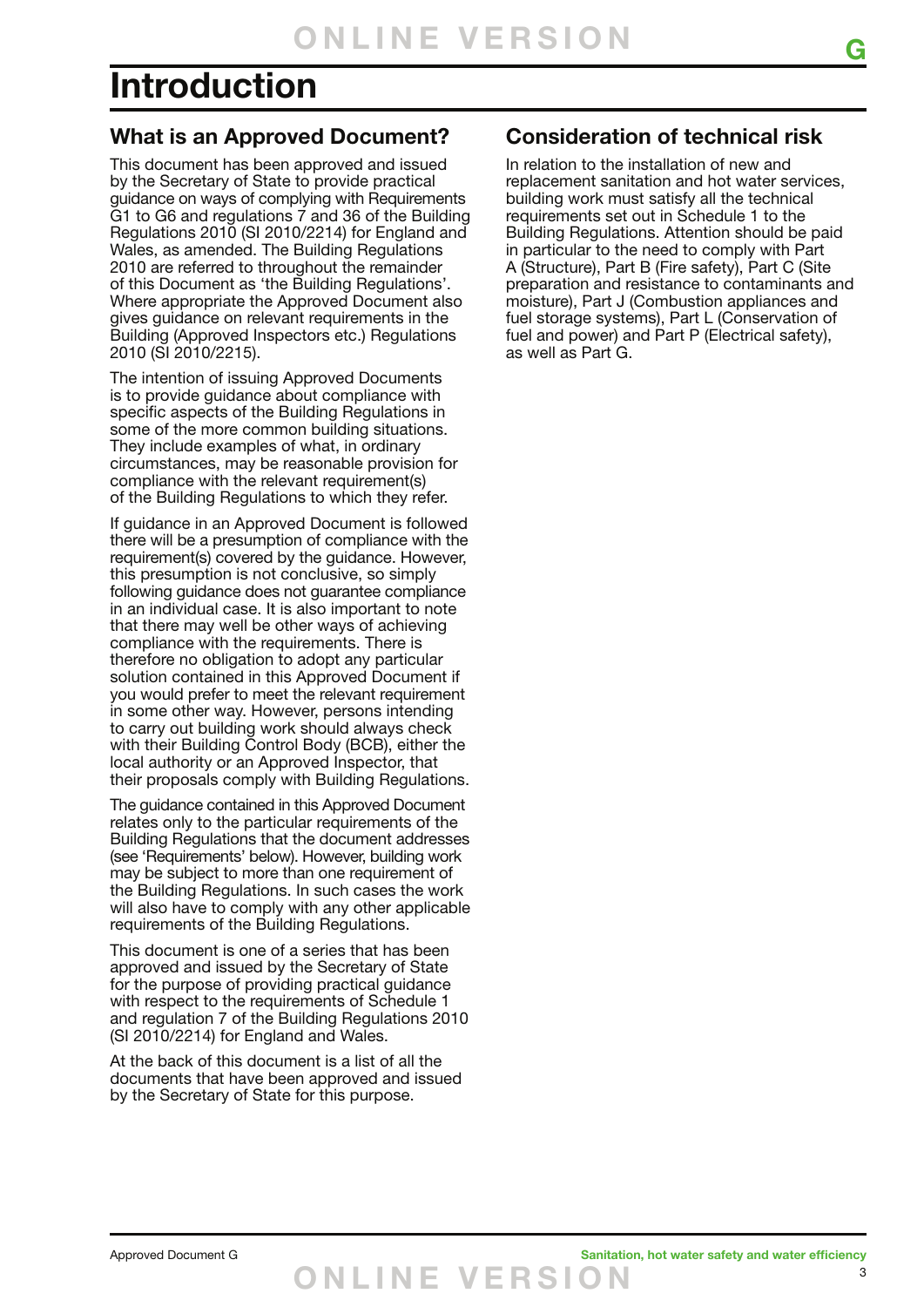### **How to use this Approved Document**

In this document the following conventions have been adopted to assist understanding and interpretation:

- a. Texts shown against a green background are extracts from the Building Regulations or Building (Approved Inspectors etc.) Regulations, and set out the legal requirements that relate to compliance with the sanitation, hot water safety and water efficiency requirements of Building Regulations. It should be remembered however that, as noted above, building works must comply with all the other applicable provisions of Building Regulations.
- b. Key terms are defined below and are printed in *bold italic text*.
- c. Details of technical publications referred to in the text of this document are repeated as references in Appendix C. A reference to a publication is likely to be made for one of two main reasons. The publication may contain additional or more comprehensive technical detail, which it would be impractical to include in full in this Document but which is needed to fully explain ways of meeting the requirements; or it is a source of more general information. The reason for the reference will be indicated in each case. The reference will be to a specified edition of the document. The Approved Document may be amended from time to time to include new references or to refer to revised editions where this aids compliance.

### **Where you can get further help**

If you do not understand the technical guidance or other information set out in this Approved Document and the additional detailed technical references to which it directs you, there are a number of routes through which you can seek further assistance:

- The Government website: www.gov.uk
- If you are the person undertaking the building work you can seek assistance either from your local authority building control service or from your approved inspector (depending on which building control service you are using, or intend to use, to certify compliance of your work with the requirements of the Building Regulations).
- Businesses registered with a competent person self-certification scheme may be able to get technical advice from their scheme operator.
- If your query is of a highly technical nature you may wish to seek the advice of a specialist, or industry technical body, in the area of concern.

### **Responsibility for compliance**

It is important to remember that if you are the person (e.g. designer, builder, installer) carrying out building work to which any requirement of Building Regulations applies you have a responsibility to ensure that the work complies with any such requirement. The building owner may also have a responsibility for ensuring compliance with Building Regulation requirements and could be served with an enforcement notice in cases of non-compliance.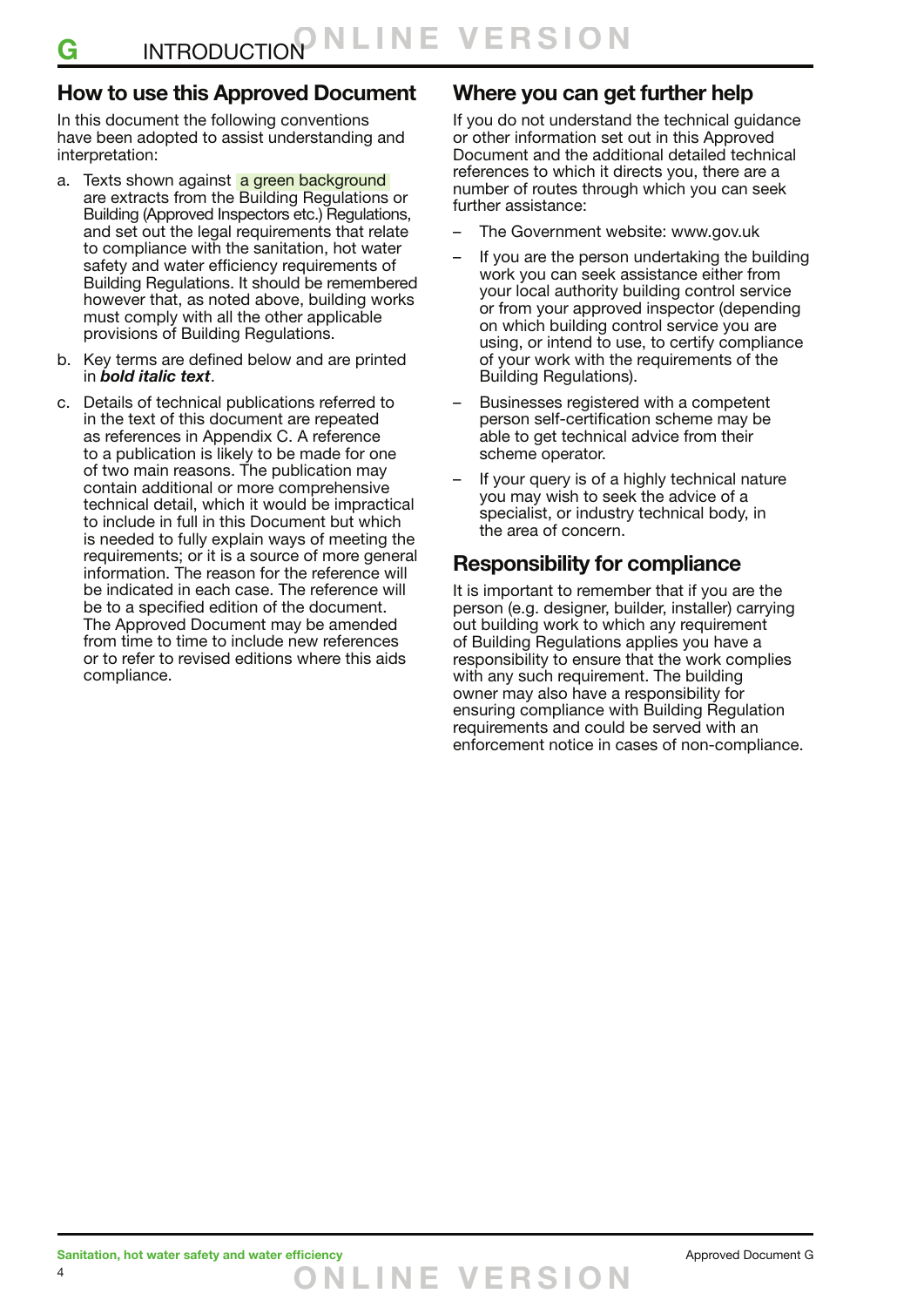## **The requirements**

This Approved Document deals with the sanitation, hot water safety and water efficiency requirements in the Building Regulations 2010.

### **Limitation on requirements**

In accordance with regulation 8 of the Building Regulations, the requirements in Parts A to D, F to K and P (except for paragraphs G2, H2 and J7) of Schedule 1 to the Building Regulations do not require anything to be done except for the purpose of securing reasonable standards of health and safety for persons in or about buildings (and any others who may be affected by buildings or matters connected with buildings).

Paragraph G2 is excluded from regulation 8 as it deals with the conservation of water. Paragraphs H2 and J7 are excluded from regulation 8 because they deal directly with prevention of the contamination of water and of oil pollution. Parts E and M (which deal, respectively, with resistance to the passage of sound, and access to and use of buildings) are excluded from regulation 8 because they address the welfare and convenience of building users. Part L is excluded from regulation 8 because it addresses the conservation of fuel and power. All these matters are amongst the purposes, other than health and safety, that may be addressed by Building Regulations.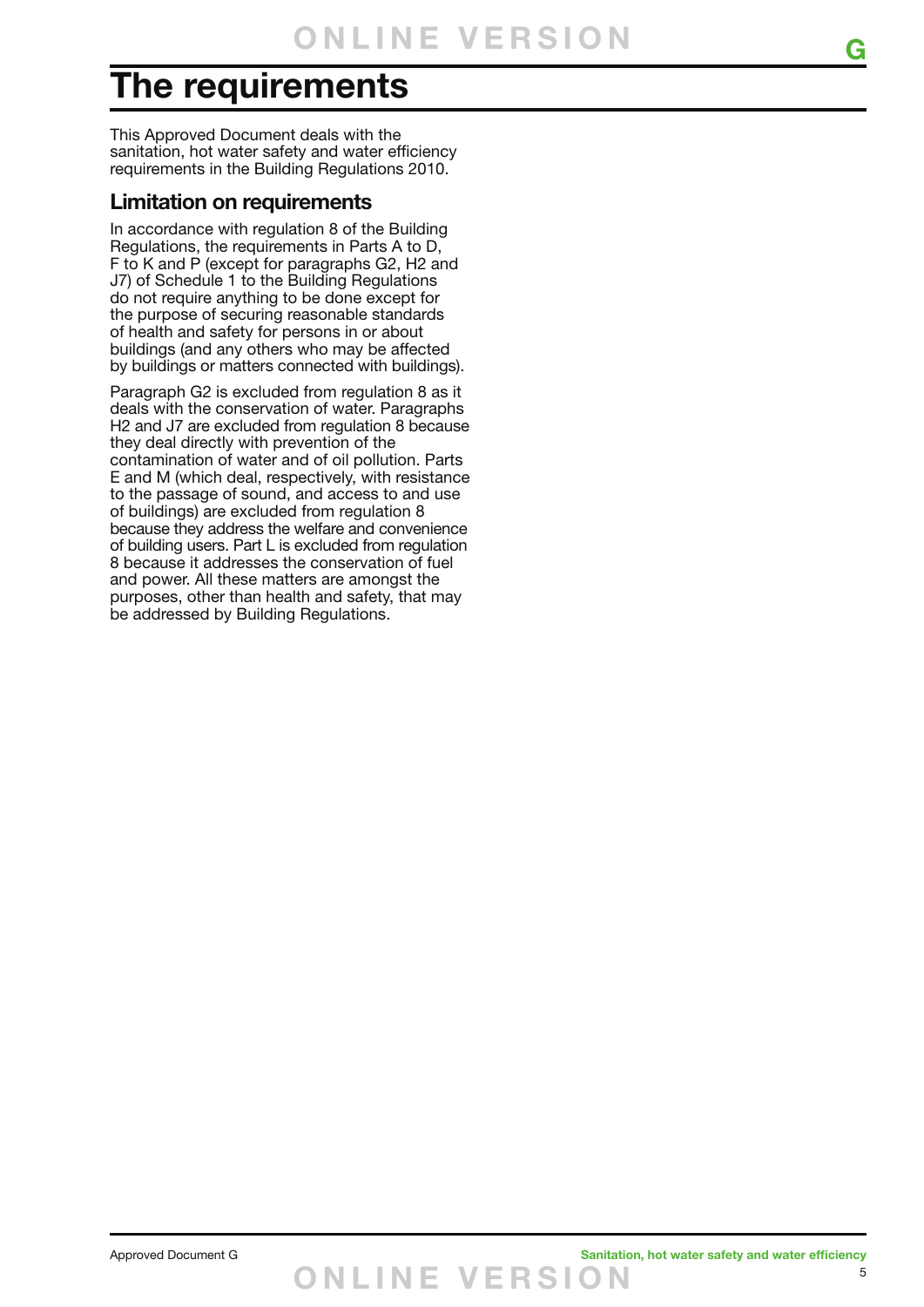## **G General guidance**

### **Key terms**

The following are key terms used in this document:

**Note:** Terms shown with \* are defined in legislation, either in the Building Act 1984 or the Building Regulations 2010, where the definition may be fuller than the definition given here.

**BCB** means Building Control Body: a local authority or an Approved Inspector.

**\*Building** means any permanent or temporary building, but not any other kind of structure or erection, and a reference to a building includes a reference to part of a building. This includes dwellings (houses, flats) and public buildings.

**\*Building work** includes the erection or extension of a *building*, the provision or extension of a *controlled service or fitting* in or in connection with a building, and the *material alteration* of a building, or a controlled service or fitting.

**Combined temperature and** *pressure relief valve* means a mechanically operated valve that opens to discharge water when a fixed (factory set) temperature or fixed (factory set) pressure is exceeded.

**Controlled service or fitting** includes a service or fitting subject to Schedule 1 requirements in respect of sanitation, hot water safety, water efficiency, drainage and waste disposal, combustion appliances and fuel storage, conservation of fuel or power, and electrical safety.

**Direct heating** means a method of heating in which the heat source is integral with the hot water vessel. Examples are an electrical immersion heater, or a gas burner with a flue arrangement that passes through the vessel so that the flue transfers heat to the stored water, or the circulation of water from a vessel situated near a burner with a flue arrangement so that the flue transfers heat to the circulating water.

**Domestic hot water** means water that has been heated for cooking, food preparation, personal washing or cleaning purposes. The term is used irrespective of the type of *building* in which the hot water system is installed.

**\*Earth-closet** means a closet having a movable receptacle for the reception of faecal matter and its deodorisation by the use of earth, ashes or chemicals, or by other methods. This will therefore include chemical and composting toilets.

**Exempt** *buildings* **and work** means the erection of any building or extension of a kind described in regulation 9 of and Schedule 2 to the Building Regulations 2010; or the carrying out of any work to or in connection with such a building or extension, if after the carrying out of that work it is still a building or extension of a kind described in that Schedule.

**Expansion vessel** means a vessel to temporarily accommodate the expansion of water from the unvented hot water storage vessel as it is heated.

**Greywater** is domestic wastewater excluding faecal matter and urine. When appropriately treated this may replace the use of *wholesome water* in *WCs*, *urinals*, irrigation or washing machines*.*

**Harvested rainwater** means rainwater harvested from roofs or other suitable surfaces and collected and stored. When appropriately treated, this may replace the use of *wholesome water* in *WCs*, *urinals*, irrigation or washing machines*.*

**Heated** *wholesome water* means water that, when cold, was wholesome in accordance with the definition below and has been subjected to a heat source to increase its temperature.

**Hot water storage system** means a vessel for storing:

- a. heated **wholesome hot water** or **softened wholesome hot water** for subsequent use
- b. water that is used to heat other water

together with any ancillary safety devices described in paragraphs 3.10 and 3.11 of this Approved Document and all other applicable operating devices.

**Hot water storage system package** means a *hot water storage system* having the safety devices described in 3.10 and 3.17 of this Approved Document factory-fitted by the manufacturer, together with a kit containing other applicable devices supplied by the manufacturer to be fitted by the installer.

**Hot water storage system unit** means a *hot water storage system* having the safety devices described in 3.10 and 3.17 of this Approved Document and all other applicable operating devices factory-fitted by the manufacturer.

**Indirect heating** means a method of heating stored water through a heat exchanger.

**Kitchen** means a room or part of a room which contains a *sink* and food preparation facilities

**Material alteration** means an alteration which results in a *building* or a *controlled service or fitting* not complying with, or being more unsatisfactory than it was before in relation to Schedule 1 requirements in relation to structure, means of warning and escape, internal and external fire spread, fire service access and facilities, and access and use.

**Non-self-resetting energy cut-out** means a device that will interrupt the supply of heat to a hot water storage vessel when a fixed (factory set) temperature is exceeded. If this protective device is actuated it should only be possible to reset it manually.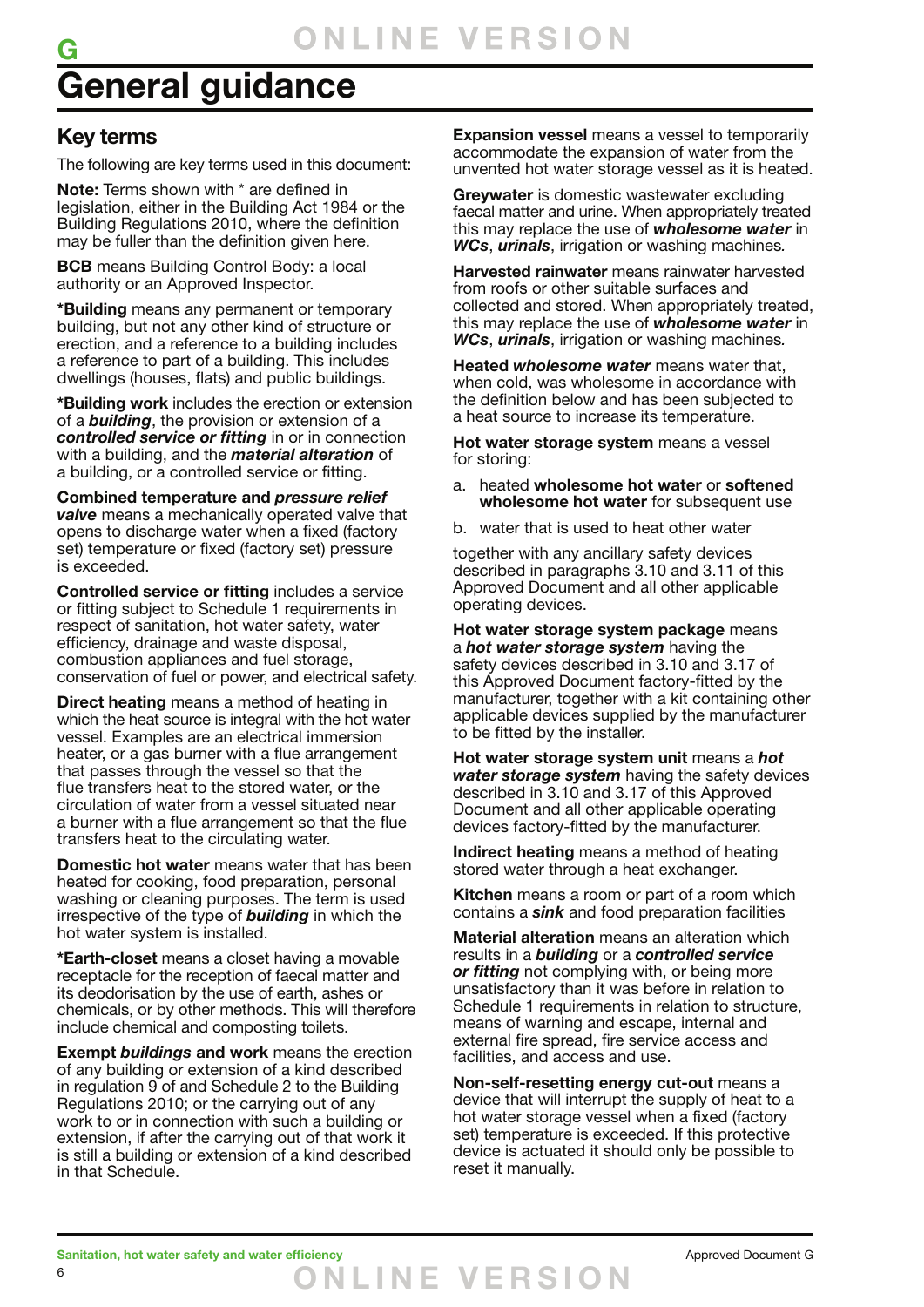**Preparation of food** means handling, making and cooking of food.

**Pressure relief valve** means a mechanically operated valve that opens to discharge water when a fixed (factory set) pressure is exceeded.

**Primary thermal store** means a store of heat energy that can be used to heat *domestic hot water* by means of a heat exchanger. The thermal store can be heated by a variety of heat sources. Primary hot water thermal stores can be either vented or unvented.

**Risk assessment** for the purposes of this document means the identification of the hazards associated with a process or activity combined with an assessment of the probability and consequences of each hazard.

\***Room for residential purposes** means a room, or a suite of rooms, which is not a dwellinghouse or a flat and which is used by one or more persons to live and sleep in, and includes a room in a hostel, a hotel, a boarding house, a hall of residence or a residential home, but does not include a room in a hospital, or other similar establishment, used for patient accommodation.

**Sanitary accommodation** means a room containing a *WC* or *urinal,* whether or not it also contains other *sanitary appliances***.** Sanitary accommodation containing one or more cubicles counts as a single space if there is free circulation of air throughout the space.

**Sanitary appliance** means *WC, urinal,* bath, shower, washbasin, *sink,* bidet and drinking fountain. It also includes appliances that are not connected to a water supply (e.g. composting toilet) or drain (e.g. waterless *urinal*).

**\*Sanitary convenience** means closets and *urinals*.

**Sink** means a receptacle used for holding water (for *preparation of food* or washing up) supplied through a tap and having a wastepipe.

**\*Softened wholesome water** means water which would be regarded as wholesome for the purposes of regulations made under section 67 of the Water Industry Act 1991 (standards of wholesomeness) as they apply for the purposes of Part G of Schedule 1 in accordance with paragraph (2c) but for the presence of sodium in excess of the level specified in those regulations if it is caused by a water softener or water softening process which reduces the concentrations of calcium and magnesium.

**Tundish** means a device, installed in the discharge pipe from a valve, that provides an air break allowing discharge to be conducted safely to a place of termination. The tundish also provides a visible indication of a discharge and functions as backflow prevention device.

**Temperature relief valve** means a mechanically operated valve that opens to discharge water when a fixed (factory set) temperature is exceeded.

**Unvented (closed)** *hot water storage system* means a vessel fed with cold water from a supply pipe or dedicated storage cistern (without a vent pipe) and in which water is heated directly or indirectly. Expansion of the water when it is heated is accommodated either internally or externally and the system is fitted with safety devices to prevent water temperatures exceeding 100˚C, and other applicable operating devices to control primary flow, prevent backflow, control working pressure and accommodate expansion.

**Urinal** means an appliance used for reception and disposal of urine.

**Vented (open)** *hot water storage system* means a vessel fed with cold water from a dedicated storage cistern. Expansion of the water when it is heated is accommodated through the cold feed pipe. A vent pipe connecting the top of the vessel to a point open to the atmosphere above the cold water storage cistern is provided as a safety device.

**\*Water-closet** *(WC)* means a closet that has a separate fixed receptacle connected to a drainage system and separate provision for flushing from a supply of clean water either by the operation of a mechanism or by automatic action. Water-closets are also referred to as WCs.

**Wholesome water** means water complying with the requirements of regulations made under Section 67 (Standards of wholesomeness) of the Water Industry Act 1991. The regulations made under this Section at the time of publication of this Approved Document are for England the Private Water Supplies Regulations 2009 (SI 2009/3101), for Wales the Private Water Supplies (Wales) Regulations (SI 2010/66) and, for England, the Water Supply (Water Quality) Regulations 2000 (SI 2000/3184 as amended), and, for Wales, the Water Supply (Water Quality) Regulations 2001 (SI 2001/3911 as amended).

### **Types of work covered by this Approved Document**

### **Building work**

Building work, as defined in regulation 3 of the Building Regulations 2010, includes the erection and extension of a building, the provision or extension of a controlled service or fitting, and the material alteration of a building or a controlled service or fitting. In addition, Building Regulations may apply in cases where the purposes for which or the manner or circumstances in which a building or part of a building is used change in a way that constitutes a material change of use.

**O NLINE VER S I O N**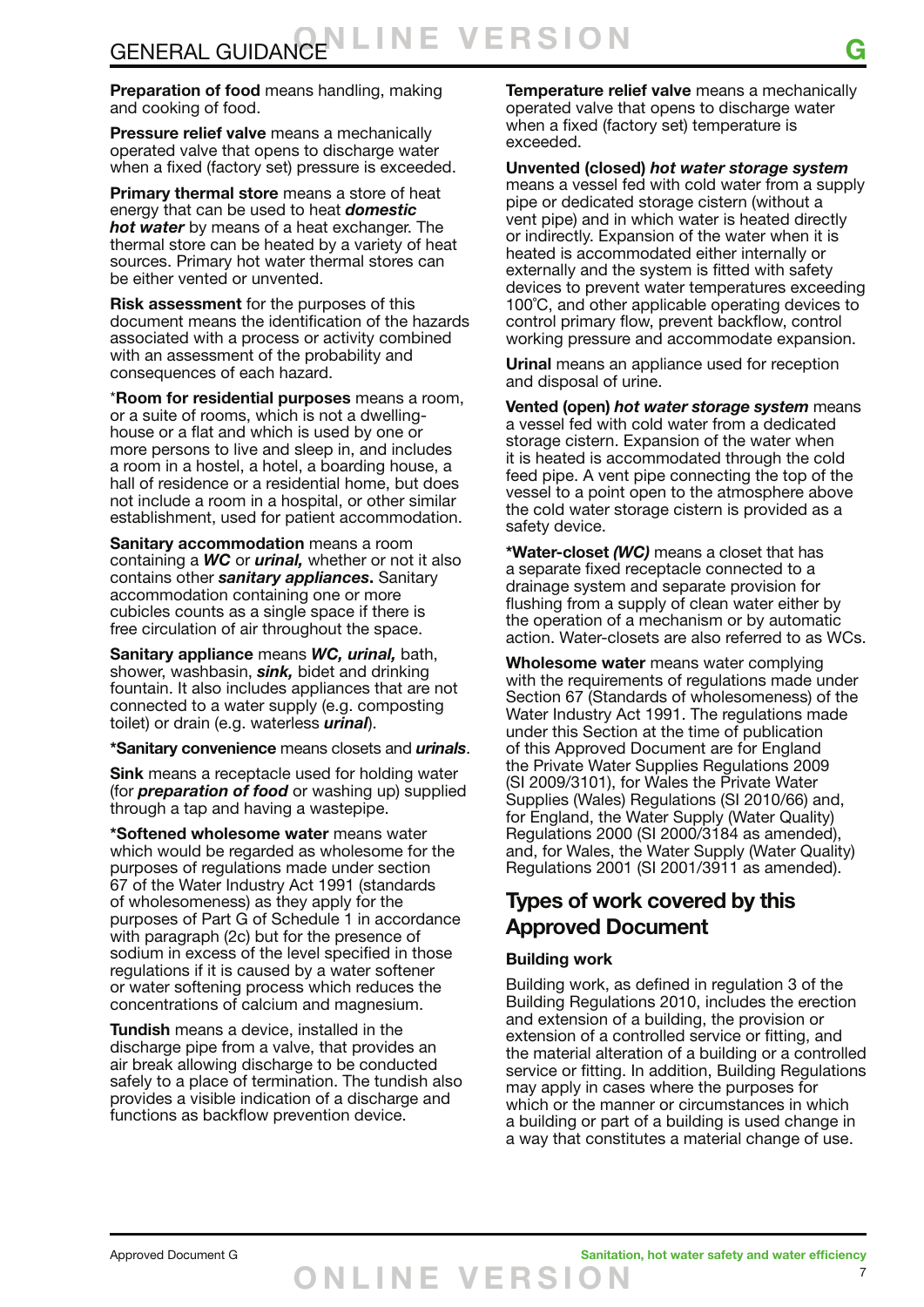Under regulation 4 of the Building Regulations 2010, building work should be carried out in such a way that, on completion of work,

- i. the building complies with the applicable Parts of Schedule 1 of the Building Regulations,
- ii. in the case of an extension or material alteration of a building, or the provision, extension or material alteration of a controlled service or fitting, where it did not comply with any such requirement, it is no more unsatisfactory in relation to that requirement than before the work was carried out.

Work described in Part G concerns the provision or extension of controlled services or fittings. Work associated with installations covered in these sections may be subject to other relevant Parts of the Building Regulations.

### **Material change of use**

A material change of use occurs in specified circumstances in which a building or part of a building that was previously used for one purpose will be used in future for another. Where there is a material change of use the Building Regulations set requirements that must be met before the building can be used for its new purpose.

Regulation 5 of the Building Regulations specifies the following circumstances as material changes of use:

- a building is used as a dwelling where previously it was not
- a building contains a flat where previously it did not
- a building is used as an hotel or boarding house where previously it was not.
- a building is used as an institution where previously it was not
- a building is used as a public building where previously it was not
- a building no longer comes within the exemptions in Schedule 2 to the Building Regulations where previously it did
- a building which contains at least one dwelling contains a greater or lesser number of dwellings than it did previously
- a building contains a room for residential purposes where previously it did not
- a building which contains at least one room for residential purposes contains a greater or lesser number of such rooms than it did previously
- a building is used as a shop where previously it was not

Parts G1, G3(1) to (3) and G4 to G6 will apply to all the material changes of use mentioned above. This means that whenever such changes occur the building must be brought up to the standards required by Parts G1 and G3 to G6.

Parts G2, G3(4) and regulation 36 will apply only to material changes of use where a building is used as a dwelling where previously it was not and where a building contains a flat where previously it did not.

### **Historic buildings**

The types of building work covered by this Approved Document may include work on historic buildings. Historic buildings include:

- a. listed buildings
- b. buildings situated in designated conservation areas
- c. buildings which are of architectural or historic interest and which are referred to as a material consideration in a local authority's development plan
- d. buildings of architectural and historical interest within national parks, areas of outstanding or natural beauty and world heritage sites.

Special considerations may apply if the building on which the work is to be carried out has special historic or architectural value, and compliance with the sanitation or hot water safety requirements would unacceptably alter the character or appearance of the building or parts of it.

When undertaking work on or in connection with buildings with special historic or architectural value, the aim should be to improve sanitation and hot water safety where and to the extent that it is possible provided that the work does not prejudice the character of the host building or increase the risk of long-term deterioration to the building's fabric or fittings.

In arriving at a balance between historic building conservation and sanitation or hot water safety requirements, it would be appropriate to take into account the advice of the local authority's conservation officer before work begins. Guidance is also available in the English Heritage publication Building Regulations and Historic Buildings, 2002 (revised 2004), which is available at www.english-heritage.org.uk.

**Note:** Any building in the schedule of monuments maintained under section 1 of the Ancient Monuments and Archaeological Areas Act 1979 is exempt from all Building Regulations requirements including those in Part G.

### **Notification of work**

In almost all cases of new building work it will be necessary to notify a BCB in advance of any work starting. There are two exceptions to this: where work is carried out under a selfcertification scheme listed in Schedule 3, and where work is listed in Schedule 4 to the Building Regulations as being not notifiable.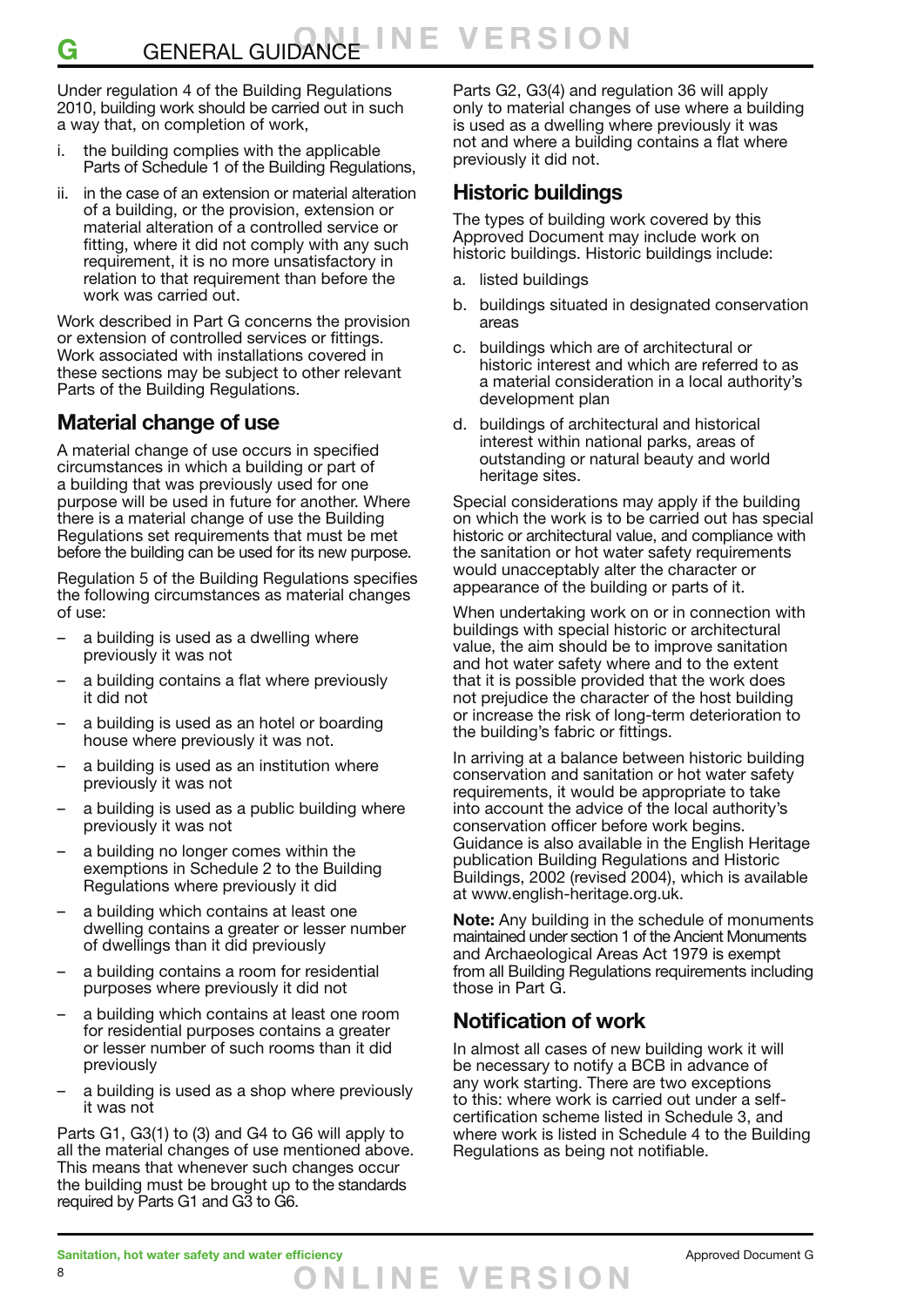#### **Competent person self-certification schemes under Schedule 3**

Under regulation 12(6) of the Building Regulations it is not necessary to notify a BCB in advance of work which is covered by this Approved Document if that work is of a type set out in column 1 of Schedule 3 to the Regulations and is carried out by a person registered with a relevant self-certification (competent persons) scheme as set out in column 2 of that Schedule. In order to join such a scheme a person must demonstrate competence to carry out the type of work the scheme covers, and also the ability to comply with all relevant requirements in the Building Regulations. Details of current schemes including those relating to sanitation, hot water safety and water efficiency can be found at www.gov.uk. These schemes may change from time to time, or schemes may change name, or new schemes may be authorised; so the current list on the website should always be consulted. Full details of the schemes can be found on the individual scheme websites.

Where work is carried out by a person registered with a competent person scheme, regulation 20 of the Building Regulations and regulation 20(1) of the Building (Approved Inspectors etc.) Regulations 2010 require that the occupier of the building be given, within 30 days of the completion of the work, a certificate confirming that the work complies with all applicable Building Regulation requirements. There is also a requirement that the BCB be given a notice that this has been done, or a copy of the certificate, again within 30 days of the completion of the work. These certificates and notices are usually made available through the scheme operator.

BCBs are authorised to accept these certificates as evidence of compliance with the requirements of the Building Regulations. However, local authority inspection and enforcement powers remain unaffected, although they are normally used only in response to a complaint that work does not comply.

#### **Work which is not notifiable under Schedule 4**

Schedule 4 to the Building Regulations sets out types of work where there is no requirement to notify a BCB that work is to be carried out. These types of work are mainly of a minor nature where there is no significant risk to health, safety, water efficiency or energy efficiency. Health, safety, water efficiency and energy efficiency requirements continue to apply to these types of work; only the need to notify a BCB has been removed.

Where only non-notifiable work as set out in Schedule 4 is carried out, there is no requirement for a certificate confirming that the work complies with Building Regulation requirements to be given to the occupier or the BCB.

The types of non-notifiable work in Schedule 4

relevant to the sanitation, hot water safety and water efficiency provisions of the Regulations are:

- i. in an existing hot water system, the replacement of any part which is not a combustion appliance, or the addition of an output device or control device. The work will however remain notifiable where commissioning is possible, and will affect the reasonable use of fuel and power. This is most likely to be where water heaters are being provided
- ii. the installation of a stand-alone, self-contained fixed hot water appliance. This is restricted to a single appliance and any associated controls and must not be connected to, or form part of, any other fixed building service. However, if any of the following apply, the work will remain notifiable building work:
	- the service is a combustion appliance
	- any electrical work associated with the installation is notifiable
	- commissioning is possible and would affect the service's energy efficiency, such as that of water heaters
- iii. the replacement of a sanitary convenience with one that uses no more water than the one it replaces, a washbasin, sink, bidet, fixed bath, or a shower but only where the work does not include any work to:
	- underground drainage
	- the hot or cold water system or aboveground drainage which could prejudice the health and safety of any person on completion of work
- iv. replacing any part or adding an output or control device to an existing cold water supply
- providing a hot water storage system that has a storage vessel with a capacity not exceeding 15 litres provided that any electrical work associated with the installation is also not notifiable.

Schedule 4 also sets out what types of electrical installation work in dwellings is non-notifiable. Full information on this is given in Approved Document P.

### **Exemptions**

Schedule 2 to the Building Regulations sets out a number of classes of buildings which are exempt from all Building Regulations requirements. However, the exemption has been removed in respect of some requirements of Part G where hot or cold water supply systems are shared with other buildings. This is to help ensure that the whole hot or cold water system is safe. In particular:

i. the requirements of Parts G 1, G3(2) and G3(3) will apply to any greenhouse which receives a hot or cold water supply from a source shared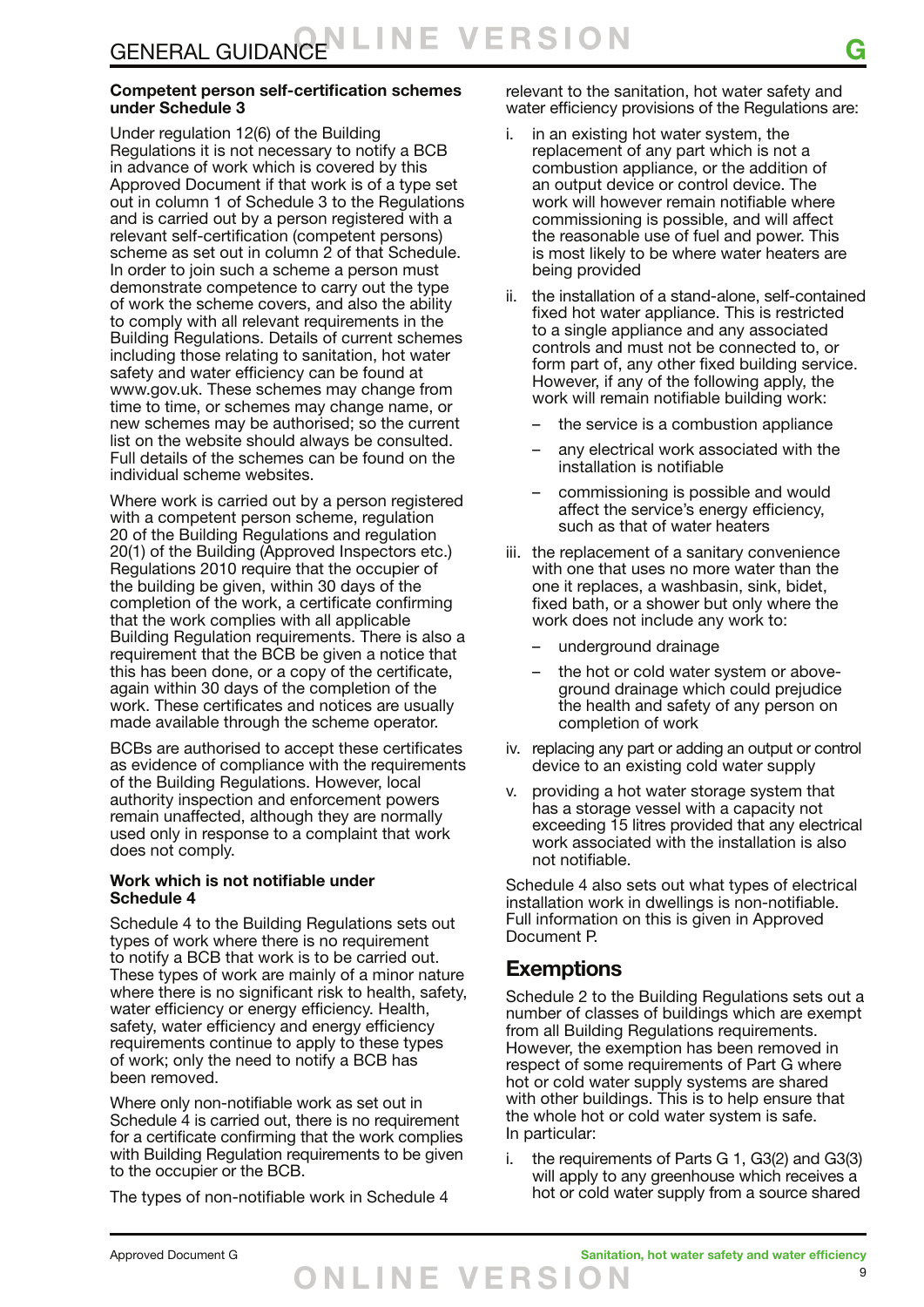with or located inside a dwelling

ii. the requirements of Parts G1, G3(2) and G3(3) will apply to any small detached building falling within Class 6 of Schedule 2 and any extension falling within Class 7 of Schedule 2 (which includes conservatories under 30m2 in area) which receives a hot or cold water supply shared with or located inside any building that is subject to the Regulations.

Please note that the Regulations do not require the provision of hot or cold water systems to such exempt buildings, but if such systems are provided they must meet the minimum hygiene and safety requirements in those Parts.

All other Classes of buildings within Schedule 2 retain their exemption from compliance with Part G.

### **Materials and workmanship**

Any building work which is subject to the requirements imposed by Schedule 1 to the Building Regulations shall be carried out in accordance with regulation 7. Guidance on meeting these requirements on materials and workmanship is contained in Approved Document 7.

Building Regulations are made for specific purposes, primarily the health and safety, welfare and convenience of people and for energy conservation. Standards and other technical specifications may provide relevant guidance to the extent that they relate to these considerations. However, they may also address other aspects of performance or matters which, although they relate to health and safety etc., are not covered by the Building Regulations.

When an Approved Document makes reference to a named standard, the relevant version of the standard to which it refers is the one listed at the end of the publication. However, if this version has been revised or updated by the issuing standards body, the new version may be used as a source of guidance provided it continues to address the relevant requirements of the Regulations.

### **Supplementary guidance**

The Department for Communities and Local Government occasionally issues additional material to aid interpretation of the guidance in Approved Documents. This material may be conveyed in official letters to chief executives of local authorities and Approved Inspectors and/or posted on the websites accessed through: www.gov.uk.

### **Interaction with other legislation**

This Approved Document makes reference to other legislation, including those listed below, that may also need to be considered.

**Note:** All statutory instruments can be accessed at www.legislation.gov.uk.

**The Water Supply (Water Quality) Regulations** 2000 (SI 2000/3184 as amended), and in Wales **the Water Supply (Water Quality) Regulations** 2001 (SI 2001/3911 as amended) are made under the Water Industry Act 1991 and apply to the supply of water by a statutory water undertaker or a licensed water supplier. They make provision for the wholesomeness of water supplied for such domestic purposes as consist in or include cooking, drinking, food preparation or washing; or to premises in which food is produced.

**The Water Supply (Water Fittings) Regulations 1999** (SI 1999/1148 as amended) are made under the Water Industry Act 1991 and apply to any water fitting installed or used, or to be installed or used, in premises to which water is or is to be supplied by a water undertaker. They make provision for preventing contamination, waste, misuse, undue consumption and erroneous measurement of water supplied by a statutory water undertaker or licensed water supplier.

**The Private Water Supplies Regulations 2009**  (SI 2009/3101) in England and **The Private Water Supplies (Wales) Regulations 2010** (SI 2010/66) in Wales are made under the Water Industry Act 1991 and section 2(2) of the European Communications Act 1972 and are concerned with the quality of water supplied from private supplies for drinking, washing or cooking or for food preparation purposes.

**The Workplace (Health, Safety and Welfare) Regulations 1992** (SI 1992/3004 as amended) are made under the Health and Safety at Work etc. Act 1974 and apply to any workplace or part of a workplace. They apply to the common parts of flats and similar **buildings** if people such as cleaners, wardens and caretakers are employed to work in these common parts. They make provision for, amongst other matters, space requirements, cleaning and provision of **sanitary conveniences**.

**O NLINE VER S I O N**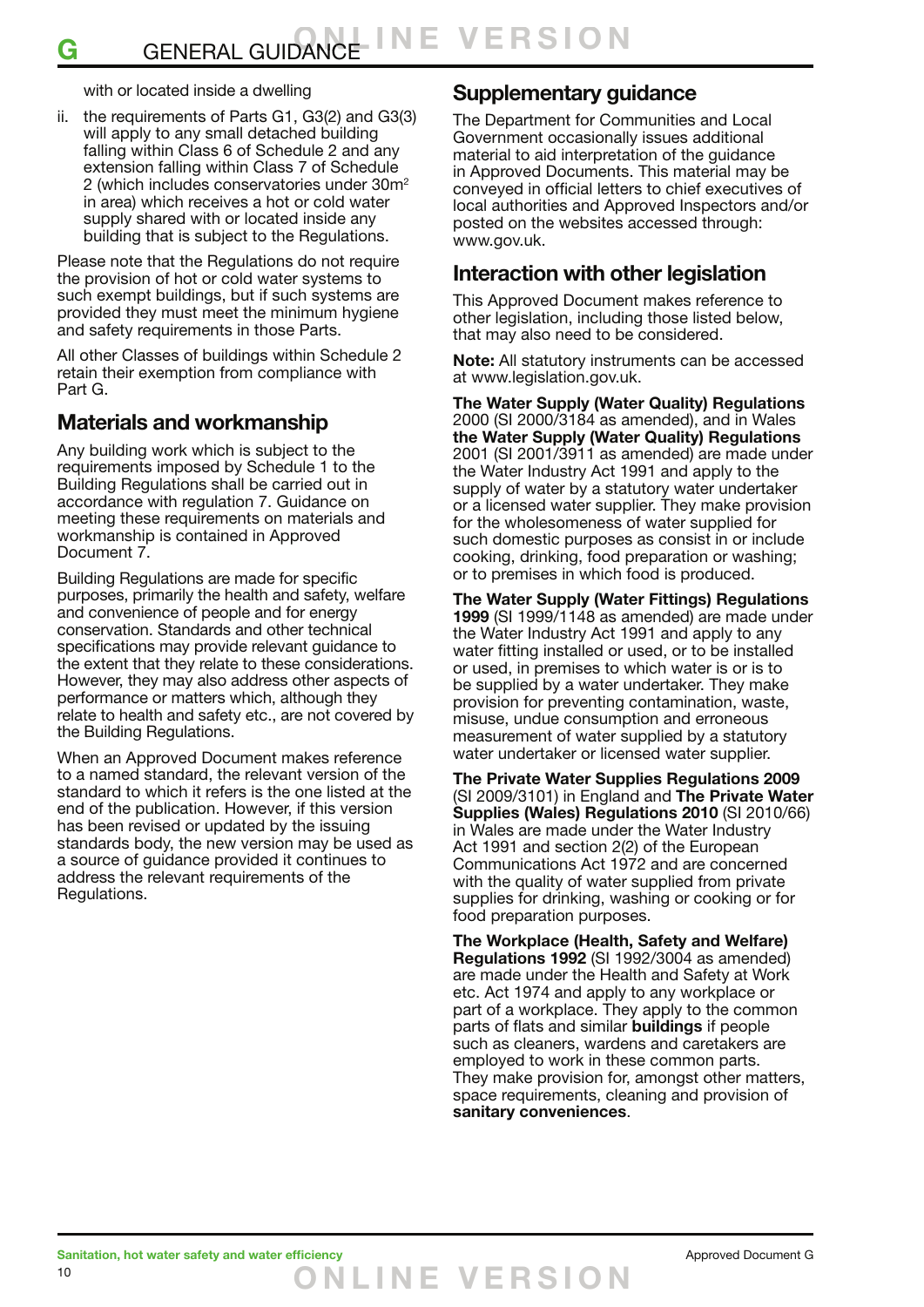**Food Hygiene (England) Regulations 2006**  (SI 2006/14 as amended) and **the Food Hygiene (Wales) Regulations 2006** (SI 2006/31 W5 as amended) are made under European Communities Act 1972 and apply to measures relating to food (including drink) including the primary production of food. The provision of washbasins and **sinks** is relevant to Approved Document G.

**Gas Safety (Installation and Use) Regulations (SI 1998/2451)** extend to all dangers arising from the transmission, distribution, supply or use of gas conveyed from a gas storage vessel. The installation of gas heated water systems is relevant to Approved Document G.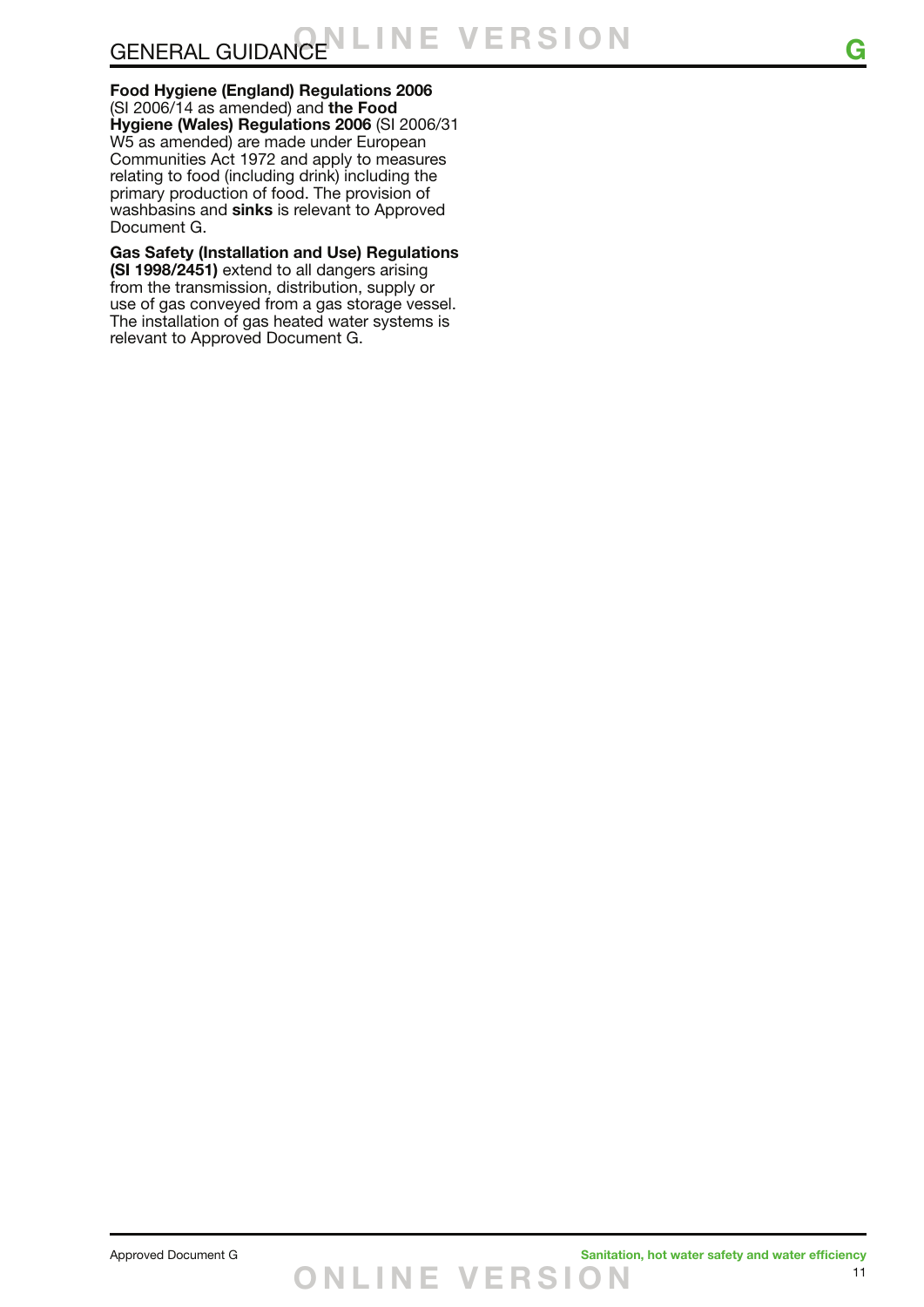## **The Requirement G1**

This Approved Document deals with the following Requirement from Part G of Schedule 1 to the Building Regulations 2010.

*Requirement Limits on application*

#### **Cold water supply**

**G1.** (1) There must be a suitable installation for the provision of:

 (a) wholesome water to any place where drinking water is drawn off;

 (b) wholesome water or softened wholesome water to any washbasin or bidet provided in or adjacent to a room containing a sanitary convenience;

 (c) wholesome water or softened wholesome water to any washbasin, bidet, fixed bath or shower in a bathroom; and

 (d) wholesome water to any sink provided in any area where food is prepared.

(2) There must be a suitable installation for the provision of water of suitable quality to any sanitary convenience fitted with a flushing device.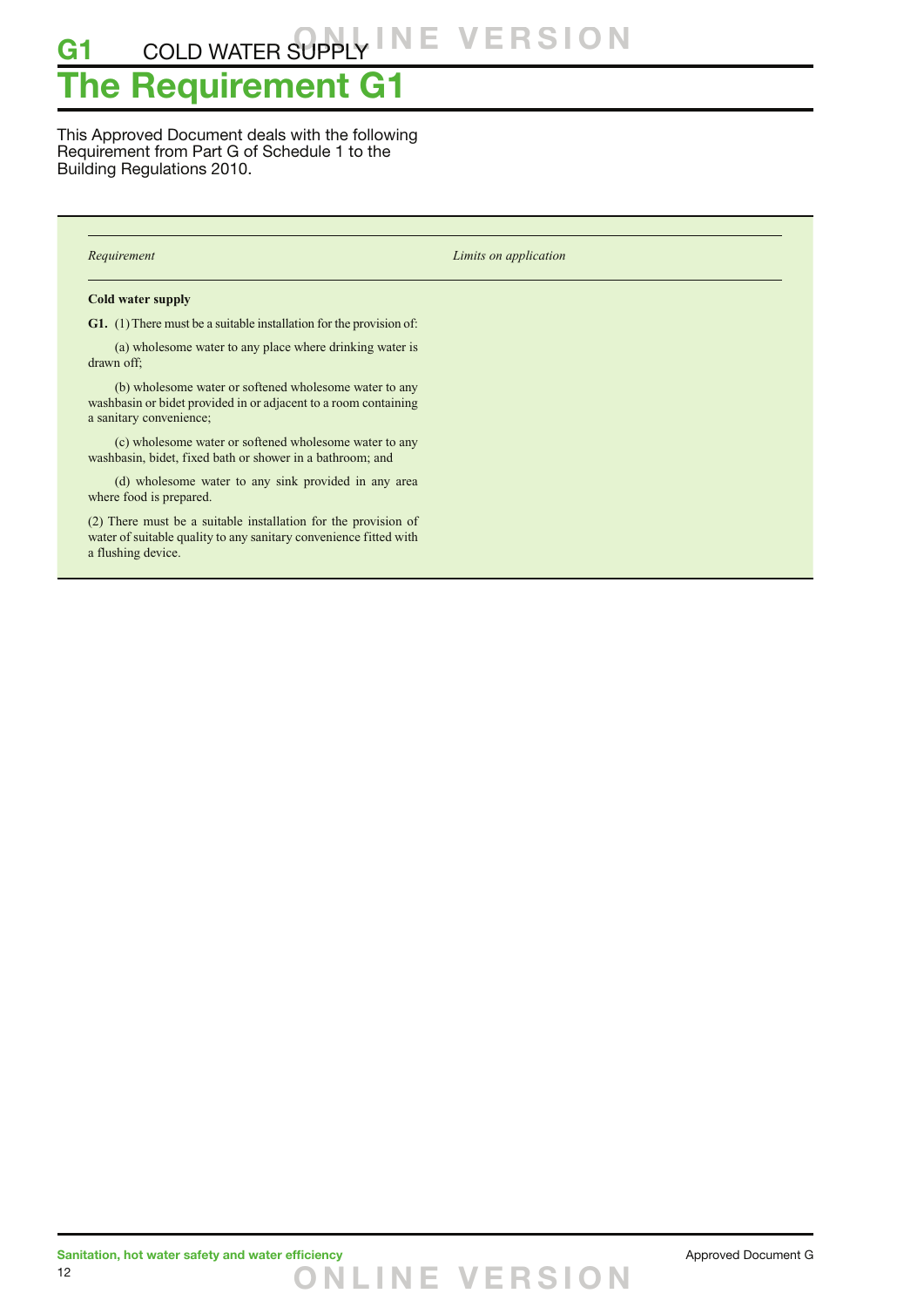# **Guidance**

### **Performance**

In the Secretary of State's view Requirement G1(1) will be met if:

- a. the water supplied is wholesome;
- b. the pressure and flow rate is sufficient for the operation of *sanitary appliances* planned in the *building*;
- c. the supply is reliable; and
- d. the installation conveys *wholesome water* or *softened wholesome water* to the sanitary appliances and locations specified in the Requirement without waste, misuse, undue consumption or contamination of water.

The water will be wholesome if it is provided:

- a. by a statutory water undertaker or a licensed water supplier; or
- b. by a source complying with the Private Water Supplies Regulations 2009 (SI 2009/3101) in England or the Private Water Supplies (Wales) Regulations (SI 2010/66) in Wales.

In the Secretary of State's view Requirement G1(2) will be met if:

- a. the water supplied is either wholesome, softened wholesome or of suitable quality having regard to the risks to health;
- b. the pressure and flow rate is sufficient for the operation of the *sanitary appliances*;
- c. the supply is reliable; and
- d. the installation conveys water to *sanitary appliances* and locations specified in the Requirement without waste, misuse, undue consumption or contamination of *wholesome water*.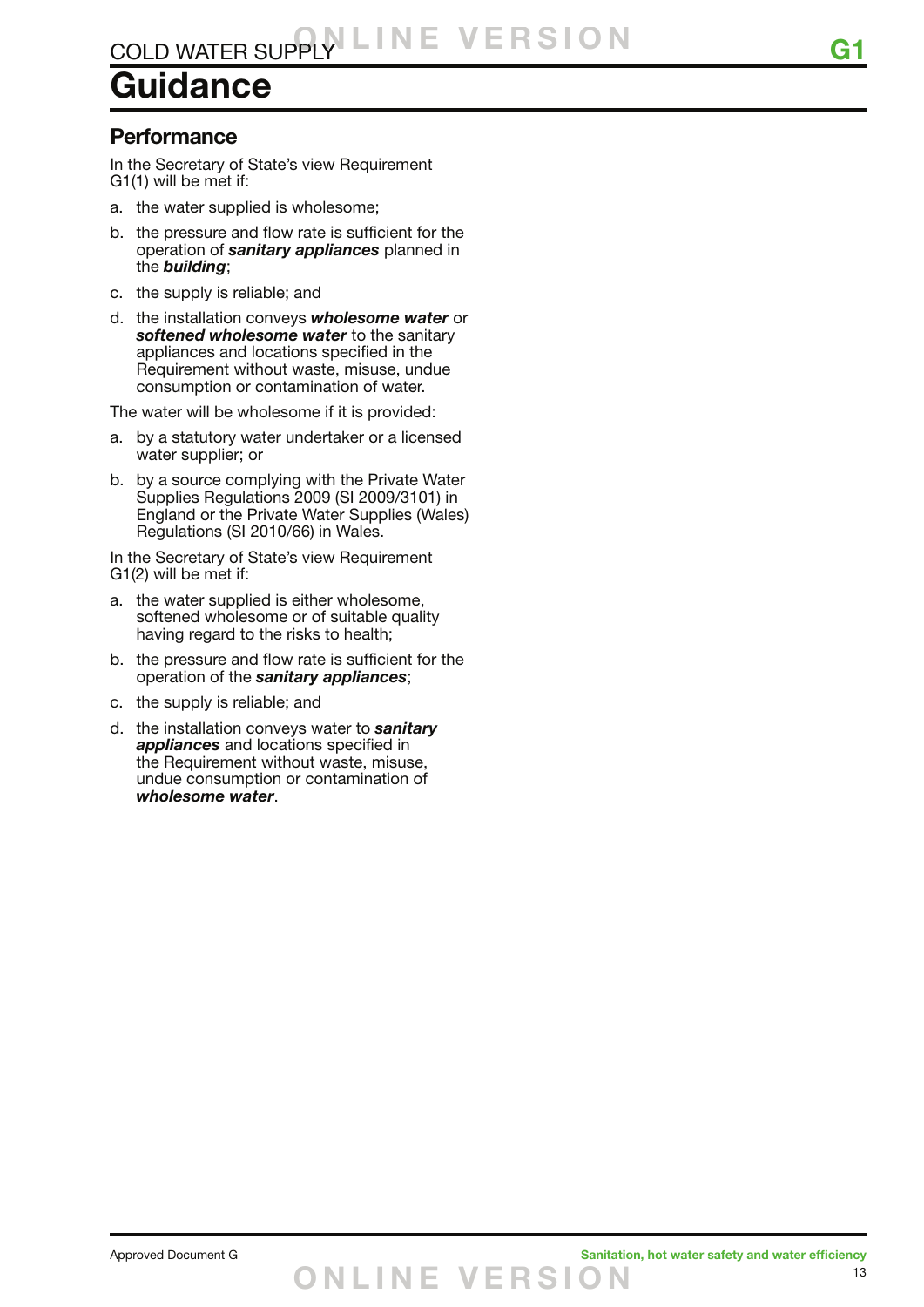### **Wholesome water**

**1.1** Water supplied to the *building* by a statutory water undertaker or a licensed water supplier through an installation complying with the requirements of the Water Supply (Water Fittings) Regulations 1999 (SI 1999/1148 as amended) may be assumed to be *wholesome water*. The requirements in the appropriate water quality regulations are set out for ease of reference in Appendix B to this Approved Document.

**1.2** Attention is drawn to the requirements of the Water Supply (Water Fittings) Regulations 1999 (SI 1999/1148 as amended) which make provision for preventing contamination, waste, misuse, undue consumption and erroneous measurement of water supplied by a water undertaker or licensed water supplier.

**1.3** Where a *building* is supplied with water from a source other than a water undertaker or licensed water supplier, the water shall be considered to be wholesome if it meets the criteria set out in the Private Water Supplies Regulations 2009 (SI 2009/3101) in England or the Private Water Supplies (Wales) Regulations (SI 2010/66) in Wales. The requirements in those regulations are set out for ease of reference in Appendix B to this Approved Document.

### **Softened wholesome water**

**1.4** Wholesome water which has been treated by a water softener or a water softening processes to adjust the content of hardness minerals may have raised levels of sodium. Where the water, after this treatment, still complies with the requirements for wholesome water it is still considered to be wholesome water.

**1.5** However, where it complies with all requirements for wholesome water other than its sodium content, it will be considered to be wholesome softened water. Whilst wholesome softened water may be considered suitable for most purposes it should not be provided in place of wholesome water to any place where drinking water is drawn off or to any sink provided in an area where food is prepared.

### **Alternative sources of water**

**1.6** Water treated to the high standards of *wholesome water* is not essential for all of the uses that water is put to in and about *buildings*, e.g. toilet flushing, irrigation. A variety of alternative sources are available for water. These include:

- a. water abstracted from wells, springs, boreholes or water courses;
- b. *harvested rainwater*;
- c. reclaimed *greywater*; and
- d. reclaimed industrial process water.

**1.7** The design of treatment systems for water from alternative sources should incorporate measures to minimise the impact on water quality of:

- a. failure of any components;
- b. failure to undertake any necessary maintenance;
- c. power failure where appropriate; and
- d. any other measures identified in a risk assessment.

**1.8** Guidance on the marking of pipework conveying water from alternative sources can be found in the WRAS Information & Guidance Note No. 9-02-05 Marking and identification of pipework for reclaimed (greywater) systems and in BS 8515:2009 *Rainwater harvesting systems – Code of Practice.*

**1.9** Guidance on installing, modifying and maintaining reclaimed water systems can be found in the WRAS Information and Guidance Note No. 9-02-04 *Reclaimed water systems* and in BS 8515:2009 *Rainwater harvesting systems. Code of practice.*

**1.10** Information on the technical and economic feasibility of rainwater and *greywater* can found in MTP (2007) *Rainwater and greywater: technical and economic feasibility*.

**1.11** Information on the specification of rainwater and *greywater* systems can be found in MTP (2007) *Rainwater and greywater: a guide for specifiers*.

**1.12** Guidelines for rainwater and *greywater* systems, in relation to water quality standards. can be found in MTP (2007) *Rainwater and greywater: review of water quality standards alternative and recommendations for the UK*.

**1.13** Water from alternative sources may be used in dwellings for *sanitary conveniences*, washing machines and irrigation, provided the appropriate risk assessment has been carried out. A *risk assessment* should ensure that the supply is appropriate to the situation in respect of the source of the water and the treatment of it, and not likely to cause waste, misuse, undue consumption or contamination of *wholesome water*.

**1.14** Any system/unit used to supply dwellings with water from alternative sources should be subject to a risk assessment by the system designer and manufacturer, and appropriate testing carried out to demonstrate that any risks have been suitably addressed. A risk assessment should include consideration of the effect on water quality of system failure and failure to carry out necessary maintenance.

**O NLINE VER S I O N**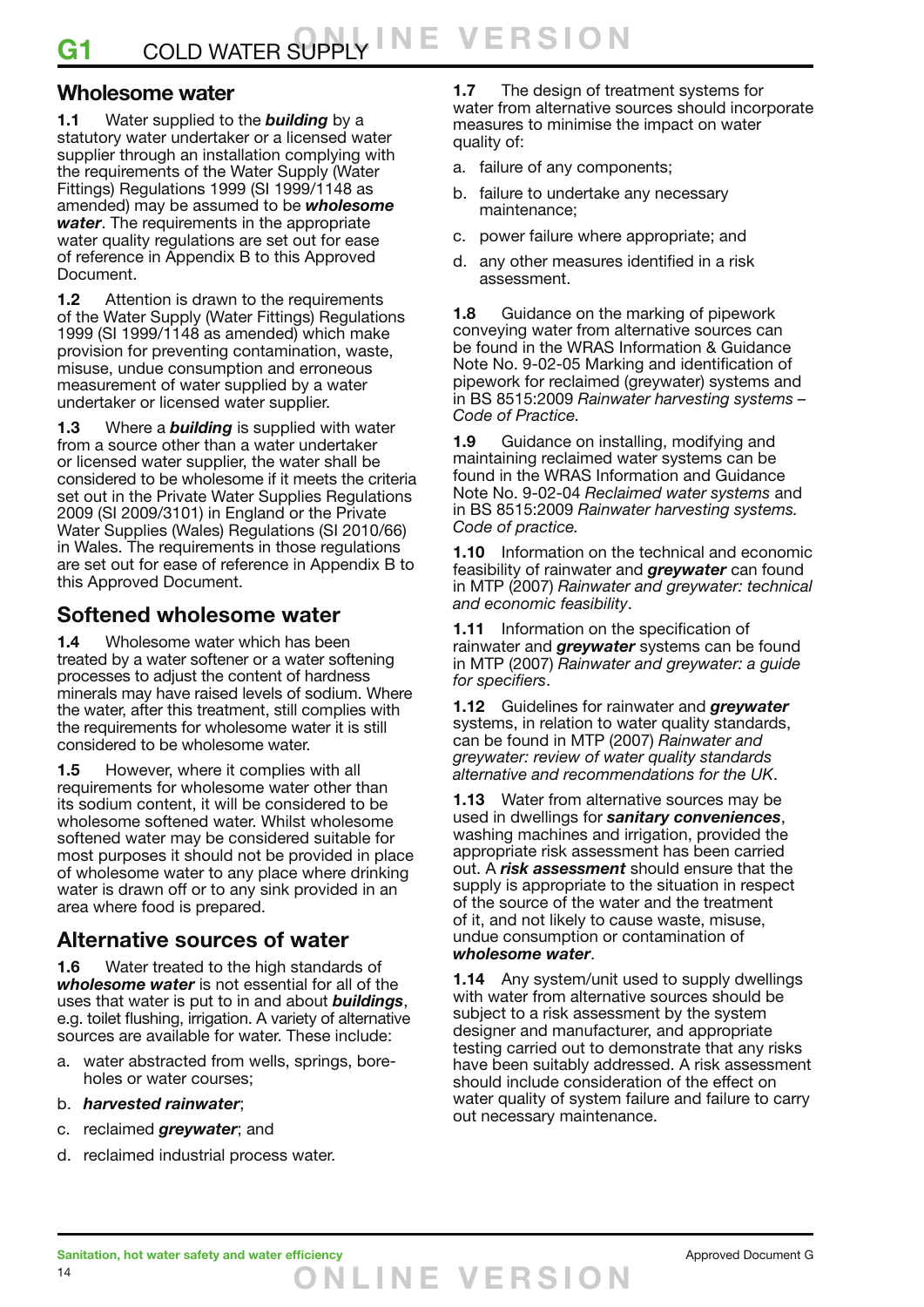## **The Requirement G2 and Regulation 36**

This Approved Document deals with the following Requirement from Part G of Schedule 1 and regulation 36 to the Building Regulations 2010, as amended.

#### **Water efficiency**

**G2.** Reasonable provision must be made by the installation of fittings and fixed appliances that use water efficiently for the prevention of undue consumption of water.

#### **Water efficiency of new dwellings**

- **36.**—(1) The potential consumption of wholesome water by persons occupying a new dwelling must not exceed the requirement in paragraph (2).
- (2) The requirement referred to in paragraph (1) is either—
	- (a) 125 litres per person per day; or
	- (b) in a case to which paragraph (3) applies, the optional requirement of 110 litres per person per day,

 as measured in either case in accordance with a methodology approved by the Secretary of State.

- (3) This paragraph applies where the planning permission under which the building work is carried out—
	- (a) specifies the optional requirement in paragraph (2)(b); and (b) makes it a condition that that requirement must be complied with.
- (4) In this Part, "new dwelling" does not include a dwelling that is formed by a material change of use of a building within the meaning of regulation  $5(g)$ .

#### **Wholesome water consumption calculation**

- **37.**—(1) Where regulation 36 applies, the person carrying out the work must give the local authority a notice which specifies—
	- (a) which of the requirements in regulation  $36(2)(a)$  or (b) applies to the dwelling; and
	- (b) the potential consumption of wholesome water per person per day in relation to the completed dwelling.

#### **Building (Approved Inspectors) Regulations 2010**

#### **Application of Provisions of the Principal Regulations**

**20.**—(1) Regulation 20 (provisions applicable to selfcertification schemes), 27  $(CO<sub>2</sub>$  emission rate calculations), 29 (energy performance certificates), 37 (wholesome water consumption calculation), 41 (sound insulation testing), 42 (mechanical ventilation air flow rate testing), 43 (pressure testing) and 44 (commissioning) of the Principal Regulations apply in relation to building work which is the subject of an initial notice as if references to the local authority were references to the approved inspector.

(4) Regulation 37(2) of the Principal Regulations applies in relation to building work which is the subject of an initial notice as if after "work has been completed" there were inserted, "or, if earlier the date on which in accordance with regulation 17 of the Building (Approved Inspectors etc.) Regulations 2010 the initial notice ceases to be in force".

*Requirement Limits on application*

Requirement G2 applies only when a dwelling is—

(a) erected; or

 (b) formed by a material change of use of a building within the meaning of regulation 5(a) or (b).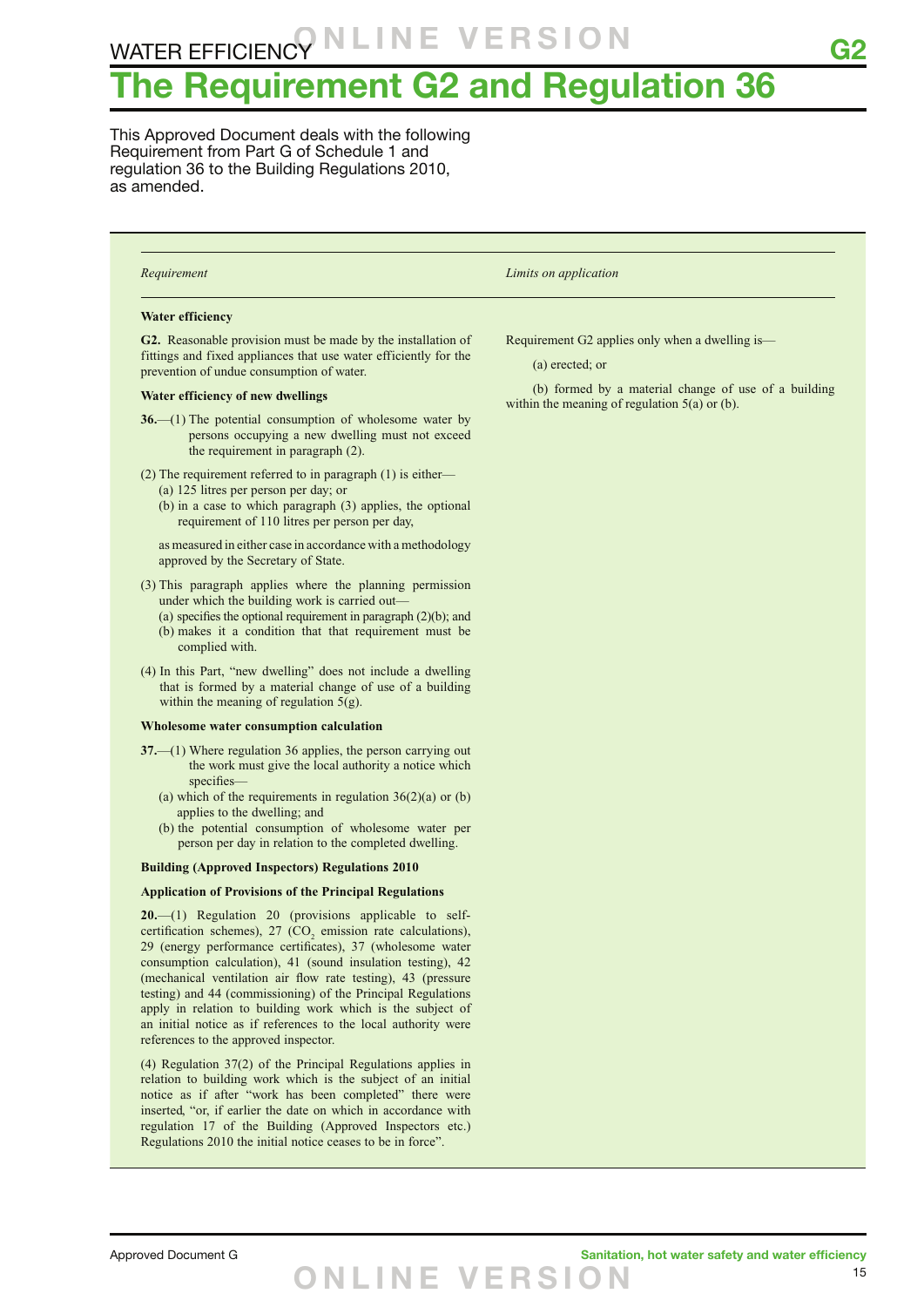## **Guidance**

### **Performance**

In the Secretary of State's view Requirement G2 will be met for new dwellings if:

- a. the estimated consumption of wholesome water resulting from the design of cold and hot water systems (calculated in accordance with the methodology set out in Appendix A to this approved document and taking into account the use of any alternative sources of water provided in accordance with G1(2)) is not greater than the standard set by the Secretary of State of 125 litres/person/day of *wholesome water* or 110 litres/person/day where the optional requirement applies;
- b. the manner in which *sanitary appliances* and white goods used in the design calculation undertaken to demonstrate compliance with paragraph (a) are provided and installed in the dwelling takes account of the other provisions in this approved document;
- c. the manner in which any alternative sources of water used in the design calculation undertaken to demonstrate compliance with paragraph (a) are supplied to the dwelling, takes account of other provisions in this approved document;
- d. a record of the *sanitary appliances* and white goods used in the water consumption calculation and installed in the dwelling is provided along with sufficient other information enabling *building* owners or occupiers to maintain the *building* and its services so as to maintain the water efficiency of the *building*. In this context, relevant white goods are washing machines and dishwashers;
- e. a record of the alternative sources of water used in the water consumption calculation and supplied to the dwelling is provided along with sufficient other information enabling *building* owners or occupiers to maintain the *building* and its services so as to maintain the water efficiency of the *building*.

Where a *building* consists of more than one dwelling (such as a block of flats) it should be designed so that the estimated consumption of wholesome water resulting from the design of the cold and hot water systems for each individual dwelling should be no greater than the target.

### **General**

**2.1** The water used by *sanitary appliances* and relevant white goods in a new dwelling should be calculated using the manufacturer's declared value for water consumption of each of those appliances and white goods.

**2.2** The estimated water consumption of a new dwelling should be calculated in accordance with the methodology set out in Appendix A, referred to as the water efficiency calculator.

**2.3** The estimated consumption of *wholesome water* of a new dwelling should be no more than 125 litres/person/day or 110 litres/person/day where the optional requirement applies. This includes a fixed factor of water for outdoor use of 5 litres/ person/day.

**2.4** Where alternative sources of water are to be used in the dwelling design, this should be reflected in the estimate of water use.

### **Fittings approach**

**2.5** As an alternative to calculating the water consumption (as paragraph 2.2), a fittings approach that is based on the water efficiency calculator methodology may be used.

**2.6** Where the fittings approach is used, the water consumption of the fittings provided must not exceed the values in Table 2.1. If they do, the water efficiency calculator must be completed to demonstrate compliance. Similarly, where a shower is not to be provided or where a waste disposal unit, a water softener or water re-use is to be provided the water efficiency calculator must be completed.

### Table 2.1 **Maximum fittings consumption**

| <b>Water fitting</b> | <b>Maximum consumption</b> |  |  |
|----------------------|----------------------------|--|--|
| <b>WC</b>            | 6/4 litres dual flush or   |  |  |
|                      | 4.5 litres single flush    |  |  |
| Shower               | $10$ $l/min$               |  |  |
| <b>Bath</b>          | 185 litres                 |  |  |
| Basin taps           | 6 l/min                    |  |  |
| Sink taps            | 8 l/min                    |  |  |
| Dishwasher           | 1.25 l/place setting       |  |  |
| Washing machine      | 8.17 l/kilogram            |  |  |

**2.7** Where the fittings approach is used, the notice given under regulation 37 should state "Less than 125 litres/person/day using fittings approach".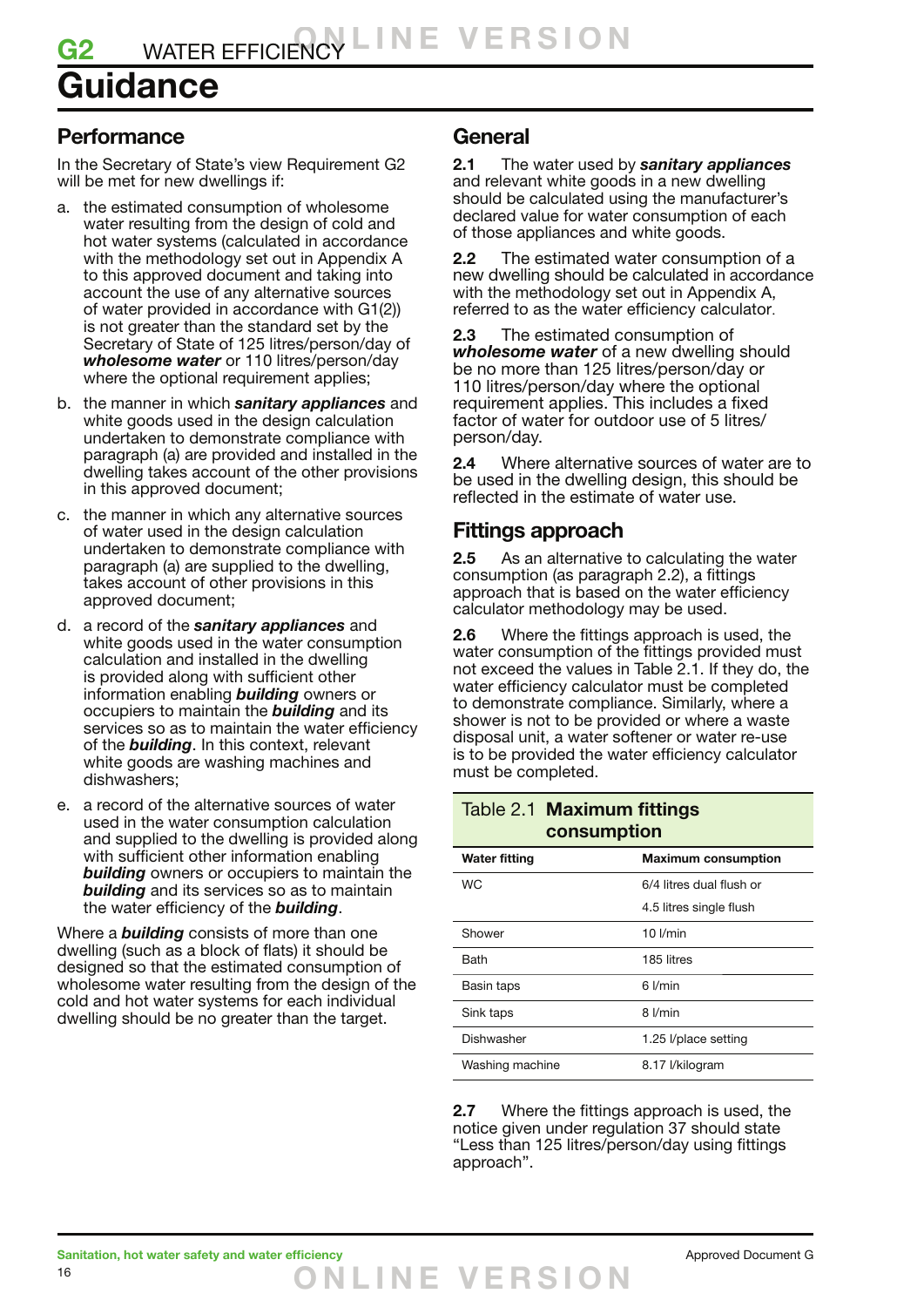### **Optional requirement**

**2.8** The optional requirement only applies where a condition that the dwelling should meet the optional requirement is imposed as part of the process of granting planning permission. Where it applies, the estimated consumption of wholesome water calculated in accordance with the methodology in the water efficiency calculator, should not exceed 110 litres/person/day.

**2.9** The person carrying out the work must inform the *BCB* where the optional requirement applies.

**2.10** As an alternative to calculating the water consumption (as paragraph 2.8), a fittings approach that is based on the water efficiency calculator methodology may be used.

**2.11** Where the fittings approach is used, the water consumption of the fittings provided must not exceed the values in Table 2.2. If they do, the water efficiency calculator must be completed to demonstrate compliance. Similarly, where a shower is not to be provided or where a waste disposal unit, a water softener or water re-use is to be provided the water efficiency calculator must be completed.

**2.12** Where the fittings approach is used, the notice given under regulation 37 should state "Less than 110 litres/person/day using fittings approach".

### Table 2.2 **Maximum fittings consumption optional requirement level**

| <b>Water fitting</b> | <b>Maximum consumption</b> |
|----------------------|----------------------------|
| WC.                  | 4/2.6 litres dual flush    |
| Shower               | 8 I/min                    |
| <b>Bath</b>          | 170 litres                 |
| Basin taps           | $5$ I/min                  |
| Sink taps            | 6 I/min                    |
| Dishwasher           | 1.25 l/place setting       |
| Washing machine      | 8.17 l/kilogram            |

## **Notification of water efficiency calculation to the** *BCB*

**2.13** Where regulation 36 applies, regulation 37 of the Building Regulations and regulation 20(1) and (4) of the Building (Approved Inspectors etc.) Regulations require that a notice specifying the calculated potential consumption of *wholesome water* per person per day relating to the dwelling as constructed be given to the appropriate *BCB*.

**2.14** In most cases, this notice must be given to the *BCB* no later than five days after the completion of the *building work*. However, where the *BCB* is an Approved Inspector and the dwelling is occupied before completion, the notice must be given no later than the day that the initial notice ceases to be in force in consequence of regulation 18 of the Building (Approved Inspectors etc) Regulations when this is earlier than five days after the completion of the work.

**2.15** It is permissible for the notice to be served on the *BCB* electronically provided the *BCB* has stated its willingness to receive the document by those means and it is delivered to the electronic address that the body has specified.

**2.16** Local authorities are unlikely to be able to give a completion certificate for the building until the notice required under regulation 37 of the Building Regulations has been received. Approved Inspectors are unlikely to be able to give a final certificate until the equivalent notice under regulation 20(1) and (4) of the Building (Approved Inspectors etc.) Regulations has been received.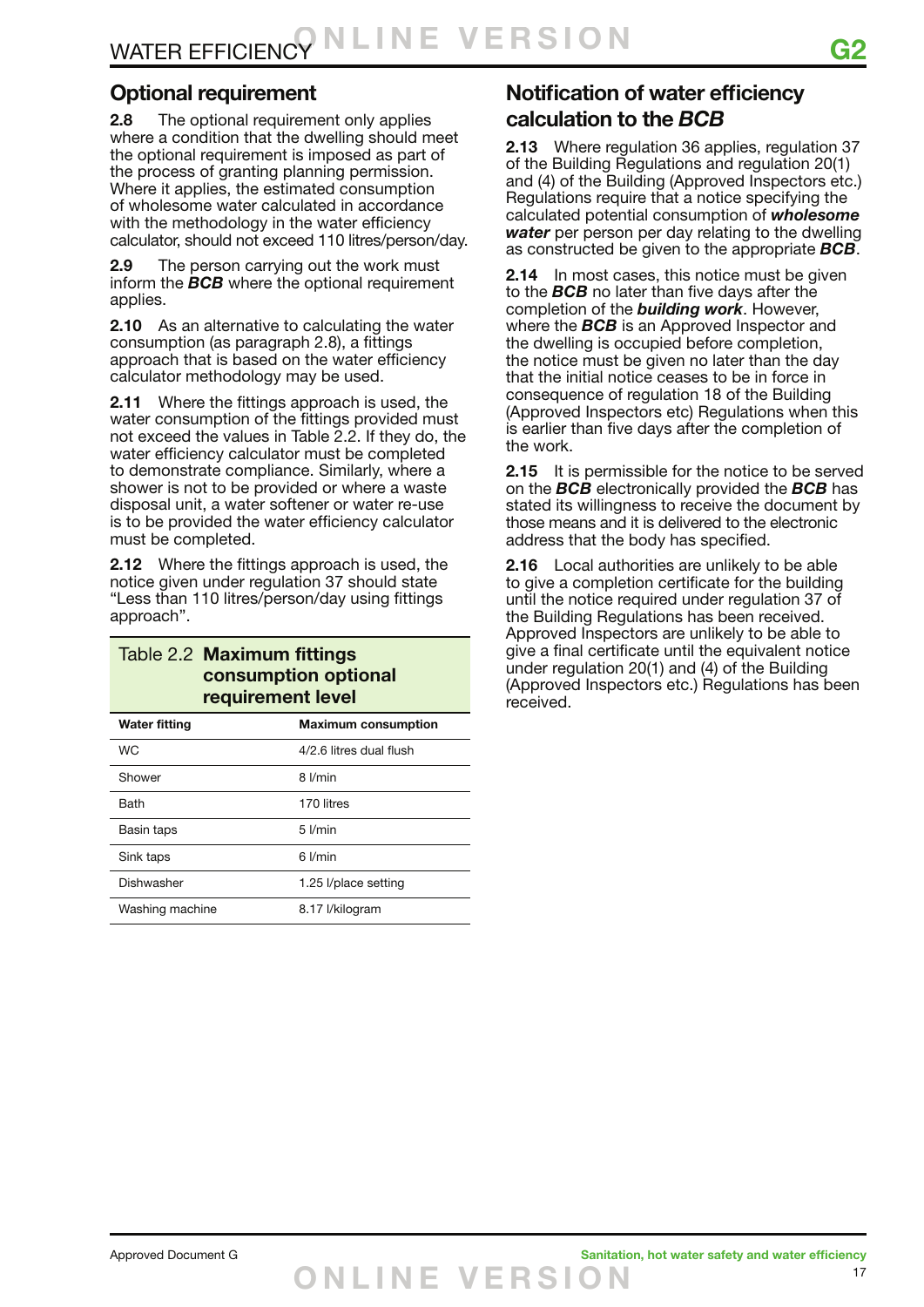## **The Requirement G3**

This Approved Document deals with the following Requirement from Part G of Schedule 1 to the Building Regulations 2010.

| Requirement                                                                                                                                                                                                                                                                                                                                                                                                | Limits on application                                                                                                                                             |
|------------------------------------------------------------------------------------------------------------------------------------------------------------------------------------------------------------------------------------------------------------------------------------------------------------------------------------------------------------------------------------------------------------|-------------------------------------------------------------------------------------------------------------------------------------------------------------------|
| <b>G3.</b> (1) There must be a suitable installation for the provision of<br>heated wholesome water or heated softened wholesome water to:                                                                                                                                                                                                                                                                 |                                                                                                                                                                   |
| (a) any washbasin or bidet provided in or adjacent to a<br>room containing a sanitary convenience;                                                                                                                                                                                                                                                                                                         |                                                                                                                                                                   |
| (b) any washbasin, bidet, fixed bath and shower in a<br>bathroom; and                                                                                                                                                                                                                                                                                                                                      |                                                                                                                                                                   |
| (c) any sink provided in any area where food is prepared.                                                                                                                                                                                                                                                                                                                                                  |                                                                                                                                                                   |
| (2) A hot water system, including any cistern or other vessel<br>that supplies water to or receives expansion water from a hot<br>water system, shall be designed, constructed and installed so as<br>to resist the effects of temperature and pressure that may occur<br>either in normal use or in the event of such malfunctions as may<br>reasonably be anticipated, and must be adequately supported. |                                                                                                                                                                   |
| (3) A hot water system that has a hot water storage vessel shall<br>incorporate precautions to:                                                                                                                                                                                                                                                                                                            | Requirement $G3(3)$ does not apply to a system which heats or<br>stores water for the purposes only of an industrial process.                                     |
| (a) prevent the temperature of the water stored in the<br>vessel at any time exceeding 100°C; and                                                                                                                                                                                                                                                                                                          |                                                                                                                                                                   |
| (b) ensure that any discharge from safety devices is safely<br>conveyed to where it is visible but will not cause a danger to<br>persons in or about the building.                                                                                                                                                                                                                                         |                                                                                                                                                                   |
| (4) The hot water supply to any fixed bath must be so designed and<br>installed as to incorporate measures to ensure that the temperature<br>of the water that can be delivered to that bath does not exceed 48 °C.                                                                                                                                                                                        | Requirement $G3(4)$ applies only when a dwelling is—<br>(a) erected;<br>(b) formed by a material change of use within the meaning<br>of regulation $5(a)$ or (b). |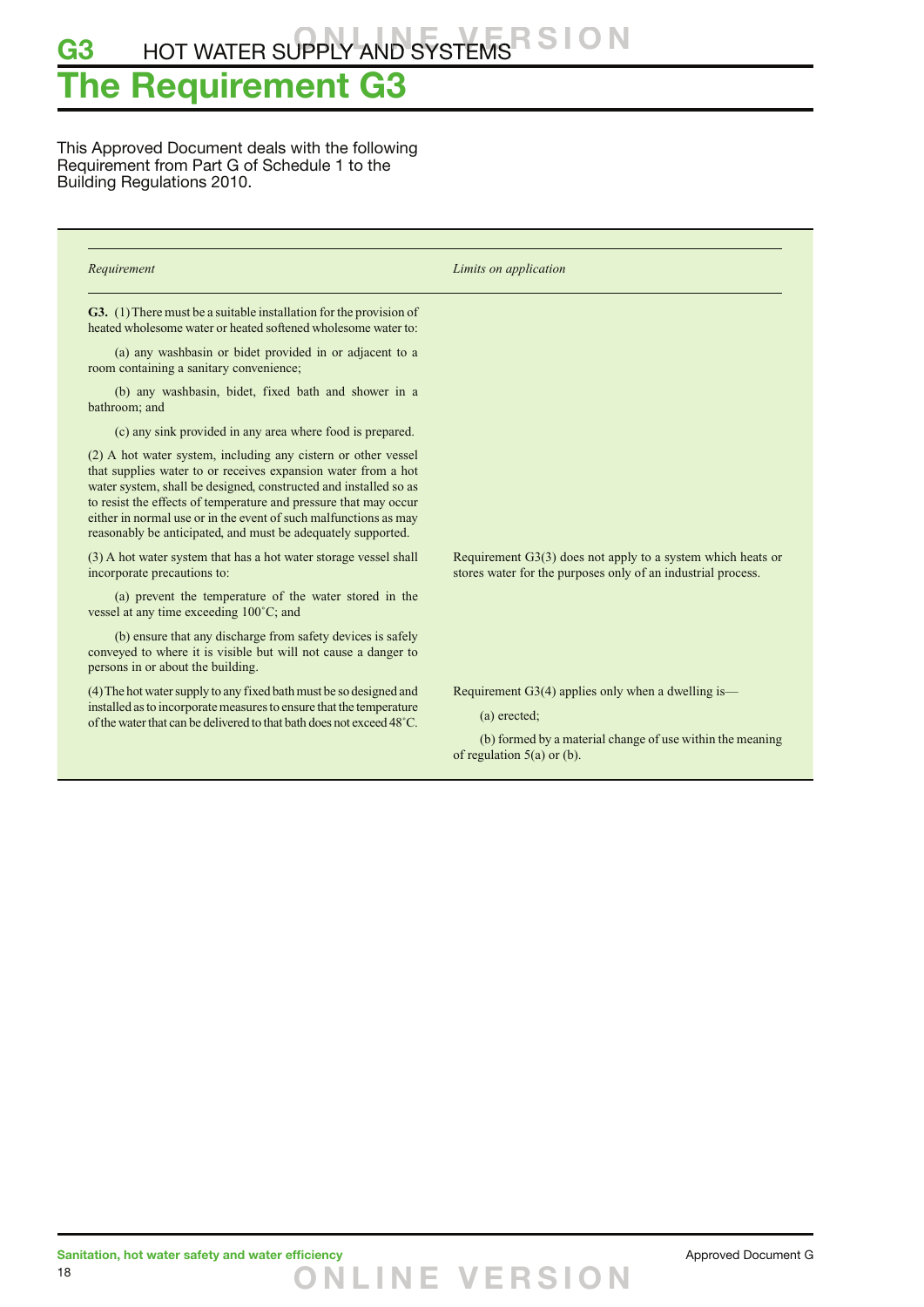# **Guidance**

### **Performance**

In the Secretary of State's view Requirement G3(1) will be met if:

- a. the installation conveys hot water to the *sanitary appliances* and locations specified in the requirement without waste, misuse or undue consumption of water; and
- b. the water supplied is *heated wholesome water* or heated softened water.

In the Secretary of State's view Requirement G3(2) will be met if all components of the hot water system including any cistern that supplies water to, or receives expansion water from the hot water system continues to safely contain the hot water:

- a. during normal operation of the hot water system;
- b. following failure of any thermostat used to control temperature; and
- c. during operation of any of the safety devices fitted in accordance with paragraph G3(3).

In the Secretary of State's view Requirement G3(3) will be met for a *hot water storage system* that has a vented storage vessel if:

- a. the storage vessel has a suitable vent pipe connecting the top of the vessel to a point open to the atmosphere above the level of the water in the cold water storage cistern and over it; and,
- b. in addition to any thermostat, either the heat source, or the storage vessel is fitted with a device that will prevent the temperature of the stored water at any time exceeding 100˚C; and
- c. the hot water system has pipework that incorporates a provision for the discharge of hot water from the safety devices to an appropriate place open to the atmosphere where it will cause no danger to persons in or about the *building*.

In the Secretary of State's view Requirement G3(3) will be met for a hot water system that has an unvented storage vessel if:

- a. the storage vessel has at least two independent safety devices such as those that release pressure and so prevent the temperature of the stored water at any time exceeding 100˚C in addition to any thermostat; and
- b. the hot water system has pipework that incorporates a provision for the discharge of hot water from safety devices to be visible at some point and safely conveys it to an appropriate place open to the atmosphere where it will cause no danger to persons in or about the *building*.

In the Secretary of State's view Requirement G3(4) will be met if:

the hot water outlet temperature is appropriate for the appliance being served, and any device to limit the maximum temperature that can be supplied at the outlet can not be easily altered by *building* users.

### **General**

**3.1** The delivered hot water can be considered as *heated wholesome water* or heated softened wholesome water where:

- a. the cold water supply to the hot water system is wholesome or softened wholesome; and
- b. the installation complies with the requirements of the Water Supply (Water Fittings) Regulations 1999 (SI 1999/1148 as amended).

**3.2** The Water Supply (Water Fittings) Regulations make provision for preventing contamination, waste, misuse, undue consumption and erroneous measurement of water supplied by a water undertaker or licensed water supplier. Guidance on the application of the Water Supply (Water Fittings) Regulations can be found in the Water Regulations Guide published by the Water Regulations Advisory Scheme.

**3.3** Attention is also drawn to the requirements of the Gas Safety (Installation and Use) Regulations 1994 (SI 1994/1886) for all gas installation work.

**3.4** Electrical work associated with hot water systems should be carried out in accordance with BS7671:2008 *Requirements for electrical installations (IEE Wiring Regulations 17th Edition)*.

**3.5** For installations in dwellings and associated *buildings*, attention is drawn to Building Regulations 2010 Schedule 1 Part P (Electrical safety – Dwellings) and to Approved Document P.

**3.6** For workplaces and premises controlled in connection with a trade, business or other undertaking, attention is also drawn to the HSC publication *Legionnaires' Disease: Control of Legionella Bacteria in Water Systems. Approved code of practice and guidance.* L8, Health and Safety Commission 2000. ISBN 0 7176 1772 6.

**3.7** Pipework should be designed and installed in such a way as to minimise the transfer time between the *hot water storage system* and hot water outlets.

**3.8** The safety requirements for hot water systems used solely for supplying water for industrial processes is contained in the Pressure Systems Safety Regulations 2000 (SI 2000/128) and further guidance is available in *Safety of pressure systems. Pressure Systems Safety Regulations 2000. Approved Code of Practice*  L122 HSE Books 2000. ISBN 0 7176 1767 X.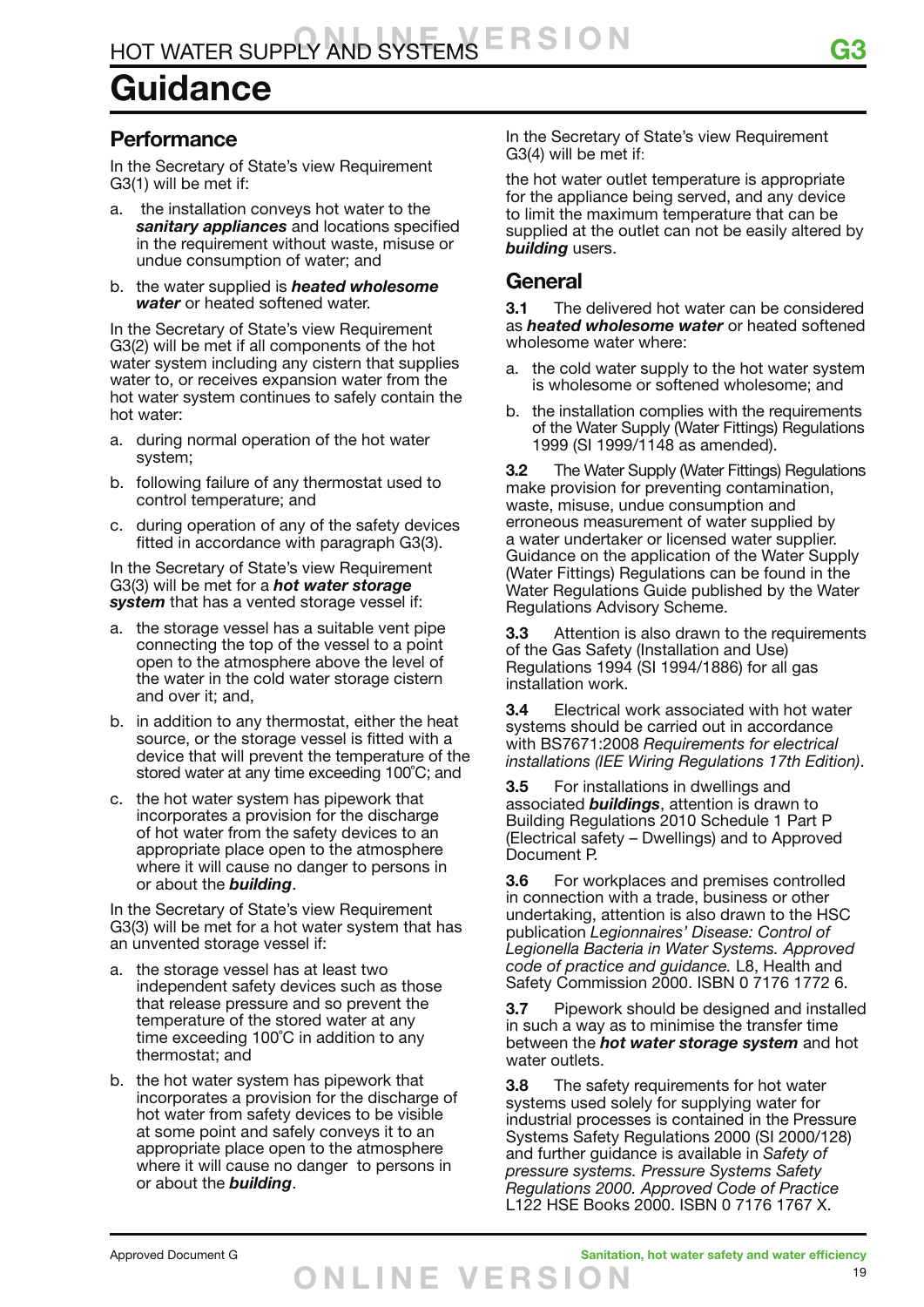### **Provision of hot water supply**

**3.9** The Requirement G3 only requires the provision of a hot water supply to:

- a. any washbasin provided in association with a sanitary convenience in accordance with G4(2);
- b. any washbasin, bidet, fixed bath or shower in a bathroom in a dwelling or provided for rooms for residential purposes, provided in accordance with G5;
- c. any *sink* in a food preparation area, provided in accordance with G6.

There is no requirement under the Building Regulations to provide hot water to other washing facilities, but there may be such requirements under other legislation (see paragraphs 4.3, 4.4 and 6.4).

### **Design and installation of directly or indirectly heated hot water storage systems**

#### **General**

**3.10** Hot water storage systems should be designed and installed in accordance with BS 6700:2006 + A1:2009 *Specification for design, installation, testing and maintenance of services supplying water for domestic use within buildings and their curtilages* or BS EN 12897:2006 *Water supply. Specification for indirectly heated unvented (closed) storage water heaters*.

**3.11** Hot water storage vessels should conform to BS 853-1:1996 *Specification for vessels for use in heating systems*. *Calorifiers and storage vessels for central heating and hot water supply,* BS 1566- 1:2002 *Copper indirect cylinders for domestic purposes*. *Open vented copper cylinders. Requirements and test methods*, or BS 3198:1981 *Specification for copper hot water storage combination units for domestic purposes* or other relevant national standards as appropriate.

#### **Vented hot water storage systems**

#### **3.12** Vented *hot water storage systems*

should incorporate a vent pipe of an adequate size, but not less than 19mm internal diameter, connecting the top of the hot water storage vessel to a point open to the atmosphere above and over the level of the water in the cold water storage cistern.

**3.13** In addition to the vent pipe referred to in 3.12 and any thermostat provided to control the temperature of the stored water to a desired temperature, vented *hot water storage systems* should incorporate either:

a. for all direct heat sources, a non-self-resetting energy cut-out to disconnect the supply of heat to the storage vessel in the event of the storage system overheating; and,

for all indirect heat sources, an overheat

cut-out to disconnect the supply of heat to the storage vessel in the event of the stored water overheating so that the temperature of the stored water does not exceed 100°C; or

b. an appropriate safety device, for example, a *temperature relief valve* or a *combined temperature and pressure relief valve* to safely discharge the water in the event of significant over heating.

**3.14** Vent pipes should discharge over a cold water storage cistern conforming to BS 417- 2:1987 *Specification for galvanized low carbon steel cisterns, cistern lids, tanks and cylinders. Metric units;* or BS 4213:2004 *Cisterns for domestic use. Cold water storage and combined feed and expansion (thermoplastic) cisterns up to 500 litres. Specification;* as appropriate.

**3.15** The cold water storage cistern into which the vent pipe discharges should be supported on a flat, level, rigid platform which is capable of safely withstanding the weight of the cistern when filled with water to the rim and fully supporting the bottom of the cistern over the whole of its area. The platform should extend a minimum of 150mm in all directions beyond the edge of the maximum dimensions of the cistern.

**Note:** Where an existing metal cistern is replaced, or a plastic cistern is replaced by one with larger dimensions, the existing support should be upgraded, as necessary, with one in accordance with paragraph 3.15.

**3.16** The cistern should be accessible for maintenance, cleaning and replacement.

#### **Unvented hot water storage systems – all systems**

**3.17** To minimize the danger from excessive pressure, unvented hot water storage systems should incorporate a minimum of two independent safety devices. These shall be in addition to any thermostat provided to control the desired temperature of the stored water. The selection of safety devices should take account of the physical location of the devices, and the design, configuration, location of components and performance characteristics of the system to which they are attached.

- **3.18** An acceptable approach might consist of:
- a. a non self-resetting energy cut-out to disconnect the supply of heat to the storage vessel in the event of the storage system over-heating; and
- b. a temperature relief valve or a combined temperature and pressure relief valve to safely discharge the water in the event of serious over-heating.

Alternative approaches to this are acceptable provided that they provide an equivalent degree of safety.

**Note:** See 3.35 for suitability of devices for primary thermal stores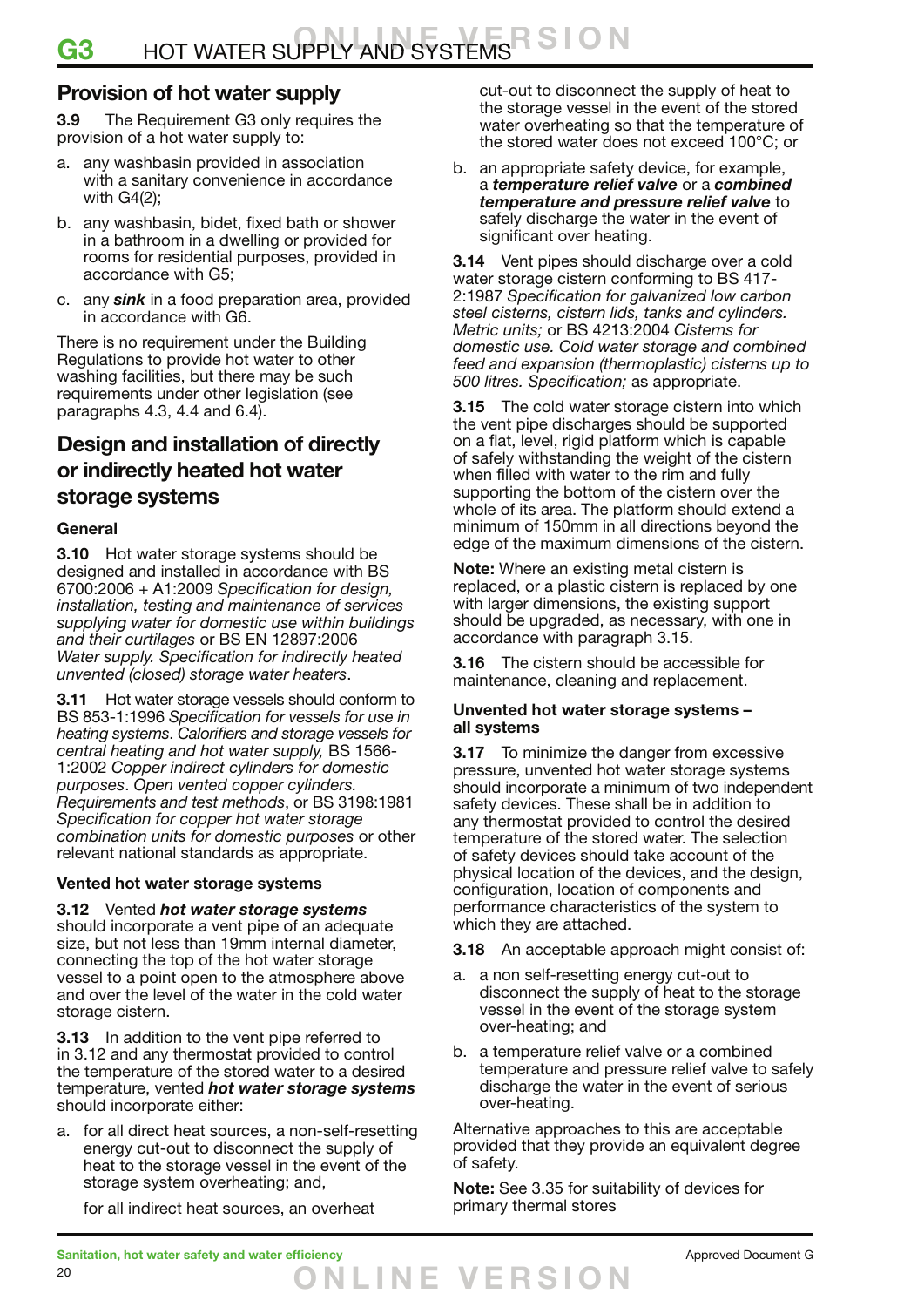**3.19** Water heaters with a capacity of 15 litres or less that have appropriate safety devices for temperature and pressure will generally satisfy the requirement set out in G3(3).

#### **Unvented hot water storage systems – systems up to 500 litres capacity and 45kW power input**

**3.20** Paragraphs 3.21 to 3.24 are in addition to the provisions of 3.17 above.

**3.21** If an indirect supply of heat to an unvented *hot water storage system* incorporates a boiler, the energy cut-out may be on the boiler.

**3.22** Any unvented *hot water storage system* up to 500 litres and less than 45kW should be in the form of a proprietary *hot water storage system unit* or package. The package and components should be appropriate to the circumstances in which they are used and should satisfy an appropriate standard that will ensure the requirements of regulation G3(2) and G3(3) will be met (e.g. BS EN 12897:2006 *Water Supply. Specification for indirectly heated unvented (closed) hot water storage systems* or BS 6700:2006 + A1:2009 *Design, installation, testing and maintenance of services supplying water for domestic use within buildings and their curtilages*).

**3.23** Any unvented *hot water storage system unit* or package should be indelibly marked with the following information:

- a. the manufacturer's name and contact details;
- b. a model reference;
- c. the rated storage capacity of the storage water heater;
- d. the operating pressure of the system and the operating pressure of the expansion valve;
- e. relevant operating data on each of the safety devices fitted; and
- f. the maximum primary circuit pressure and flow temperature of indirect *hot water storage system units* or *packages*.

**3.24** In addition, the following warning should be indelibly marked on the *hot water storage system unit* or package so that it is visible after installation:

#### WARNING TO USER

- a. Do not remove or adjust any component part of this unvented water heater; contact the installer.
- b. If this unvented water heater develops a fault, such as a flow of hot water from the discharge pipe, switch the heater off and contact the installer.

WARNING TO INSTALLER

- a. This installation is subject to the Building Regulations.
- b. Use only appropriate components for installation or maintenance.

Installed by: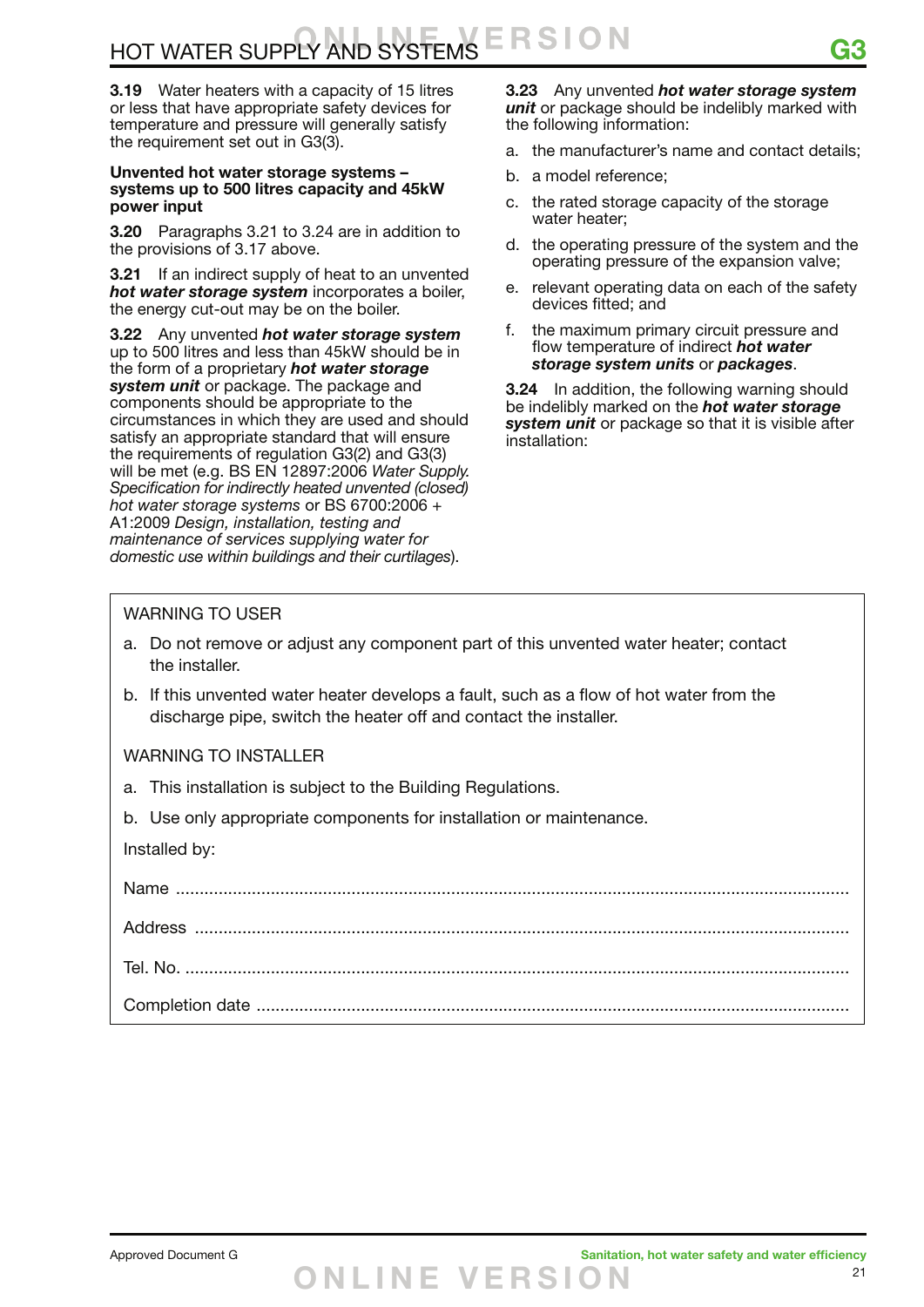#### **Unvented hot water storage systems – systems over 500 litres capacity or over 45kW power input**

**3.25** Paragraph 3.26 and 3.27 are in addition to the provisions of 3.17 above.

**3.26** Systems over 500 litres capacity will generally be bespoke designs for specific projects and as such are inappropriate for approval by a third party accredited product conformity certification scheme. Where this is the case, the unvented *hot water storage system* should be designed to the safety requirements in 3.17 by an appropriately qualified engineer.

**3.27** Any unvented *hot water storage system* having a power input of more than 45kW, but a capacity of 500 litres or less should be in the form of a proprietary *hot water storage system unit* or package. The package and components should be appropriate to the circumstances in which they are used and should satisfy an appropriate standard that will ensure the requirement of regulation G3(2) and G3(3) will be met (e.g. BS EN 12897:2006 *Water Supply. Specification for indirectly heated unvented (closed) hot water storage systems* or BS 6700:2006 + A1:2009 Design, installation, testing and maintenance *of services supplying water for domestic use within buildings and their curtilages*).

### **Safety devices**

#### **Non-self-resetting energy cut-outs**

**3.28** Non-self-resetting energy cut-outs may only be used where they would have the effect of instantly disconnecting the supply of energy to the storage vessel.

**3.29** Non-self-resetting energy cut-outs should conform to:

- a. BS EN 60335-2-73:2003 *Specification for safety of household and similar electrical appliances*. *Particular requirements. Fixed immersion heaters* and BS EN 60730-2-9:2002 *Automatic electrical controls for household and similar use. Particular requirements for temperature sensing control*; or
- b. BS EN 257:1992 *Mechanical thermostats for gas-burning appliances*.

**3.30** Where a non self-resetting energy cutout operates indirectly on another device (see paragraph 3.18) to interrupt the supply of heat (e.g. it is wired up to a motorised valve or some other suitable device to shut off the flow to the primary heater), the energy cut-out should comply with the relevant European Standard (see paragraph 3.29) or the supplier or installer should be able to demonstrate that the device has equivalent performance to that set out in relevant standards.

**3.31** Where an electrical device is connected to the energy cut-out, such as a relay or motorised valve, the device should operate to interrupt the

supply of energy if the electrical power supply is disconnected.

**3.32** Where there is more than one energy cutout (see paragraph 3.35), each non-self-resetting energy cut-out should be independent (e.g. each should have a separate motorised valve and a separate temperature sensor).

**3.33** Where an energy cut-out is fitted as set out in paragraphs 3.13 a) or 3.18, each heat source should have a separate non self-resetting energy cut-out.

#### **Temperature and pressure relief devices**

**3.34** Where relevant, appropriate pressure, temperature or temperature and pressureactivated safety devices should be fitted in addition to a safety device such as an energy cut-out.

**3.35** Temperature relief valves and *combined temperature and pressure relief valves* should not be used in systems which have no provision to automatically replenish the stored water (e.g. unvented primary thermal storage vessels). In such cases there should be a second non-selfresetting energy cut-out independent of the one provided in accordance with paragraph 3.18(a).

**3.36** Temperature relief valves should conform to relevant national standards such as BS 6283– 2:1991 *Safety and control devices for use in hot water systems*. *Specifications for temperature relief valves for pressures from 1 bar to 10 bar. Combined temperature and pressure relief valves* should conform to BS EN 1490:2000 *Building valves. Combined temperature and pressure relief valves. Tests and Requirements.*

**3.37** *Temperature relief valves* (see paragraph 3.18) should be sized to give a discharge rating at least equal to the total power input to the hot water storage system, when measured in accordance with Appendix F of BS 6283-2:1991 or BS EN 1490:2000.

**3.38** *Temperature relief valve(s) or combined temperature and pressure relief valve(s)* (see paragraph 3.18) should be located directly on the storage vessel, such that the stored water does not exceed 100˚C.

#### **3.39** In *hot water storage system units* and packages, the *temperature relief valve(s)* (see paragraph 3.18) should be:

- a. factory fitted and should not be disconnected other than for replacement; and
- b. not relocated in any other device or fitting installed.

**3.40** The safety and performance of an unvented system is dependent on the choice of system and safety devices appropriate for the location and correct installation of the system. Building owners and occupiers should therefore take care to choose installers who have the necessary skills to carry out this work. These skills can be demonstrated for example, by registration with a competent person scheme for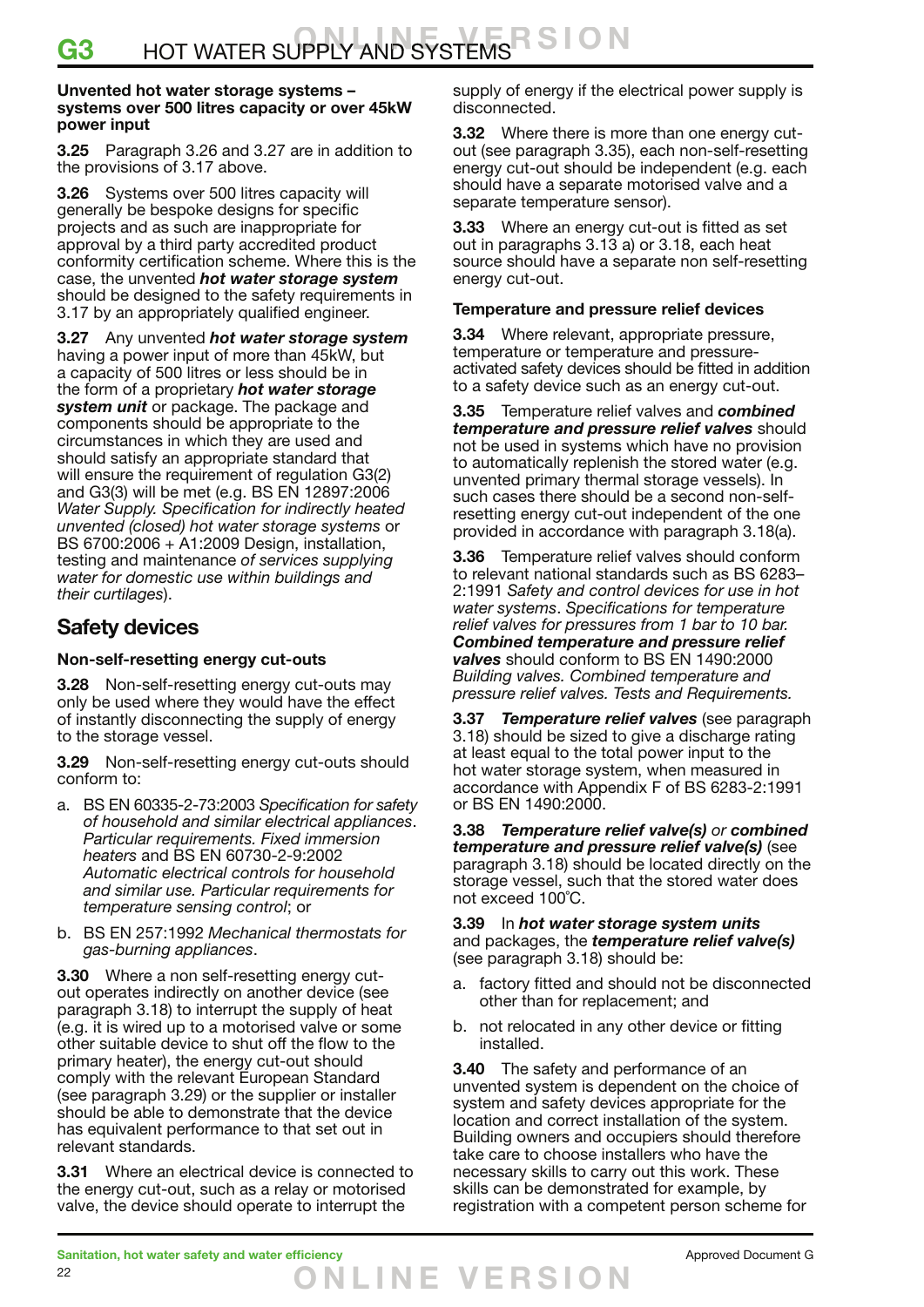this type of work or by the holding of a current registered operative skills certification card for unvented hot water systems.

**3.41** The installation of an unvented system is notifiable building work which must be notified to the *BCB* before work commences. The *BCB* may then check to make sure the work is safe and meets current energy efficiency requirements.

**3.42** If the installer is registered with a competent person scheme for the installation of unvented hot water systems it will not be necessary for the work to be notified in advance to the *BCB*. Installers registered with such schemes will self-certify that the work complies with all relevant requirements in the Building Regulations and the building owner/occupier will be given a building regulations certificate of compliance which is usually issued by the competent person scheme operator.

### **Electric water heating**

**3.43** Electric fixed immersion heaters should comply with the provisions of BS EN 60335- 2-73:2003 *Household and similar electrical appliances. Safety. Particular requirements for fixed immersion heaters.*

**3.44** Electric instantaneous water heaters should comply with the provisions of BS EN 60335-2-35:2002 *Specification for safety of household and similar electrical appliances*.

**3.45** Electric storage water heaters should comply with the provisions of BS EN 60335- 2-21:2003 *Household and similar electrical appliances. Safety. Particular requirements for storage water heaters.*

## **Solar water heating**

**3.46** Factory-made solar water heating systems should comply with the provisions of BS EN 12976-1:2006 *Thermal solar systems and components. Factory made systems. General requirements.*

**3.47** Other solar water heating systems should comply with the provisions of prEN/TS 12977- 1:2008 *Thermal solar systems and components. Custom built systems. General requirements for solar water heaters and combi systems,* or BS 5918:1989 *British Standard Code of Practice for Solar heating systems for domestic hot water*  as appropriate*.* Further guidance is available in *CIBSE Guide G, Public Health Engineering and CIBSE technical guide Solar Heating Design and Installation.*

**3.48** Where solar water heating systems are used, an additional heat source should be available.

**Note:** The additional heat source should be used, when necessary, to maintain the water temperature to restrict microbial growth.

**3.49** As some solar hot water systems operate at elevated temperatures and pressures, and so all components should be rated to the appropriate temperatures and pressures.

### **Discharge pipes from safety devices**

#### **Discharge pipe D1**

**3.50** Safety devices such as *temperature relief valves* or *combined temperature and pressure relief valves* (see paragraphs 3.13 or 3.18) should discharge either directly or by way of a manifold via a short length of metal pipe (D1) to a *tundish*.

**3.51** The diameter of discharge pipe (D1) should be not less than the nominal outlet size of the safety device, e.g. *temperature relief valve*.

**3.52** Where a manifold is used it should be sized to accept and discharge the total discharge from the discharge pipes connected to it.

**3.53** Where valves other than a *temperature and pressure relief valve* from a single unvented hot water system discharge by way of the same manifold that is used by the safety devices, the manifold should be factory fitted as part of the *hot water storage system unit* or package.

#### **Tundish**

**3.54** The *tundish* should be vertical, located in the same space as the unvented *hot water storage system* and be fitted as close as possible to, and lower than, the safety device, with no more than 600mm of pipe between the valve outlet and the *tundish* (see Diagram 1).

**Note:** To comply with the Water Supply (Water Fittings) Regulations, the *tundish* should incorporate a suitable air gap.

**3.55** Any discharge should be visible at the *tundish*. In addition, where discharges from safety devices may not be apparent, e.g. in dwellings occupied by people with impaired vision or mobility, consideration should be given to the installation of a suitable safety device to warn when discharge takes place, e.g. electronically operated.

#### **Discharge pipe D2**

**3.56** The discharge pipe (D2) from the *tundish* should:

- a. have a vertical section of pipe at least 300mm long below the *tundish* before any elbows or bends in the pipework (see Diagram 1); and
- b. be installed with a continuous fall of at least 1 in 200 thereafter.

**3.57** The discharge pipe (D2) should be made of:

- a. metal; or
- b. other material that has been demonstrated to be capable of safely withstanding temperatures of the water discharged and is clearly and permanently marked to identify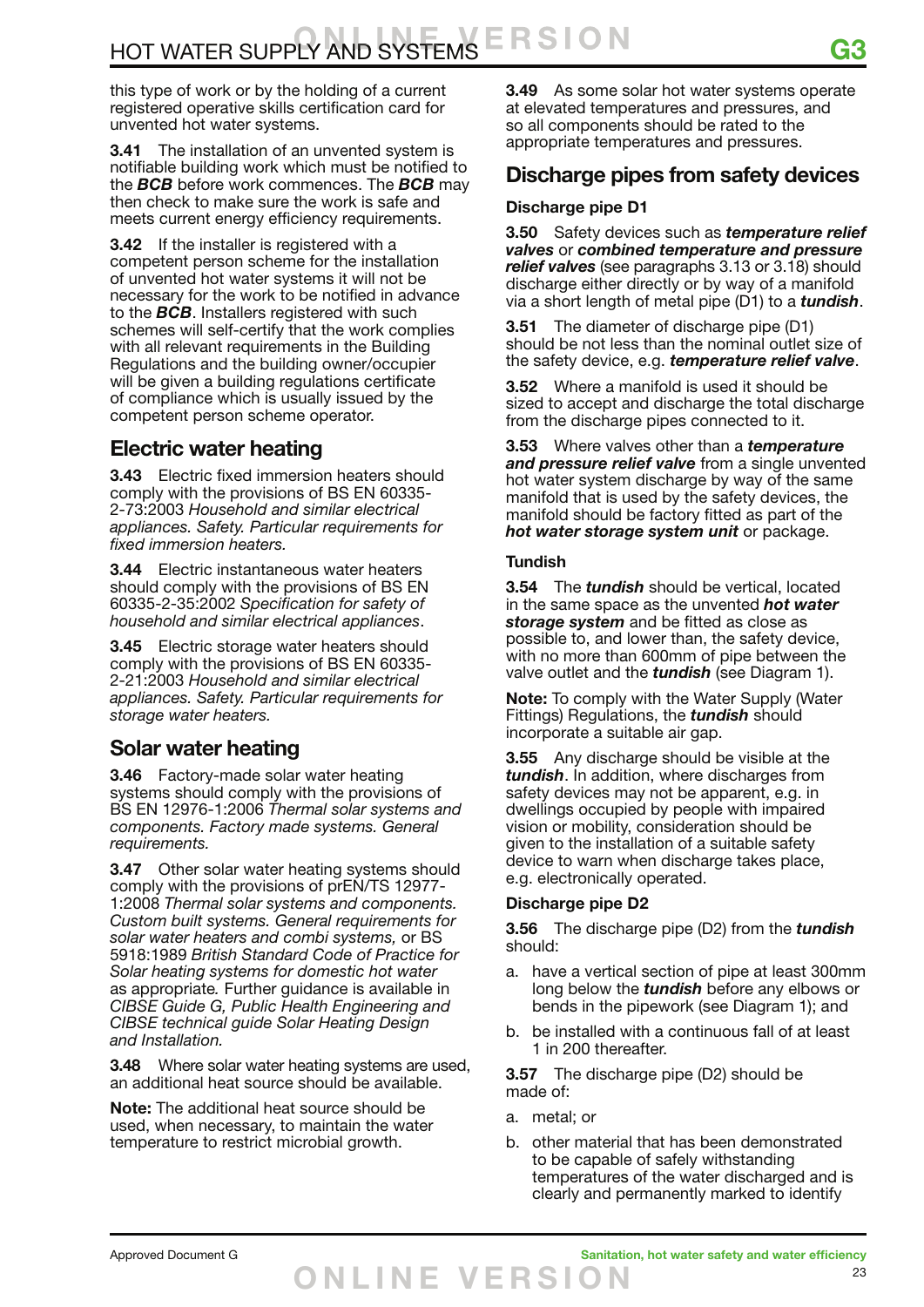#### 3 S I O N G3 HOT WATER SUPPLY AND SYSTEMS

the product and performance standard (e.g. as specified in the relevant part of BS 7291- 1:2006 *Thermostatic pipes and fittings for hot and cold water for domestic purposes and heating installations in buildings. General requirements).*

**3.58** The discharge pipe D2 should be at least one pipe size larger than the nominal outlet size of the safety device unless its total equivalent hydraulic resistance exceeds that of a straight pipe 9m long, i.e. for discharge pipes between 9m and 18m the equivalent resistance length should be at least two sizes larger than the nominal outlet size of the safety device; between 18 and 27m at least 3 sizes larger, and so on; bends must be taken into account in calculating the flow resistance. See Diagram 1, Table 3.1 and the worked example.

**Note:** An alternative approach for sizing discharge pipes would be to follow Annex D, section D.2 of BS 6700:2006 + A1:2009 *Specification for design, installation, testing and maintenance of services supplying water for domestic use within buildings and their curtilages*.



**O NLINE VER S I O N**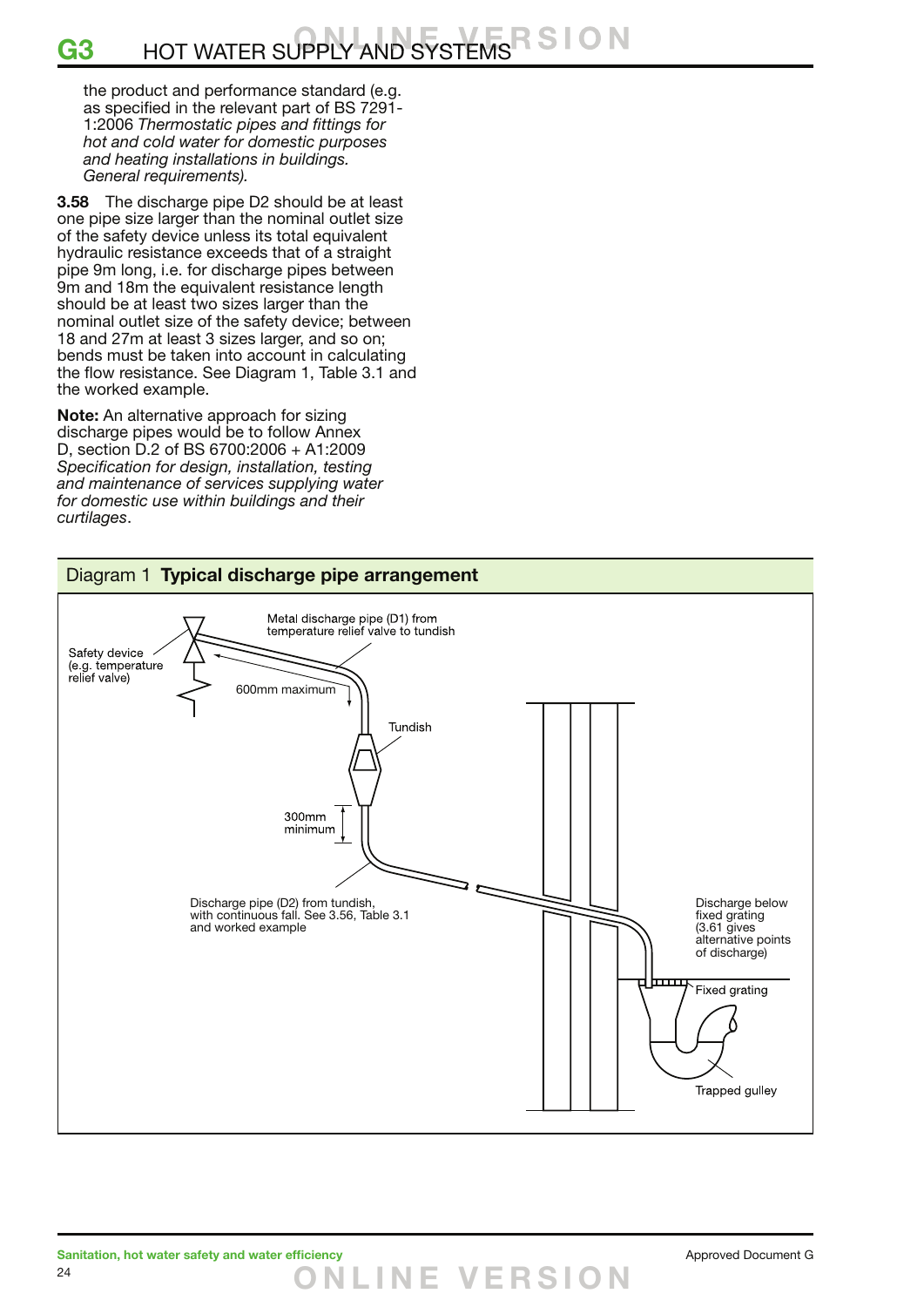#### Table 3.1 **Sizing of copper discharge pipe 'D2' for common temperature relief valve outlet sizes**

| Valve outlet size             | Minimum size of<br>discharge pipe D1* | Minimum size of<br>discharge pipe D2*<br>from tundish | <b>Maximum resistance</b><br>allowed, expressed<br>as a length of straight<br>pipe (i.e. no elbows<br>or bends) | <b>Resistance created by</b><br>each elbow or bend       |
|-------------------------------|---------------------------------------|-------------------------------------------------------|-----------------------------------------------------------------------------------------------------------------|----------------------------------------------------------|
| $G\frac{1}{2}$                | 15 <sub>mm</sub>                      | 22mm<br>28mm<br>35mm                                  | Up to 9m<br>Up to 18m<br>Up to 27m                                                                              | 0.8 <sub>m</sub><br>1.0 <sub>m</sub><br>1.4 <sub>m</sub> |
| G <sup>3</sup> / <sub>4</sub> | 22mm                                  | 28mm<br>35 <sub>mm</sub><br>42mm                      | Up to 9m<br>Up to 18m<br>Up to 27m                                                                              | 1.0 <sub>m</sub><br>1.4 <sub>m</sub><br>1.7 <sub>m</sub> |
| G <sub>1</sub>                | 28mm                                  | 35mm<br>42mm<br>54 <sub>mm</sub>                      | Up to 9m<br>Up to 18m<br>Up to 27m                                                                              | 1.4 <sub>m</sub><br>1.7 <sub>m</sub><br>2.3 <sub>m</sub> |

\*see 3.51 and 3.58 and Diagram 1

**Note:** The above table is based on copper tube. Plastic pipes may be of different bore and resistance.

Sizes and maximum lengths of plastic should be calculated using data prepared for the type of pipe being used.

#### *Worked example:*

*The example below is for a G½ temperature relief valve with a discharge pipe (D2) having 4 No. 22mm elbows and length of 7m from the tundish to the point of discharge.*

*From Table 3.1:*

*Maximum resistance allowed for a straight length of 22mm copper discharge pipe (D2) from a G½ temperature relief valve is: 9.0m*

*Subtract the resistance for 4 No. 22mm elbows at 0.8m each = 3.2m*

**3.59** Where a single common discharge pipe serves more than one system, it should be at least one pipe size larger than the largest individual discharge pipe (D2) to be connected.

**3.60** The discharge pipe should not be connected to a soil discharge stack unless it can be demonstrated that the soil discharge stack is capable of safely withstanding temperatures of the water discharged, in which case, it should:

- a. contain a mechanical seal, not incorporating a water trap, which allows water into the branch pipe without allowing foul air from the drain to be ventilated through the *tundish*;
- b. be a separate branch pipe with no *sanitary appliances* connected to it;
- c. if plastic pipes are used as branch pipes carrying discharge from a safety device, they should be either polybutalene (PB) or crosslinked polyethylene (PE-X) complying with national standards such as Class S of BS 7291-2:2006 or Class S of BS 7291-3:2006 respectively; and
- d. be continuously marked with a warning that no *sanitary appliances* should be connected to the pipe.

#### **Notes:**

1. Plastic pipes should be joined and assembled with fittings appropriate to the circumstances in which they are used as set out in

*Therefore the maximum permitted length equates to 5.8m which, is less than the actual length of 7m therefore calculate the next largest size.*

*Maximum resistance allowed for a straight length of 28mm copper discharge pipe (D2) from a G½ temperature relief valve is: 18m*

*Subtract the resistance for 4 No. 28mm elbows at 1.0m each = 4m*

*Therefore the maximum permitted length equates to: 14m*

As the actual length is 7m, a 28mm (D2) copper pipe will *be satisfactory.* 

 BS EN ISO 1043-1:2002 *Plastics. Symbols and abbreviated terms. Basic polymers and their special characteristics*.

2. Where pipes cannot be connected to the stack it may be possible to route a dedicated pipe alongside or in close proximity to the discharge stack

#### **Termination of discharge pipe**

**3.61** The discharge pipe (D2) from the *tundish* should terminate in a safe place where there is no risk to persons in the vicinity of the discharge.

**3.62** Examples of acceptable discharge arrangements are:

- a. to a trapped gully with the end of the pipe below a fixed grating and above the water seal;
- b. downward discharges at low level; i.e. up to 100mm above external surfaces such as car parks, hard standings, grassed areas etc. are acceptable providing that a wire cage or similar guard is positioned to prevent contact, whilst maintaining visibility; and,
- c. discharges at high level: e.g. into a metal hopper and metal downpipe with the end of the discharge pipe clearly visible or onto a roof capable of withstanding high temperature discharges of water and 3 m from any plastic guttering system that would collect such discharges.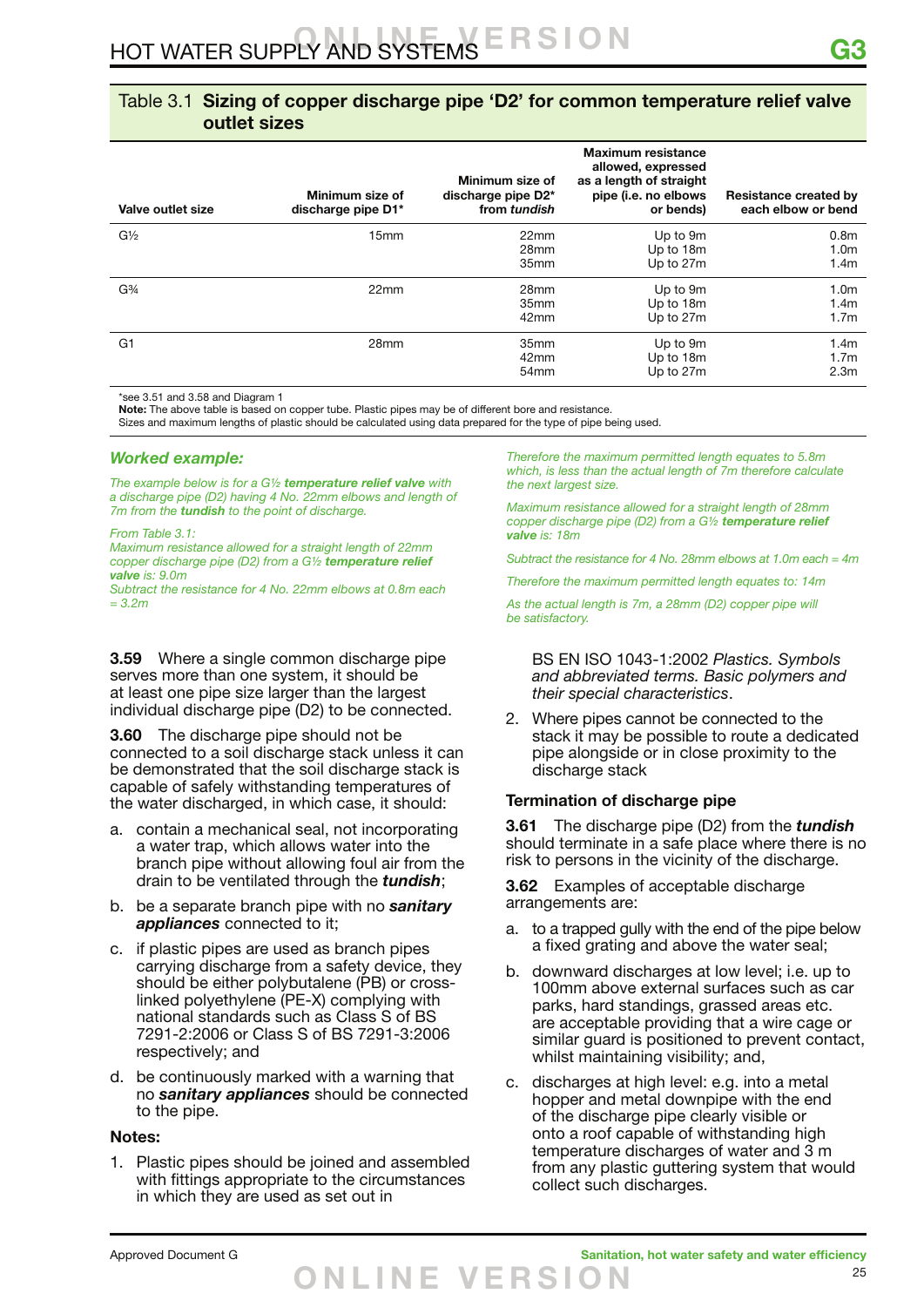## **G3** HOT WATER SUPPLY AND SYSTEMS R S I O N

**3.63** The discharge would consist of high temperature water and steam. Asphalt, roofing felt and non-metallic rainwater goods may be damaged by such discharges.

### **Prevention of excessive temperatures**

**3.64** Where the operating temperature of *domestic hot water* in the storage vessel in a dwelling is capable of exceeding 80°C under normal operating conditions (a situation that may occur in vessels used as heat stores and those connected to solar heat collectors or solid fuel boilers that do not have intervening controls between the boiler and the vessel containing the hot water) the outlet from the storage vessel should be fitted with a device, such as an in-line hot water supply tempering valve in accordance with BS EN 15092:2008 *Building Valves. In-line hot water tempering valves*, to ensure that the temperature supplied to the *domestic hot water* distribution system does not exceed 60°C.

## **Prevention of scalding**

**3.65** The hot water supply temperature to a bath should be limited to a maximum of 48°C by use of an in-line blending valve or other appropriate temperature control device, with a maximum temperature stop and a suitable arrangement of pipework.

**3.66** The acceptability of in-line blending valves can be demonstrated by compliance with the relevant European Standard such as BS EN 1111:1999 *Sanitary tapware. Thermostatic mixing valves (PN 10). General technical specification*  or BS EN 1287:1999 *Sanitary tapware. Low pressure thermostatic mixing valves. General technical specifications* to demonstrate that the maximum temperature of 48°C cannot be exceeded in operation and that the product will fail-safe (i.e. not discharge water above the maximum temperature). Such valves should not be easily altered by *building* users.

**3.67** In-line blending valves and composite thermostatic mixing valves should be compatible with the sources of hot and cold water that serve them.

**3.68** The length of supply pipes between in-line blending valves and outlets should be kept to a minimum in order to prevent the colonisation of waterborne pathogens. If intermittent use of the bath is anticipated, provision should be made for high temperature flushing to allow pasteurisation of the pipes and outlet fittings. Such events should be managed to prevent the risk associated with inadvertent use.

#### **Notes:**

1. Further guidance on the use of in-line blending valves can be found in BRE Information paper IP14/03 *Preventing hot water scalding in bathrooms: using TMVs*

2. In some *buildings,* e.g. care homes, in-line blending valves would need to meet the additional performance standards set out in *NHS Estates Model specification D 08* 

### **Installation**

**3.69** Good workmanship is essential. Workmanship should be in accordance with appropriate standards such as BS 8000–15:1990 *Workmanship on Building Sites Code of practice for hot and cold water services (domestic scale).*

### **Commissioning of fixed building services**

**3.70** Water heaters require the input of energy to raise the temperature of water. It is therefore necessary to ensure their efficiency by proper installation and commissioning.

**3.71** Fixed *building* services, including controls, should be commissioned by testing and adjusting as necessary to ensure that they use no more fuel and power than is reasonable in the circumstances.

**3.72** Commissioning means the advancement of these systems from the state of static completion to working order to achieving compliance with Part L. For each system it includes setting-towork, regulation (that is testing and adjusting repetitively) to achieve the specified performance, the calibration, setting up and testing of the associated automatic control systems, and recording of systems and the performance test results that have been accepted as satisfactory.

**3.73** Not all fixed *building* services will need to be commissioned. For example, with some systems it is not possible as the only controls are 'on' and 'off' settings. In other cases commissioning would be possible but in the specific circumstances would have no effect on energy use.

**3.74** Where commissioning is carried out it must be done in accordance with a procedure approved by the Secretary of State. For new and existing dwellings the approved procedure for hot water systems is set out in the *Domestic Heating Compliance Guide*; for *buildings* other than dwellings in *CIBSE Commissioning Code M.*

**3.75** Commissioning must be carried out in such a way as not to prejudice compliance with any applicable health and safety requirements.

**3.76** Commissioning is often carried out by the person who installs the system. Sometimes it may be carried out by a subcontractor or by a specialist firm. It is important that whoever carries it out follows the relevant approved procedure in doing so.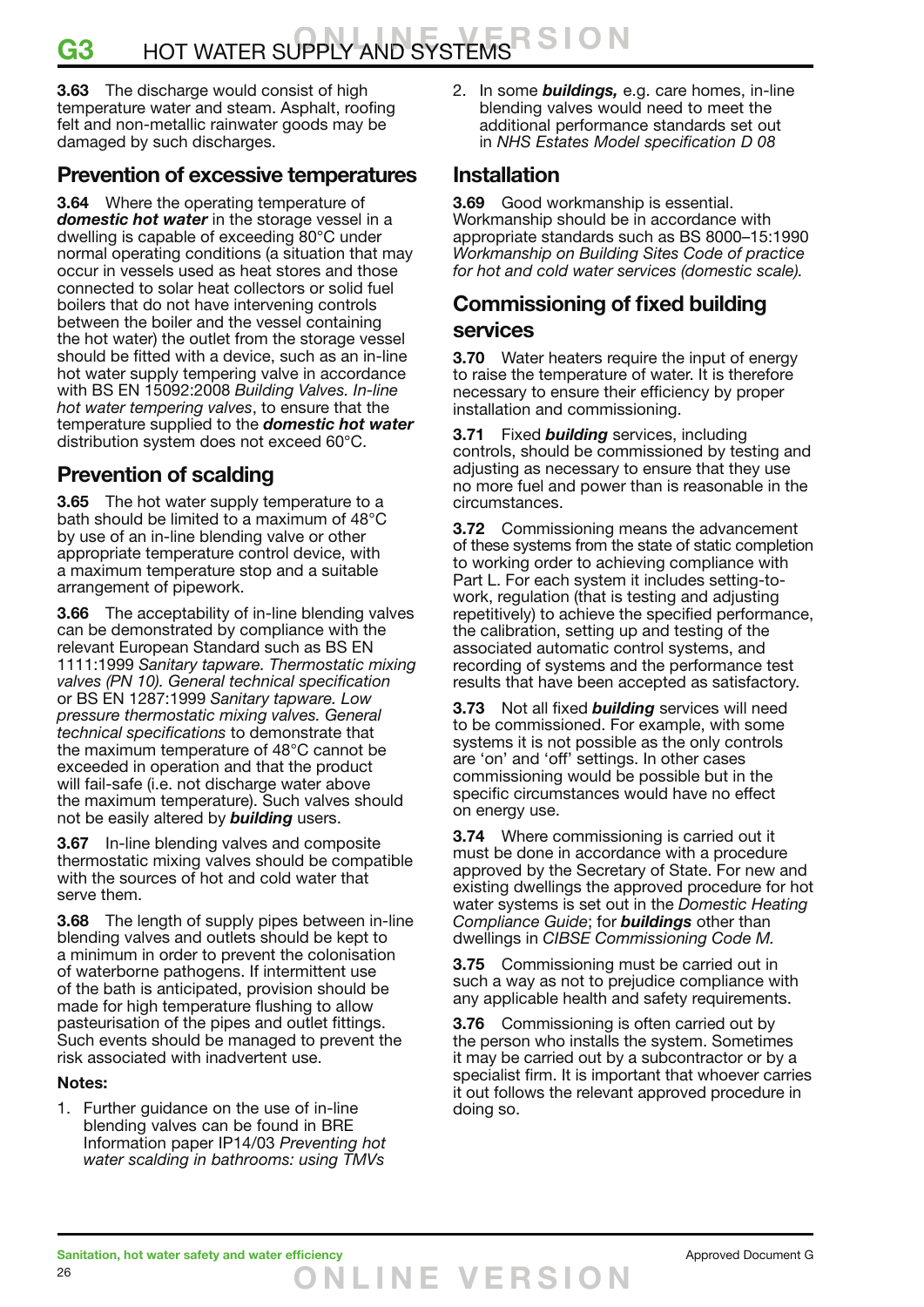## **Notice of completion of**

### **commissioning**

**3.77** The Building Regulations (regulation 20C(2)) and the Building (Approved Inspectors etc.) Regulations (regulation 20(1) and (6)) require that the person carrying out the work shall give a notice to the relevant BCB that commissioning has been carried out according to a procedure approved by the Secretary of State, unless testing and adjustment is not possible, or would not affect the energy efficiency of the fixed *building* service.

**3.78** Where the work is carried out in accordance with a *building* notice, or full plans, or an initial notice or amendment notice, the notice of commissioning should be given not more than 5 days after the completion of the commissioning work. In other cases, for example where work is carried out by a person registered with a competent person scheme, it must be given not more than 30 days after the completion of work.

**3.79** Where the installation of fixed building services which require commissioning is carried out by a person registered with a competent person scheme the notice of commissioning will be given by that person.

**3.80** Until the BCB receives notice of commissioning it is unlikely to be satisfied that Part G has been complied with and consequently is unlikely to be able to give a completion/final certificate.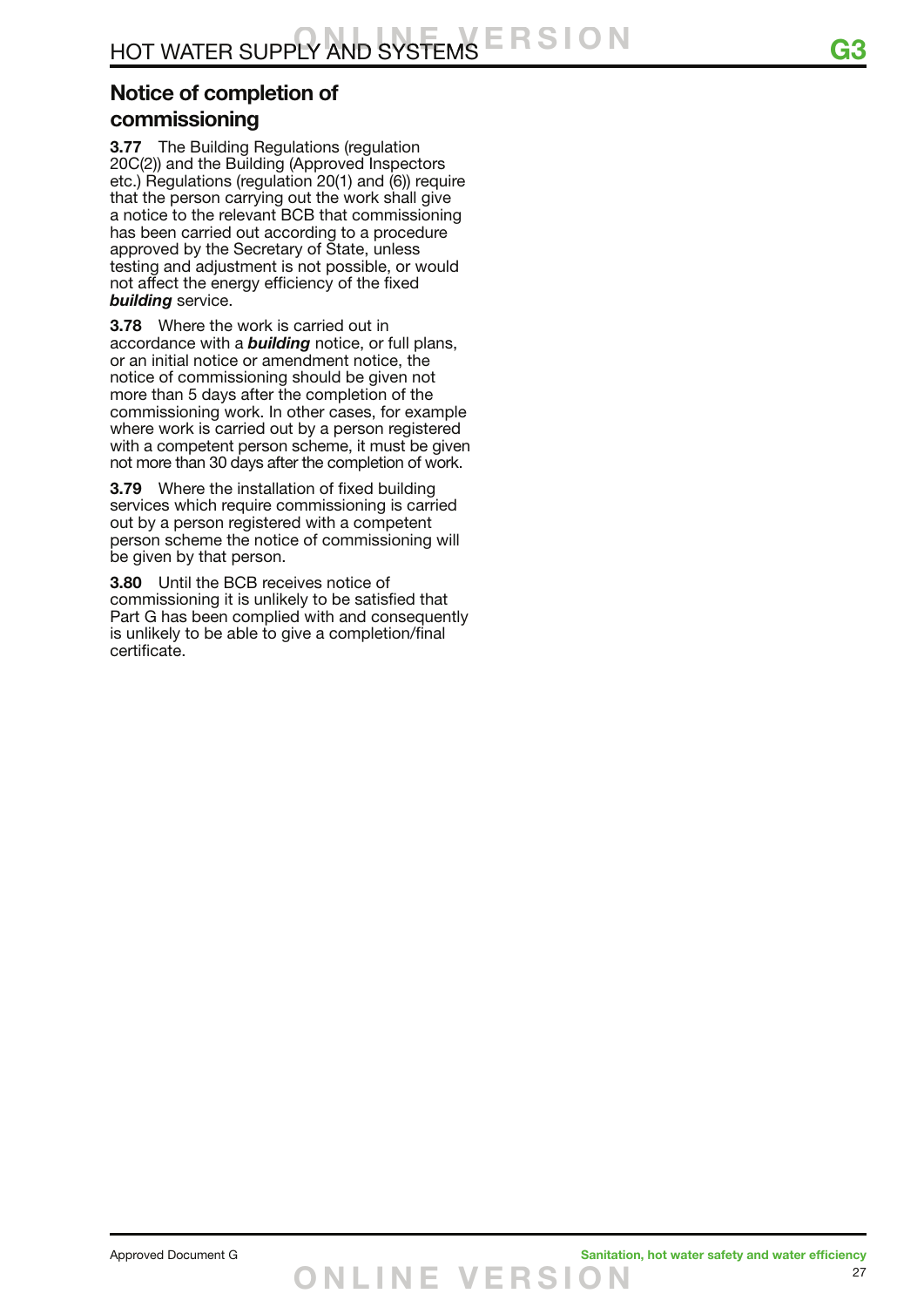## **G4** SANITARY CONVENIENCES AND WASHING FACILITIES

## **The Requirement G4**

This Approved Document deals with the following Requirement from Part G of Schedule 1 to the Building Regulations 2010.

*Requirement Limits on application*

#### **Sanitary conveniences and washing facilities**

**G4** (1) Adequate and suitable sanitary conveniences must be provided in rooms provided to accommodate them or in bathrooms.

(2) Adequate hand washing facilities must be provided in:

(a) rooms containing sanitary conveniences; or

 (b) rooms or spaces adjacent to rooms containing sanitary conveniences.

 (3) Any room containing a sanitary convenience, a bidet, or any facility for washing hands provided in accordance with paragraph (2)(b), must be separated from any kitchen or any area where food is prepared.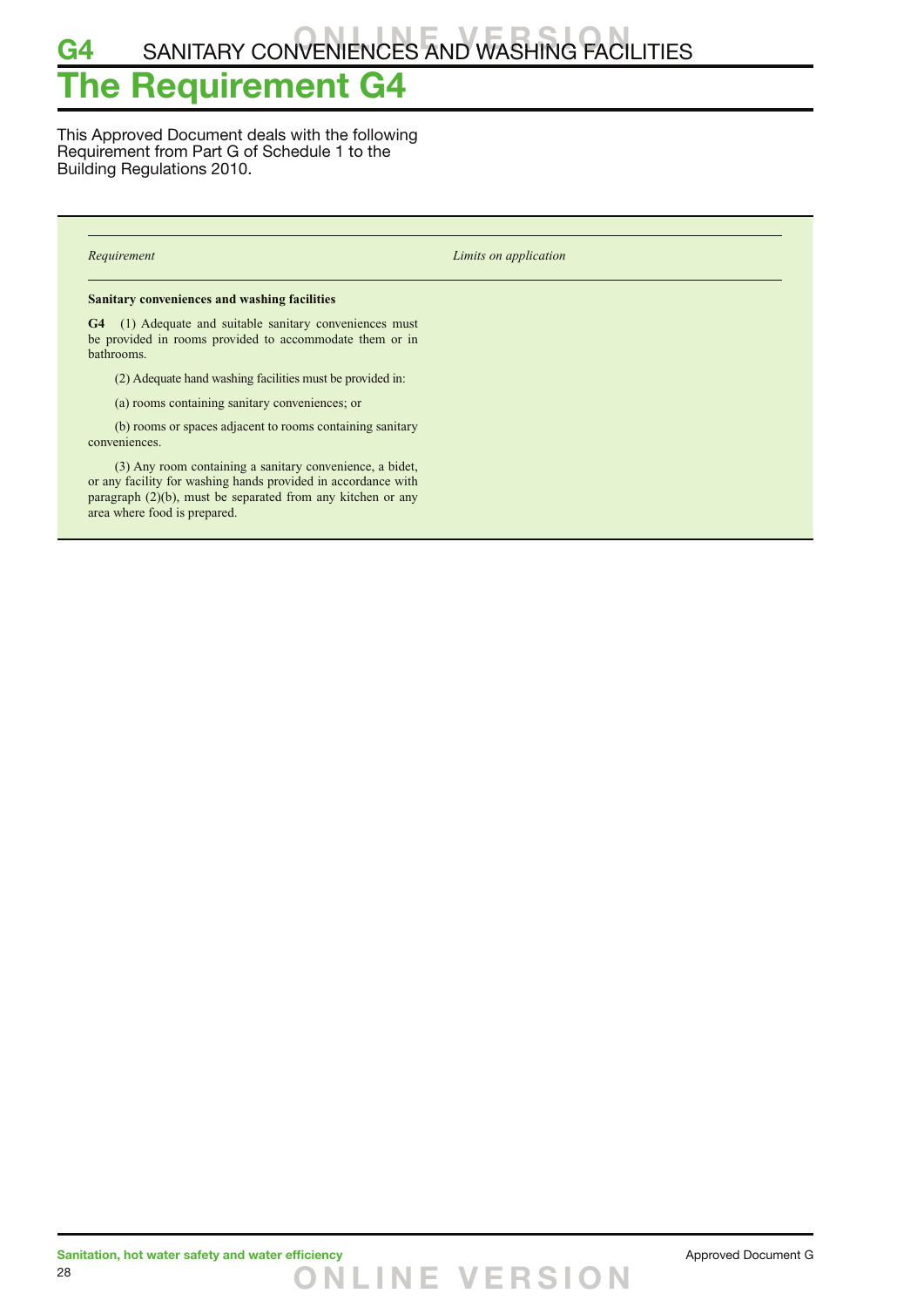### **Performance**

In the Secretary of State's view Requirement G4 will be met if:

- a. Sanitary conveniences of the appropriate type for the sex and age of the persons using the *building* are provided in sufficient numbers, taking into account the nature of the *building*; and
- b. hand washing facilities are provided in, or adjacent to, rooms containing *sanitary conveniences* and are sited, designed and installed so as not to be prejudicial to health.

### **General**

**4.1** Attention is also drawn to the requirements for accessible *sanitary conveniences* and hand washing facilities of Part M (Access to and use of buildings) of Schedule 1 to the Building Regulations 2010 and to Approved Document M and to the Regulators' performance specification made under the Water Supply (Water Fittings) Regulations 1999 (SI 1999/1148 as amended) for WC suites.

**4.2** Requirement for ventilation is in Part F (Ventilation) of Schedule 1 to the Building Regulations 2010. Guidance on ventilation of *sanitary accommodation* is given in Approved Document F.

**4.3** The number, type and siting of *sanitary conveniences*, including separate provision for men and women, for staff in workplaces are also subject to the Workplace (Health, Safety and Welfare) Regulations 1992. Attention is drawn to the Approved Code of Practice issued with respect to those Regulations.

**4.4** Further guidance on washbasins associated with *sanitary conveniences* may be found in the Food Standards Agency's Code of Practice *Food hygiene – a guide for businesses.*

**4.5** Guidance on the selection, installation and maintenance of *sanitary appliances* including composting toilets may be found in BS 6465- 3:2006 *Sanitary installations. Code of practice for the selection, installation and maintenance of sanitary and associated appliances*.

**4.6** Where hot and cold taps are provided on a *sanitary appliance*, the hot tap should be on the left.

## **Scale of provision and layout in dwellings**

**4.7** Any dwelling (house or flat) should have at least one *sanitary convenience* and associated hand washing facility. This will include a *WC* provided in accordance with requirement M4(1) (Sanitary conveniences in dwellings) of Schedule 1 to the Building Regulations 2010 and with Approved Document M, Volume 1.

**Note:** Requirement M4(1) requires that a *sanitary convenience* should be located in the principal/ entrance storey of a dwelling.

**4.8** Where additional *sanitary conveniences* are provided, each should have an associated hand washing facility.

**4.9** To allow for basic hygiene, hand washing facilities should be located in:

- a. the room containing the *sanitary convenience*; or
- b. an adjacent room or place that provides the sole means of access to the room containing the *sanitary convenience* (provided that it is not used for the *preparation of food*).

**4.10** A place containing a *sanitary convenience* and/or associated hand washing facilities should be separated by a door from any place used for the *preparation of food* (including a *kitchen*) (see Diagrams 2 and 3).

**Note:** In dwellings, a room containing both a *sanitary convenience* and a basin for hand washing does not need a separation lobby between this room and a *kitchen* or food preparation area (Diagram 2). The layout for a room containing a *sanitary convenience* only should be such that the room or space containing its associated hand washing facilities is accessed before entry to a food preparation area, and is separated from that area by a door (Diagram 3).

**4.11** Guidance on the provision of activity space around *sanitary appliances* is given in BS 6465-2:1996 *Sanitary installations*. *Code of practice for space requirements for sanitary appliances.*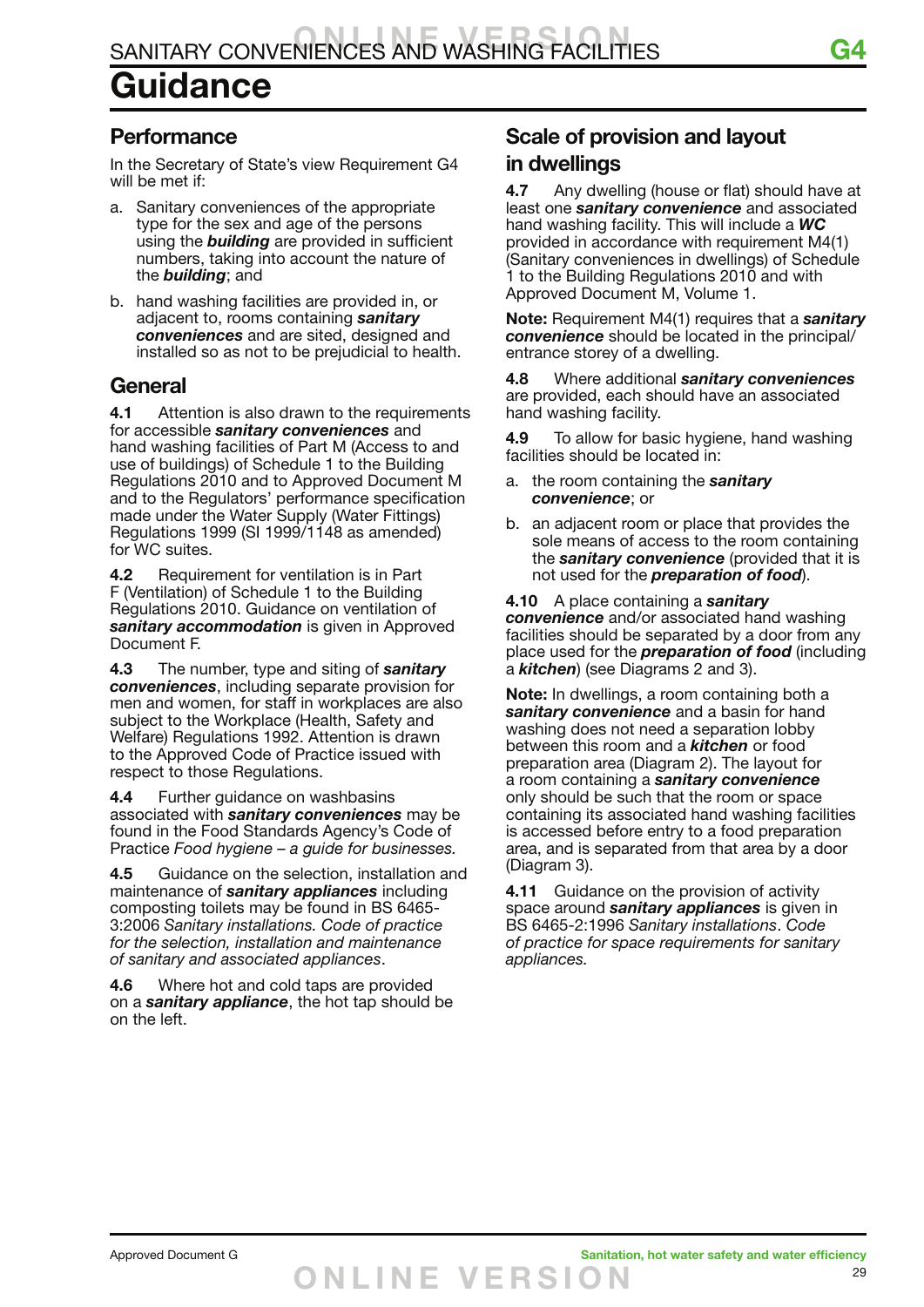## **G4** SANITARY CONVENIENCES AND WASHING FACILITIES

#### Diagram 2 **Separation between hand washbasin/WC and food preparation area – single room**



#### Diagram 3 **Separation between hand washbasin/WC and food preparation area – two rooms**



### **Scale of provision and layout in buildings other than dwellings**

**4.12** The Workplace (Health, Safety and Welfare) Regulations 1992 require that a minimum number of sanitary conveniences must be provided in workplaces. The Approved Code of Practice (ACOP) that supports those Regulations sets out how to calculate that minimum requirement (guidance on those minimum numbers can be found at http://www. hse.gov.uk/pubns/indg293.pdf).

**4.13** Part M of Schedule 1 to the Building Regulations 2010 sets out requirements relating to access to and use of buildings. Approved Document M provides guidance on the provision of suitable *sanitary accommodation*. Such accommodation may form part of the total number of *sanitary conveniences* provided within a *building*.

**4.14** Further guidance on the provision of sanitary conveniences can be found in BS 6465-1:2006 + A1:2009 *Sanitary installations. Code of practice for the design of sanitary facilities and scales of provision of sanitary and associated appliances.* This may be used for those building types not set out in paragraph 4.12 above or for those workplaces where the applicant wishes to provide more than the minimum recommended in the Approved Code of Practice, for example, to deliver equivalent provision for men and women.

#### **4.15** A *sanitary convenience* may be provided in:

- a. a self-contained room which also contains hand washing facilities;
- b. in a cubicle with shared hand washing facilities located in a room containing a number of cubicles; or
- c. in a self-contained room with hand washing facilities provided in an adjacent room.

**4.16** Urinals, WC cubicles and hand washing facilities may be in the same room.

**4.17** A place containing a *sanitary convenience* and/or associated hand washing facilities should be separated by a door from any place used for the *preparation of food* (including a *kitchen*).

**Note:** For workplaces, the Workplace (Health, Safety and Welfare) Regulations 1992 apply to the separation of a place containing a *sanitary convenience* and/or associated hand washing facilities and a workplace.

**4.18** Guidance on the provision of activity space around *sanitary appliances* is given in BS 6465-2:1996 *Sanitary installations*. *Code of practice for space requirements for sanitary appliances.*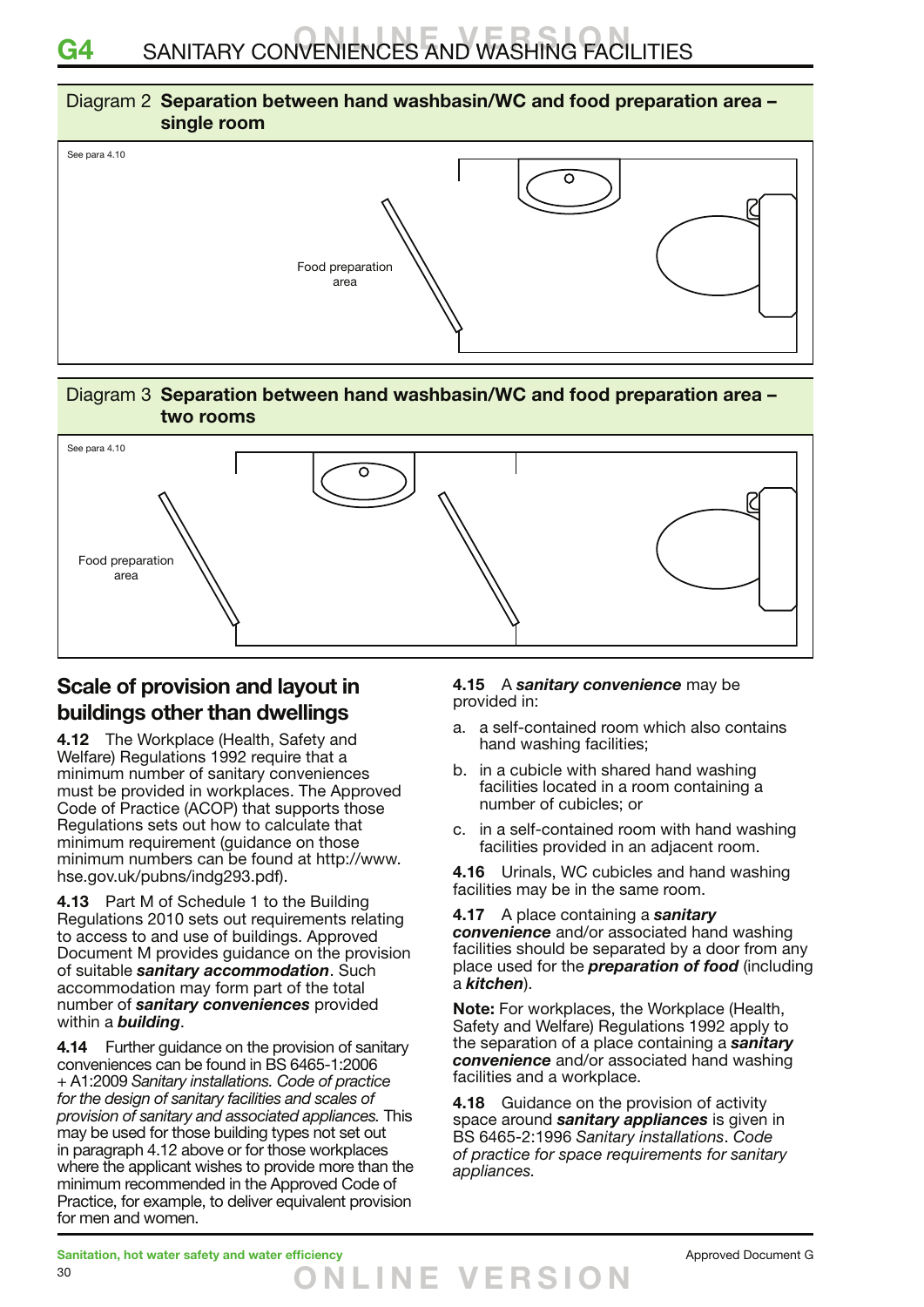### **Chemical and composting toilets**

**4.19** Chemical toilets or composting toilets may be used where:

- a. suitable arrangements can be made for the disposal of the waste either on or off the site; and
- b. the waste can be removed from the premises without carrying it through any living space or food preparation areas (including a *kitchen*); and
- c. no part of the installation would be installed in any places where it might be rendered ineffective by the entry of flood water.

**4.20** There are currently no British or European standards for composting toilets. Appropriate guidance can be found in ANSI/NSF 41:2005 as amended by Addendum 1:2007 *Non-liquid saturated treatment system*.

**4.21** Composting toilets should not be connected to an energy source other than for purposes of ventilation or sustaining the composting process.

### **Discharges to drains**

**Note:** See Approved Document for requirement H1 *Sanitary pipework and drainage* for guidance on provision for traps, branch discharge pipes, discharge stacks and foul drains.

**4.22** Any *WC* fitted with flushing apparatus should discharge to an adequate system of drainage.

**4.23** A *urinal* fitted with flushing apparatus should discharge through a grating, a trap or mechanical seal and a branch pipe to a discharge stack or a drain.

**4.24** A *WC* fitted with a macerator and pump may be connected to a small bore drainage system discharging to a discharge stack if:

- a. there is also access to a *WC* discharging directly to a gravity system; and
- b. the macerator and pump meets the requirements of BS EN 12050-1:2001 *Wastewater lifting plants for buildings and sites. Principles of construction and testing. Lifting plants for wastewater containing faecal matter* or BS EN 12050-3:2001 *Wastewater lifting plants for buildings and sites. Principles of construction and testing. Lifting plants for wastewater containing faecal matter for limited applications.*

**Note:** Where *greywater* recycling is used, lower overall flows are to be expected and this should be taken into account in drain design. This is particularly relevant at the head of the drain where only one *building* is connected to the drain.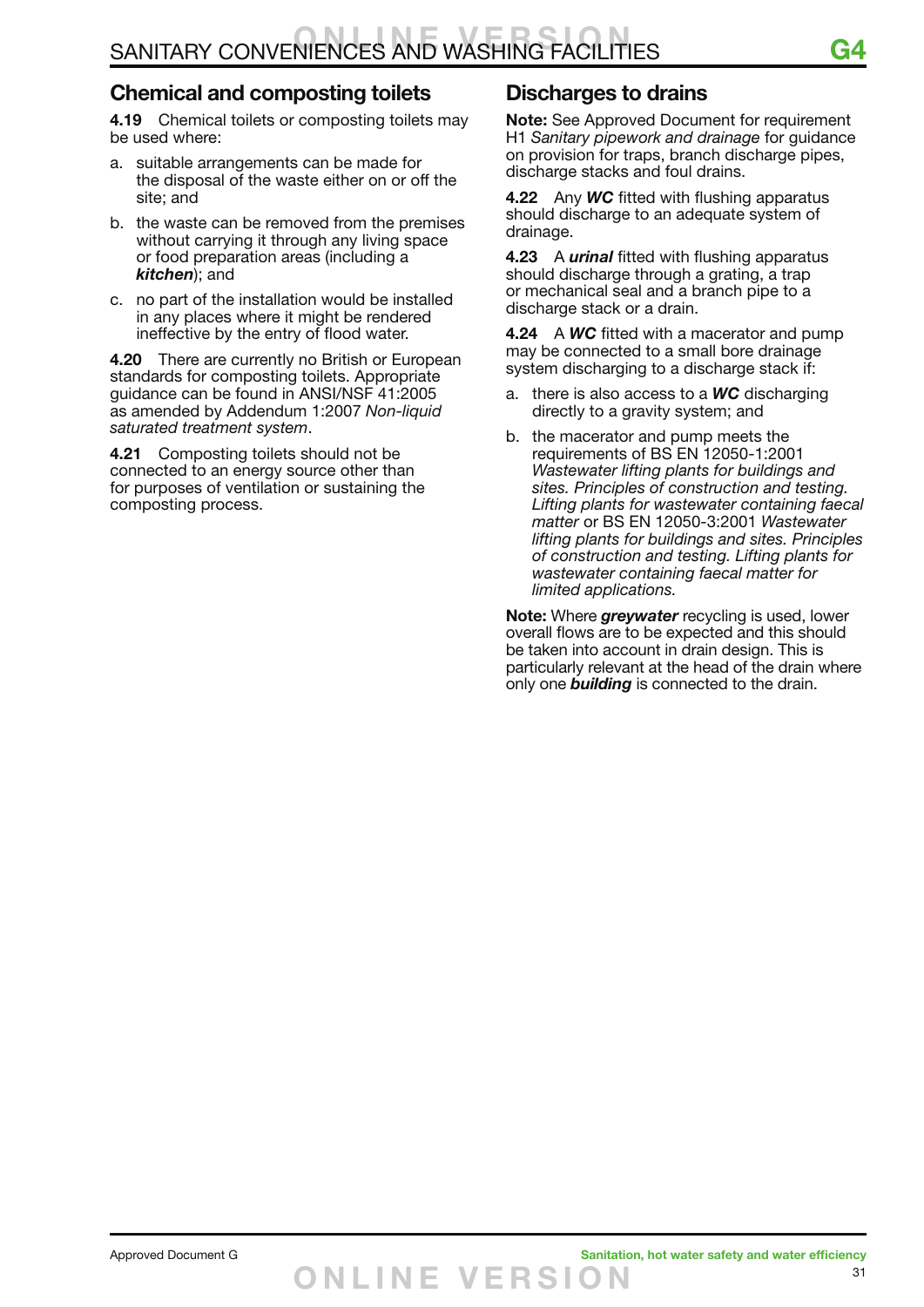## **The Requirement G5**

This Approved Document deals with the following requirement from Part G of Schedule 1 to the Building Regulations 2010.

| Requirement                                                                                                        | Limits on application                                                                                               |
|--------------------------------------------------------------------------------------------------------------------|---------------------------------------------------------------------------------------------------------------------|
| <b>Bathrooms</b><br>G5 A bathroom must be provided containing a wash basin and<br>either a fixed bath or a shower. | Requirement G5 applies only to dwellings and to buildings<br>containing one or more rooms for residential purposes. |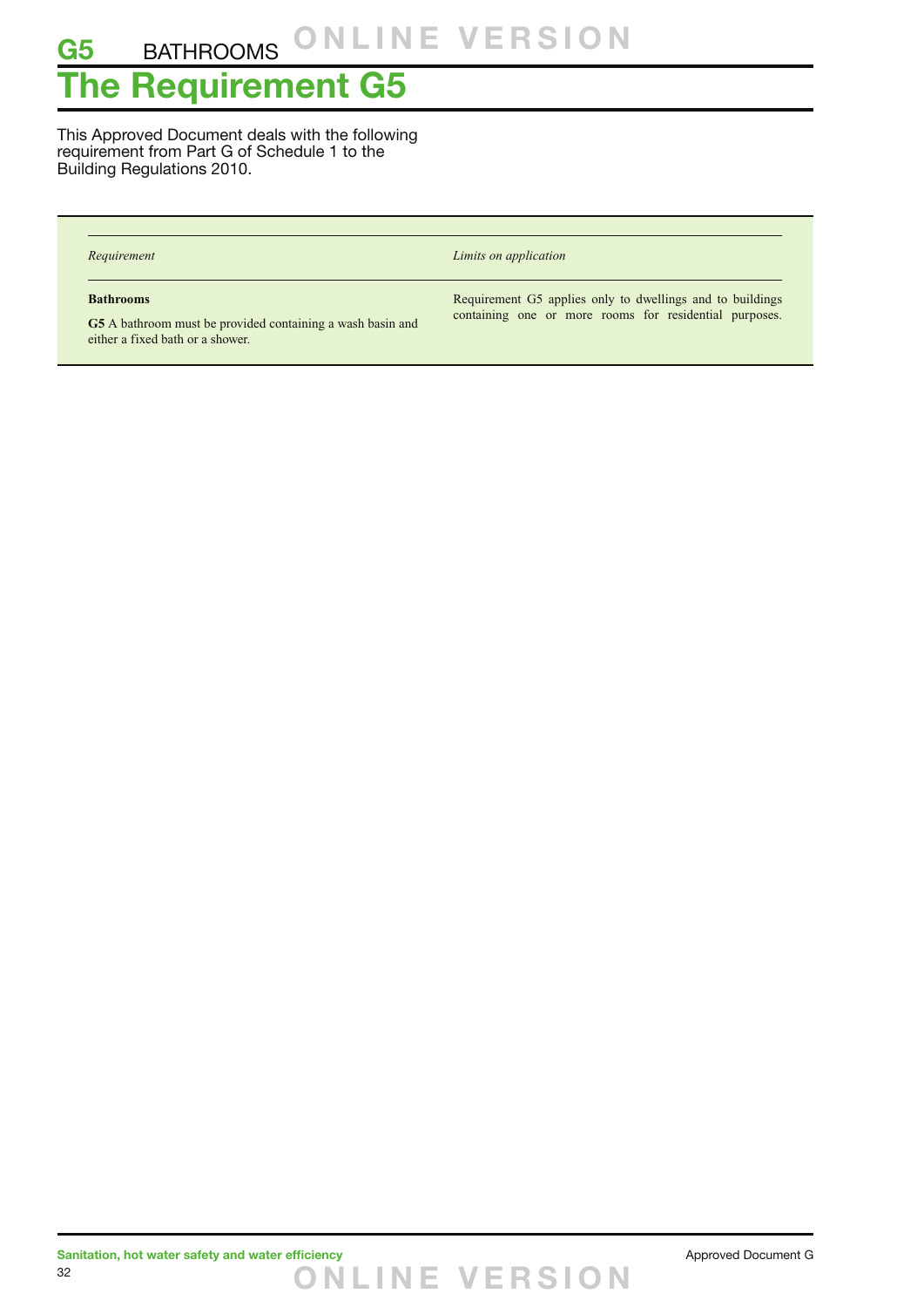# **Guidance**

### **Performance**

In the Secretary of State's view Requirement G5 will be met if a bathroom is provided containing a fixed bath or shower, and a washbasin.

### **General**

**5.1** The Water Supply (Water Fittings) Regulations 1999 (SI 1999/1148) make provisions for appropriate backflow protection on taps including mixer fittings and hose connections.

**5.2** Requirements for ventilation are in Part F of Schedule 1 to the Building Regulations 2010 (Ventilation). Guidance on ventilation of *sanitary accommodation* is given in Approved Document F.

**5.3** Requirements for electrical safety are given in Part P of Schedule 1 to the Building Regulations 2010 (Electrical safety). Guidance is given in Approved Document P.

**5.4** Guidance on the selection, installation and maintenance of *sanitary appliances* may be found in BS 6465-3:2006 *Sanitary installations. Code of practice for the selection, installation and maintenance of sanitary and associated appliances*.

**5.5** Where hot and cold taps are provided on a *sanitary appliance*, the hot tap should be on the left.

### **Scale of provision and layout in dwellings**

**5.6** Any dwelling (house or flat) must have at least one bathroom with a fixed bath or shower, and a washbasin.

**5.7** Guidance on the provision of activity space around *sanitary applianc***es** is given in BS 6465-2:1996 *Sanitary installations*. *Code of practice for space requirements for sanitary appliances.*

### **Scale of provision and layout in buildings with rooms for residential purposes**

**5.8** The number of fixed baths or showers and washbasins in *buildings* with rooms for residential purposes should be in accordance with BS 6465-1:2006 and A1:2009 *Sanitary installations*. *Code of practice for the design of sanitary facilities and scales of provision of sanitary and associated appliances*.

### **Discharges to drains**

**Note:** See Approved Document for Requirement H1 *Sanitary pipework and drainage* for guidance on provision for traps, branch discharge pipes, discharge stacks and foul drains.

**5.9** Any *sanitary appliance* used for personal washing should discharge through a grating, a trap and a branch discharge pipe to an adequate system of drainage.

**5.10** A *sanitary appliance* used for personal washing fitted with a macerator and pump may be connected to a small bore drainage system discharging to a discharge stack if:

- a. there is also access to washing facilities discharging directly to a gravity system; and
- b. the macerator and pump meets the requirements of BS EN 12050-2:2001 *Wastewater lifting plants for buildings and sites. Principles of construction and testing. Lifting plants for faecal-free wastewater*.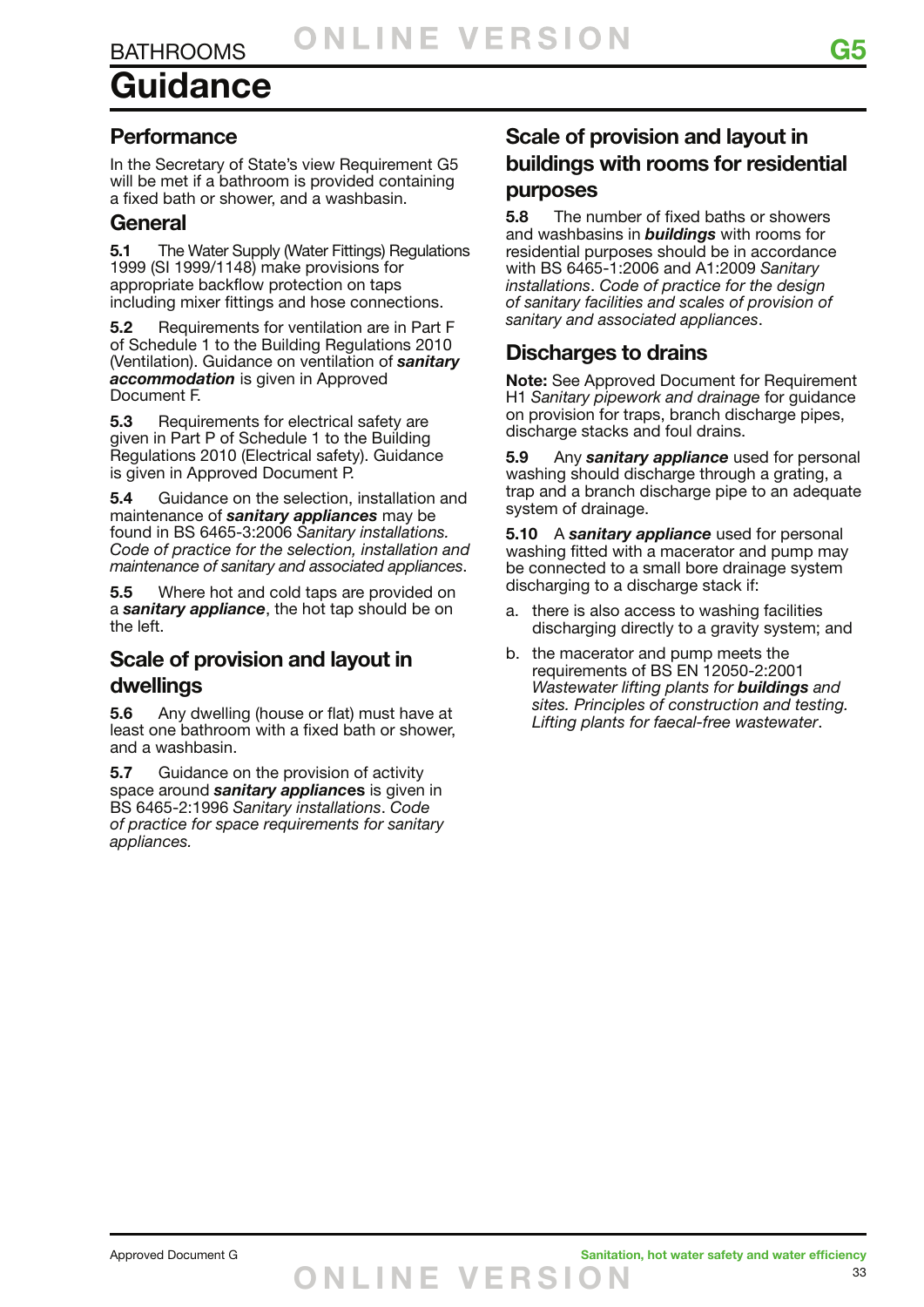## **The Requirement G6**

This Approved Document deals with the following requirement from Part G of Schedule 1 to the Building Regulations 2010.

*Requirement Limits on application*

#### **Food preparation areas**

**G6** A suitable sink must be provided in any area where food is prepared.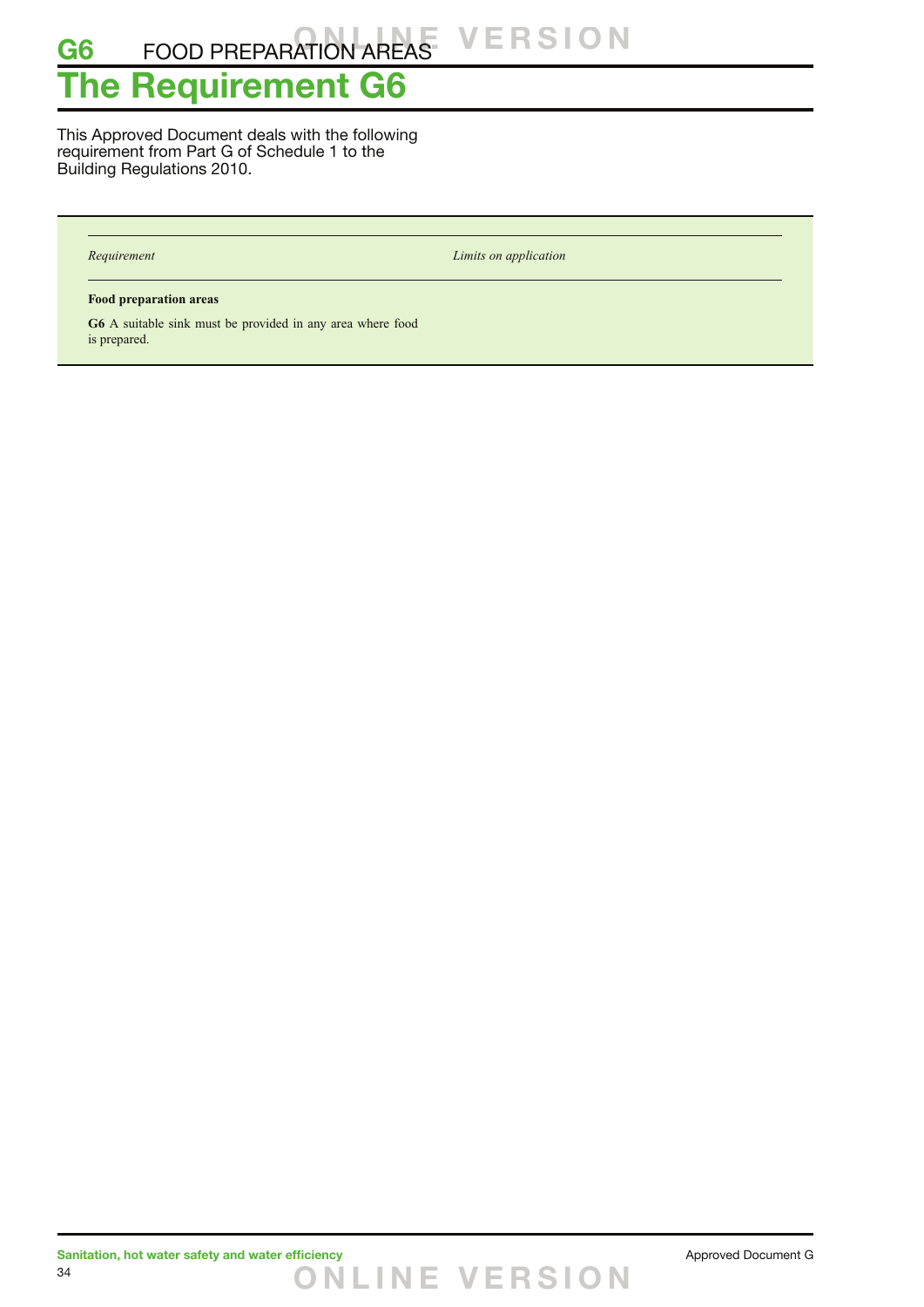# **Guidance**

### **Performance**

In the Secretary of State's view Requirement G6 will be met if a *sink* is provided in any place used for the *preparation of food* (including a *kitchen*).

Where a dishwasher is provided in a separate room, an additional *sink* need not be provided in that room.

### **Scale of provision in dwellings**

**6.1** A *sink* should be provided in any *kitchen* or place used for the *preparation of food*.

**6.2** Where a dishwasher is provided in a separate room that is not the principal place for the *preparation of food*, an additional *sink* need not be provided in that room.

### **Scale of provision in buildings other than dwellings**

**6.3** In all *buildings* other than dwellings, there should be at least the same provision as described in 6.1.

**6.4** In *buildings* where the Food Hygiene (England) Regulations 2006 (SI 2006/14) and the Food Hygiene (Wales) Regulations 2006 (SI 2006/31 W5) apply, separate hand washing facilities may be needed. This is in addition to any hand washing facilities associated with WCs in accordance with Requirement G4.

### **Discharges to drains**

**Note:** See Approved Document for Requirement H1 *Sanitary pipework and drainage* for guidance on provision for traps, branch discharge pipes, discharge stacks and foul drains.

**6.5** Any *sink* should discharge through a grating, a trap and a branch discharge pipe to an adequate system of drainage.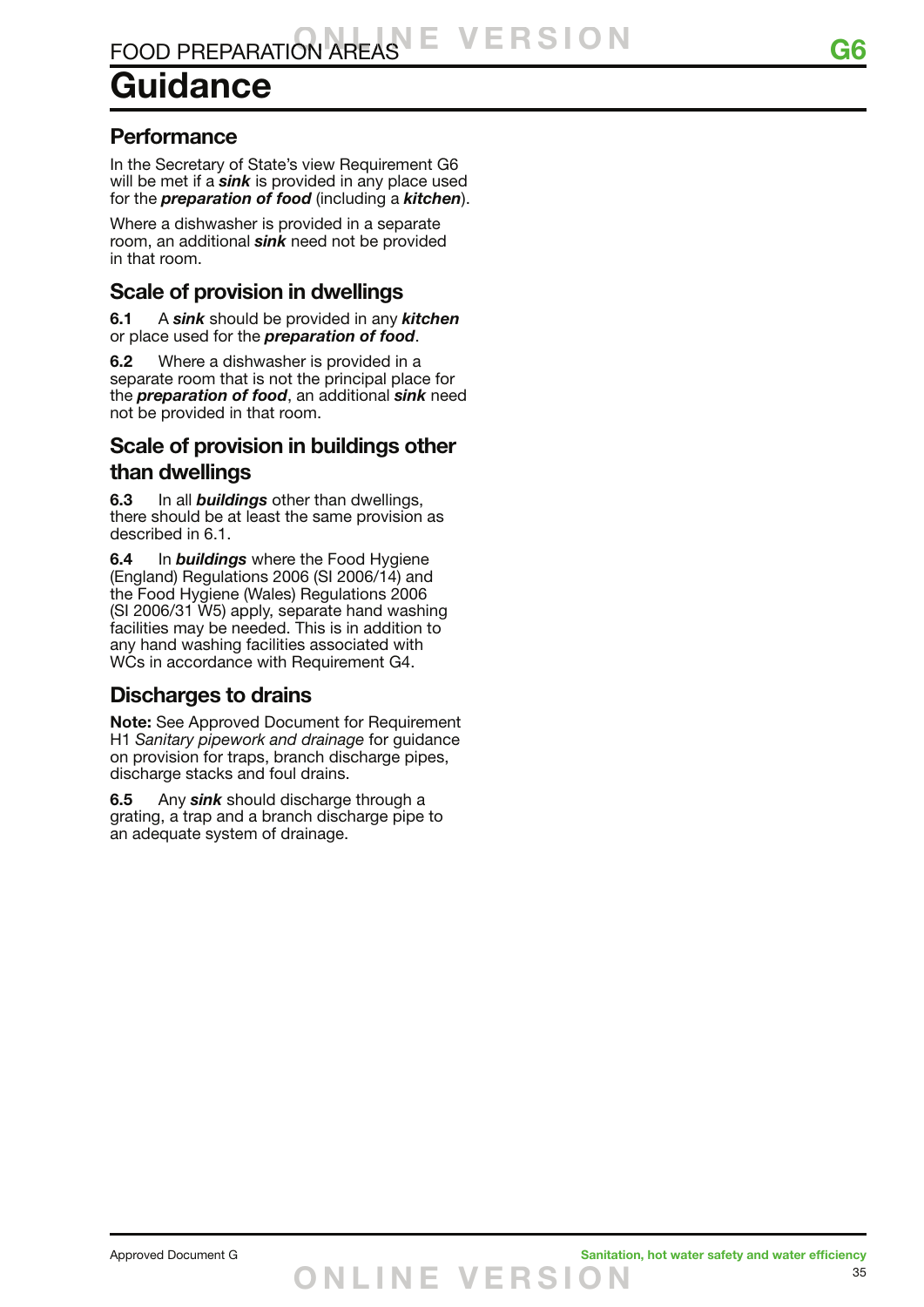## **Appendix A – Water efficiency calculator for new dwellings**

## **The water efficiency calculation methodology**

**A1** This appendix sets out the water efficiency calculation methodology for assessing the whole house potable water consumption in new dwellings. The calculation methodology is to be used to assess compliance against the water performance targets in Regulation 36 as set out below. It is not a design tool for water supply and drainage systems. It is also not capable of calculating the actual potable water consumption of a new dwelling. Behaviour and changing behaviour can also have an effect on the amount of potable water used throughout a home.

| Performance target                              | Maximum calculated<br>consumption<br>of potable water<br>(litres/person/day) |  |  |
|-------------------------------------------------|------------------------------------------------------------------------------|--|--|
| Regulation 36 para (2)a                         | 125                                                                          |  |  |
| Regulation 36 optional<br>requirement para (2)b | 110                                                                          |  |  |

**A2** The calculation methodology requires the use of water consumption figures provided from manufacturers' product details. Before the assessment can be carried out, figures will need to be collected from manufacturers' product information to determine the consumption of each terminal fitting, including:

#### a. WCs

**G**

- i. Flushing capacity for the WC suite including consumption at full and part flush for dual flush WCs.
- ii. Where multiple WCs are specified with various flushing capacities, the average effective flushing volume must be used as set out in paragraphs A8 and A11.

### b. Bidets

- i. Bidets are excluded from the water efficiency calculator for new dwellings due to their minimal water consumption, and although there is insufficient research to quantify this consumption, anecdotal evidence shows that there is evidence that bidets often displace other water consumption rather than increase consumption.
- c. Taps
	- i. Flow rate of each tap, at full flow rate in litres per minute measured at a dynamic pressure of  $3\pm0.2$  bar (0.3 $\pm0.02$  MPa) for high pressure (Type 1) taps, or at a dynamic pressure of 0.1±0.02 bar  $(0.01\pm0.002$  MPa) for low pressure (Type 2) taps (BS EN 200:2008, sanitary

tapware, single taps and combination taps for supply systems of type 1 and 2. General technical specifications) including any reductions achieved with flow restrictions.

- ii. Where multiple taps are to be provided (e.g. separate hot and cold taps) the flow rate of each tap will be needed in order to calculate an average flow rate in accordance with paragraphs A8 to A10.
- iii. For 'click taps' and other taps with a 'water break', the manufacturer's stated full flow rate should be used to perform calculations (measured as described above). Do not use the flow rate at the break point. A factor for percentage of flow rate is already assumed within the use factor for taps. There is currently no research to provide a separate use factor for 'click taps' so a standard use factor is applied.
- iv. Taps on baths should not be included in the calculation as the water consumption from bath taps is taken account of in the use factor for baths.
- d. Baths
	- i. Total capacity of the bath to overflow, in litres (excluding displacement, this is already included in the use factor for baths).
	- ii. Where multiple baths are specified with various capacities, the average must be used as set out in paragraphs A8 to A10.
	- iii. Spa hot tubs are not included in the water efficiency calculator as they are generally not filled on a daily basis and their water consumption over a year is minimal.
- e. Dishwashers
	- i. Litres per place setting derived from the value quoted on the EU Energy Label, i.e. annual water use  $\div$  (280  $\times$  number of place settings).
	- ii. Where no dishwasher is to be provided and therefore consumption figures are unknown, a figure of 1.25 litres per place setting must be assumed.
	- iii. Where multiple dishwashers are specified with various consumptions, the average must be used as set out in paragraphs A8 to A10.
- f. Washing machines
	- i. Litres per kilogram of dry load derived from the value quoted on the EU Energy Label, i.e. annual water use  $\div$  (220  $\times$ capacity in kg).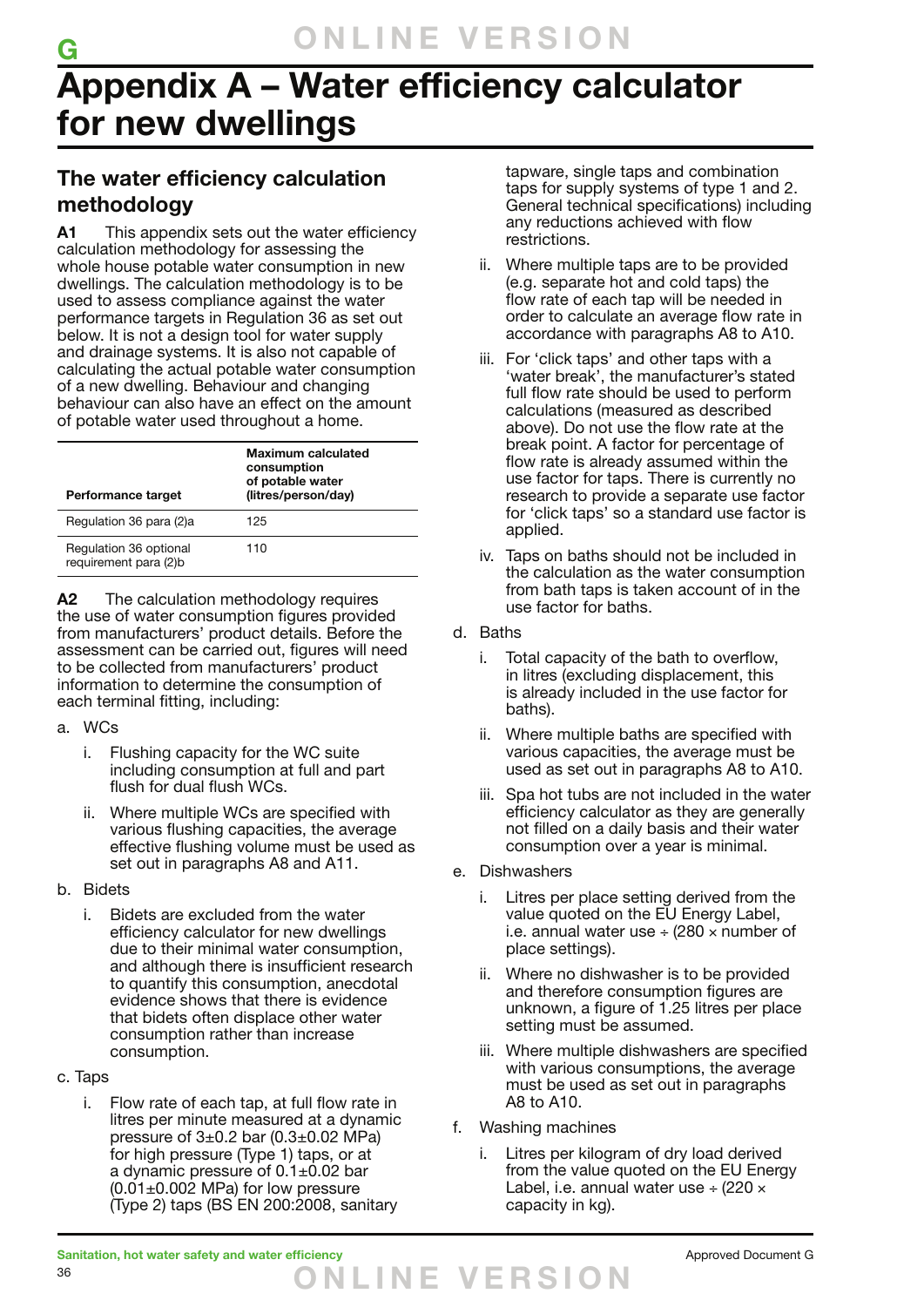## APPENDIX A – WATER EFFICIENCY CALCULATOR FOR NEW DWELLINGS **G**

- ii. Where no washing machine is to be provided and therefore consumption figures are unknown, a figure of 8.17 litres per kilogram must be assumed.
- iii. Where multiple washing machines are specified with various consumptions, the average must be used as set out in paragraphs A8 to A10.
- g. Showers
	- i. Flow rate of each shower at the outlet using cold water ( $T \le 30^{\circ}$ C), in litres per minute measured at a dynamic pressure of  $3\pm0.2$  bar  $(0.3\pm0.02$  MPa) for high pressure (Type 1) supply systems, or at a dynamic pressure of  $0.1\pm0.05$  bar  $(0.01\pm0.005$  MPa) for low pressure (Type 2) supply systems (BS EN 1112:2008, Sanitary tapware. Shower outlets for sanitary tapware for water supply systems type 1 and 2. General technical specifications).
	- ii. Where multiple showers are specified with various flow rates, the average must be used as set out in paragraphs A8 to A10.
- h. Water softeners (where present)
	- i. Percentage of total capacity used per regeneration cycle.
	- ii. Water consumed per regeneration cycle (litres).
	- iii. Average number of regeneration cycles per day.
	- iv. Number of occupants (based on two occupants in the first bedroom and one occupant per additional bedroom assuming two occupants in studio flats).
	- v. Water softeners that do not have a water consumption such as electromagnetic types, are not included in the calculation.
- i. Waste disposal units (where present)
	- Where present, a standard consumption of 3.08 litres per person per day must be assumed.
- j. External taps
	- i. Flow rates of external taps are not included in the calculation as a fixed allowance of five litres per person per day is assumed for external water use.

**A3** In some cases rainwater harvesting and greywater recycling may be used as a means of reducing water consumption to achieve higher water efficiency performance levels. This may be needed where options for improving the efficiency of terminal fittings (taps, WCs etc.) have been maximised and further savings are still needed:

- a. Greywater (in accordance with BS 8525)
	- Manufacturer or system designer details on the percentage of used water to be recycled, taking into account the storage capacity of the system.
	- ii. The volume of recycled water collected from waste bath, shower and washhand basin, dishwasher and washing machine usage, with the volume collected calculated in accordance with Table A1 or Tables A4.3, A4.4 and A4.5.
	- iii. The consumption of fittings where greywater is to be used in accordance with Table A1 which can include WCs and washing machines or Tables A4.1 and A4.2 where greywater is just being used in a proportion of fittings.
- b. Rainwater (in accordance with BS 8515)
	- i. Collection area
	- ii. Yield co-efficient and hydraulic filter efficiency
	- iii. Rainfall (average mm/year)
	- iv. Daily non-potable water demand

**A4** Large water consuming installations such as swimming pools and spa hot tubs where the water is replaced over a greater time interval do not need to be included as part of the water calculations.

### **Calculation tables**

**A5** Figures from manufacturers' product details should be entered into Table A1 to calculate the consumption of each fitting in litres per person per day. Where there are multiple fittings of the same type that have various flow rates or capacities (e.g. hot and cold taps with different flow rates), Tables A2.1 to A2.7 should be used to determine the average flow rate or capacity of such fittings. The consumption of water softeners in litres per person per day is calculated using Table A3. All values throughout the water efficiency calculator should be rounded to two decimal places with the exception of the total water consumption figures, which should be rounded to one decimal place.

**A6** The total calculated use, resulting from Table A1, is the total consumption of all water consuming fittings per person. To calculate the litres of water consumed per person per day, any savings from grey or rainwater need to be deducted from the total calculated use using figures from Tables A4.6 and A5.5. The litres/person/day figure is then multiplied by a normalisation factor to determine the total water consumption per person.

**A7** To calculate the total water consumption, an additional allowance for external water use is added on to the total water consumption. This figure is set at 5 litres/person/day.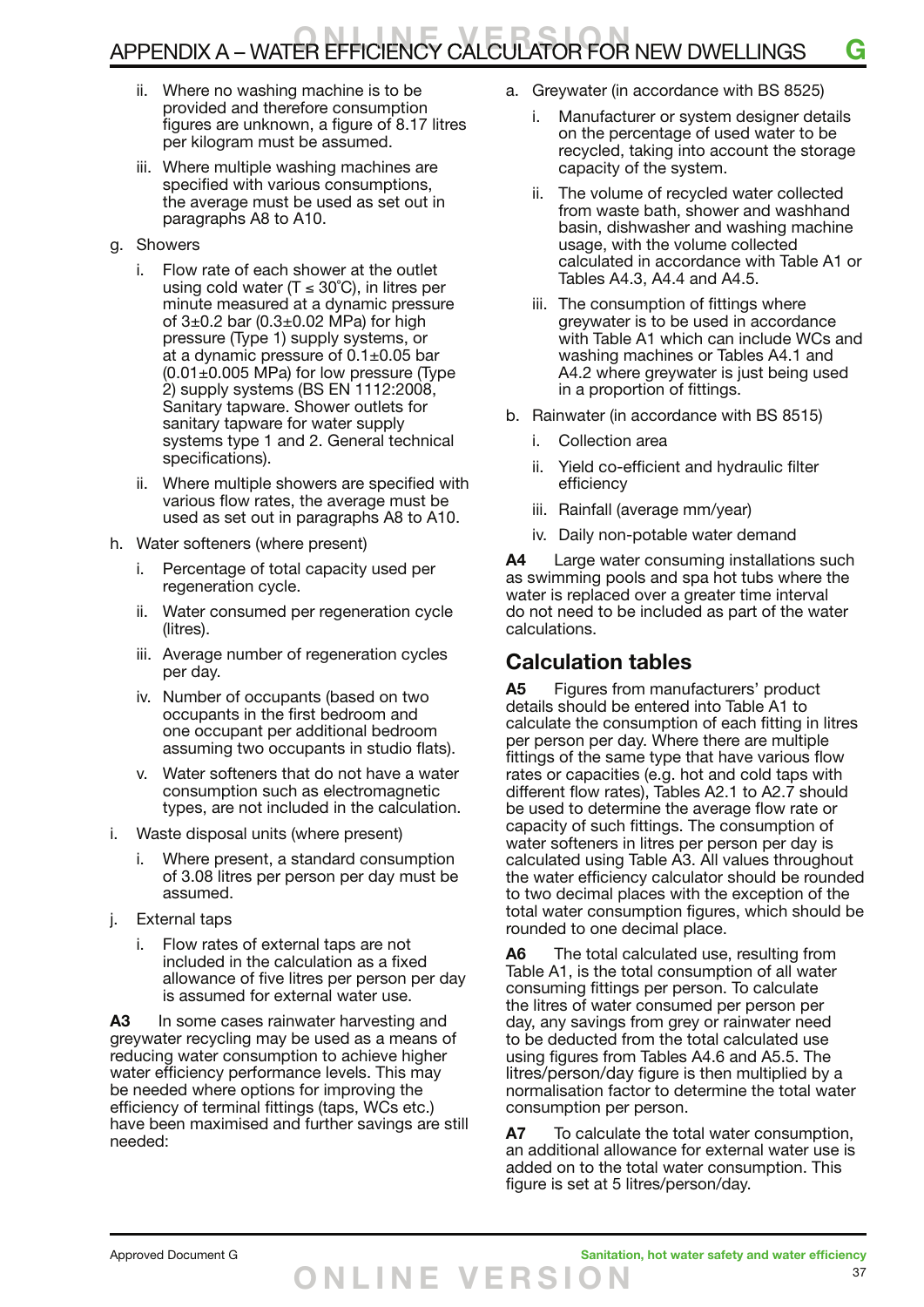### Table A1: **The water efficiency calculator**

|                                            |                                               | (1)                                                               | (2)                                   | (3)                                             | (4)                                                 |
|--------------------------------------------|-----------------------------------------------|-------------------------------------------------------------------|---------------------------------------|-------------------------------------------------|-----------------------------------------------------|
| <b>Installation type</b>                   | Unit of<br>measure                            | Capacity/<br>flow rate                                            | <b>Use</b><br>factor                  | <b>Fixed use</b><br>(litres/<br>person/<br>day) | Litres/<br>person/day<br>$= [(1) \times (2)] + (3)$ |
| <b>WC</b> (single flush)                   | Flush volume (litres)                         |                                                                   | 4.42                                  | 0.00                                            |                                                     |
| <b>WC</b> (dual flush)                     | Full flush volume (litres)                    |                                                                   | 1.46                                  | 0.00                                            |                                                     |
|                                            | Part flush volume (litres)                    |                                                                   | 2.96                                  | 0.00                                            |                                                     |
| <b>WCs</b> (multiple fittings)             | Average effective<br>flushing volume (litres) |                                                                   | 4.42                                  | 0.00                                            |                                                     |
| Taps (excluding kitchen/utility room taps) | Flow rate (litres/minute)                     |                                                                   | 1.58                                  | 1.58                                            |                                                     |
| <b>Bath</b> (where shower also present)    | Capacity to overflow<br>(litres)              |                                                                   | 0.11                                  | 0.00                                            |                                                     |
| <b>Shower</b> (where bath also present)    | Flow rate (litres/minute)                     |                                                                   | 4.37                                  | 0.00                                            |                                                     |
| <b>Bath only</b>                           | Capacity to overflow<br>(litres)              |                                                                   | 0.50                                  | 0.00                                            |                                                     |
| Shower only                                | Flow rate (litres/minute)                     |                                                                   | 5.60                                  | 0.00                                            |                                                     |
| Kitchen/utility room sink taps             | Flow rate (litres/minute)                     |                                                                   | 0.44                                  | 10.36                                           |                                                     |
| <b>Washing machine</b>                     | Litres/kg dry load                            |                                                                   | 2.1                                   | 0.00                                            |                                                     |
| <b>Dishwasher</b>                          | Litres/place setting                          |                                                                   | 3.6                                   | 0.00                                            |                                                     |
| Waste disposal unit                        | Litres/use                                    | If present $= 1$<br>If absent $= 0$                               | 3.08                                  | 0.00                                            |                                                     |
| <b>Water softener</b>                      | Litres/person/day                             |                                                                   | 1.00                                  | 0.00                                            |                                                     |
|                                            | (5)                                           |                                                                   | Total calculated use = (Sum column 4) |                                                 |                                                     |
|                                            | (6)                                           | Contribution from greywater<br>(litres/person/day) from Table 4.6 |                                       |                                                 |                                                     |
|                                            | (7)                                           | Contribution from rainwater<br>(litres/person/day) from Table 5.5 |                                       |                                                 |                                                     |
|                                            | (8)                                           | Normalisation factor                                              |                                       | 0.91                                            |                                                     |
|                                            | (9)                                           | Total water consumption<br>$= [(5) - (6) - (7)] \times (8)$       |                                       |                                                 |                                                     |
|                                            | (10)                                          | External water use                                                |                                       | 5.0                                             |                                                     |
|                                            | (11)                                          | <b>Total water consumption</b>                                    | $= (9) + (10)$ (litres/person/day)    |                                                 |                                                     |

#### **Consumption from multiple fittings**

**A8** Where terminal fittings with varying flow rates and capacities are specified (e.g. hot and cold taps with different flow rates, two types of shower etc.), the average consumption should be calculated as set out in Tables A2.1 to A2.7:

- a) Enter the full flow rate or volume of each type of fitting into column (a) of the relevant table.
- b) For taps, where there are separate hot and cold water taps, the flow rate of each tap should be entered separately as two tap types to calculate the average flow rate.
- c) Calculate the total consumption per fitting type.
- d) Calculate the average flow rate/volume of the fittings detailed.
- e) Enter the flow rate/volume of the fitting with the highest flow rate/volume into box (f) with the exception of WCs, where this step is not relevant.
- f) Calculate the proportionate flow rate/volume by multiplying the highest flow rate/volume by a factor of 0.7 with the exception of WCs, where this step is not relevant.

**A9** Where the average flow rate/volume is lower than the proportionate flow rate/volume, the proportionate figure must be entered into Table A1. The proportionate figure limits the flow rate/volume that can be specified to a proportion equal to 70 per cent of the highest flow rate/ volume. This reduces the benefit of specifying ultra low fittings to bring the average flow rate/ volume down, where such ultra low fittings may not be acceptable to dwellings occupants.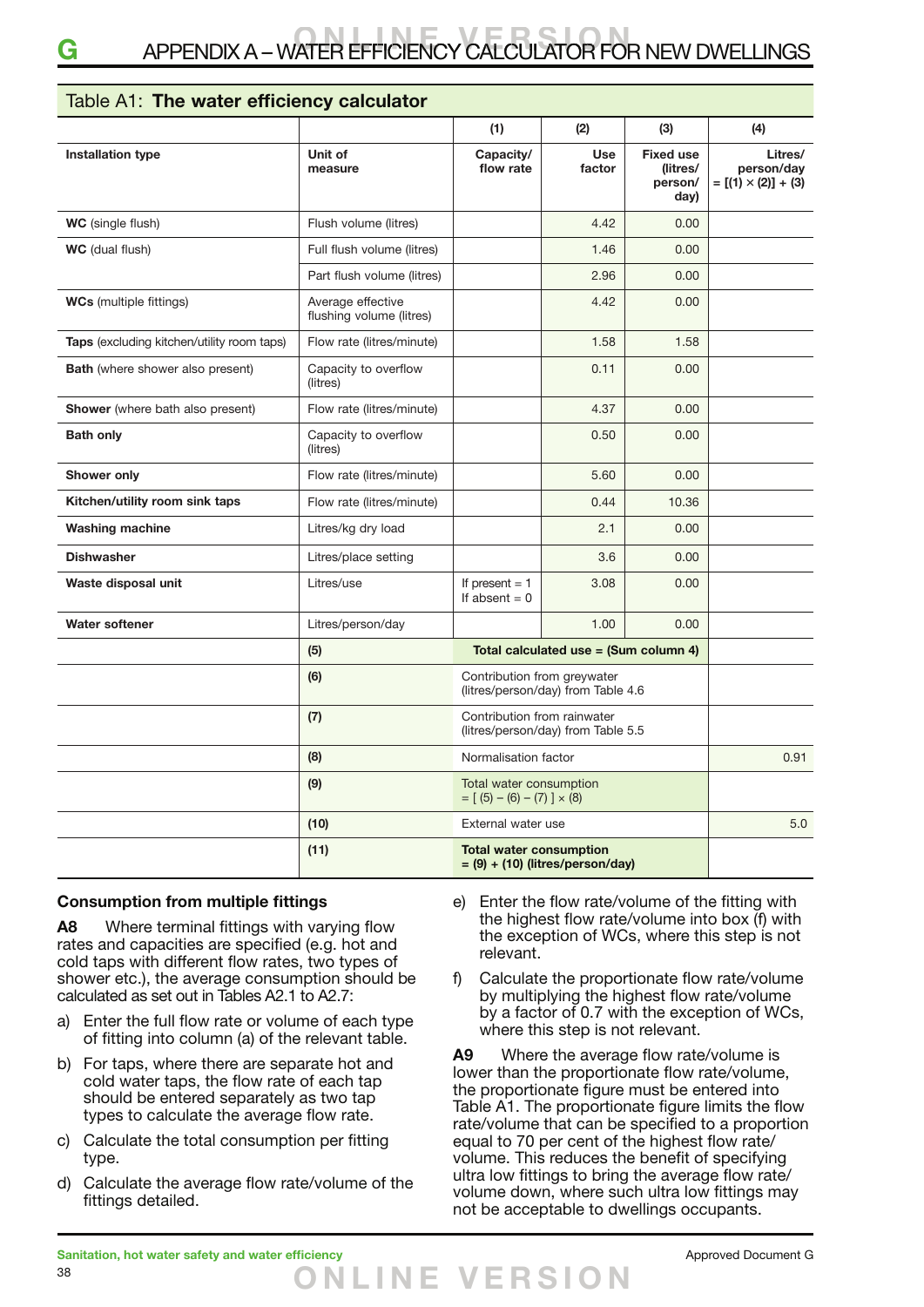**A10** The figure which is the greater of the average or proportionate flow rate/volume should be used. This is so that, where the average flow rate/volume is significantly lower than the highest flow rate/volume specified, the calculation sets a limitation for what figure can be assumed.

### Table A2.1: **Consumption calculator for multiple taps (excluding kitchen sink taps)**

|                                              |                                                              | (a)                              | (b)               | (c)                                                      |
|----------------------------------------------|--------------------------------------------------------------|----------------------------------|-------------------|----------------------------------------------------------|
| <b>Tap fitting</b><br>type                   |                                                              | Flow rate<br>(litres/min)        | Quantity<br>(No.) | <b>Total per</b><br>fitting type<br>$= [(a) \times (b)]$ |
| 1                                            |                                                              |                                  |                   |                                                          |
| 2                                            |                                                              |                                  |                   |                                                          |
| 3                                            |                                                              |                                  |                   |                                                          |
| $\overline{4}$                               |                                                              |                                  |                   |                                                          |
| (d)                                          |                                                              | Total<br>(Sum of all quantities) |                   |                                                          |
| (e)                                          | Total<br>(Sum of all totals per<br>fitting type)             |                                  |                   |                                                          |
| Average flow rate (litres/min) = $[(e)/(d)]$ |                                                              |                                  |                   |                                                          |
| (f)                                          | Maximum flow rate<br>(litres/min)                            |                                  |                   |                                                          |
|                                              | Proportionate flow rate<br>$(litres/min) = [(f) \times 0.7]$ |                                  |                   |                                                          |

### Table A2.2: **Consumption calculator for multiple baths**

|                                                                     | (a)                                              | (b)               | (c)                                                      |
|---------------------------------------------------------------------|--------------------------------------------------|-------------------|----------------------------------------------------------|
| <b>Bath fitting</b><br>type                                         | Capacity<br>to overflow<br>(litres)              | Quantity<br>(No.) | <b>Total per</b><br>fitting type<br>$= [(a) \times (b)]$ |
| 1                                                                   |                                                  |                   |                                                          |
| 2                                                                   |                                                  |                   |                                                          |
| 3                                                                   |                                                  |                   |                                                          |
| $\overline{4}$                                                      |                                                  |                   |                                                          |
| (d)                                                                 | Total<br>(Sum of all quantities)                 |                   |                                                          |
| (e)                                                                 | Total<br>(Sum of all totals per<br>fitting type) |                   |                                                          |
|                                                                     | Average capacity to overflow = $[(e)/(d)]$       |                   |                                                          |
| (f)                                                                 | Highest capacity to<br>overflow (litres)         |                   |                                                          |
| Proportionate capacity to<br>overflow (litres) = $[(f) \times 0.7]$ |                                                  |                   |                                                          |

### Table A2.3: **Consumption calculator for multiple taps (kitchen/utility room sink)**

|                                                              | (a)                                              | (b)               | (c)                                                      |
|--------------------------------------------------------------|--------------------------------------------------|-------------------|----------------------------------------------------------|
| <b>Tap fitting</b><br>type                                   | <b>Flow rate</b><br>(litres/min)                 | Quantity<br>(No.) | <b>Total per</b><br>fitting type<br>$= [(a) \times (b)]$ |
| 1                                                            |                                                  |                   |                                                          |
| $\overline{2}$                                               |                                                  |                   |                                                          |
| 3                                                            |                                                  |                   |                                                          |
| 4                                                            |                                                  |                   |                                                          |
| (d)                                                          | Total<br>(Sum of all quantities)                 |                   |                                                          |
| (e)                                                          | Total<br>(Sum of all totals per<br>fitting type) |                   |                                                          |
|                                                              | Average flow rate (litres/min) = $[(e)/(d)]$     |                   |                                                          |
| (f)                                                          | Highest flow rate<br>(litres/min) (litres)       |                   |                                                          |
| Proportionate flow rate<br>(litres/min) = $[(f) \times 0.7]$ |                                                  |                   |                                                          |

#### Table A2.4: **Consumption calculator for multiple dishwashers**

|                                                             | (a)                                              | (b)               | (c)                                                      |
|-------------------------------------------------------------|--------------------------------------------------|-------------------|----------------------------------------------------------|
| Type of<br>dishwasher                                       | Litres per<br>place<br>setting                   | Quantity<br>(No.) | <b>Total per</b><br>fitting type<br>$= [(a) \times (b)]$ |
| 1                                                           |                                                  |                   |                                                          |
| $\overline{2}$                                              |                                                  |                   |                                                          |
| 3                                                           |                                                  |                   |                                                          |
| $\overline{4}$                                              |                                                  |                   |                                                          |
| (d)                                                         | Total<br>(Sum of all quantities)                 |                   |                                                          |
| (e)                                                         | Total<br>(Sum of all totals per<br>fitting type) |                   |                                                          |
| Average litres per place setting = $[(e)/(d)]$              |                                                  |                   |                                                          |
| (f)                                                         | Highest litres per place<br>setting              |                   |                                                          |
| Proportionate litres per place setting = $[(f) \times 0.7]$ |                                                  |                   |                                                          |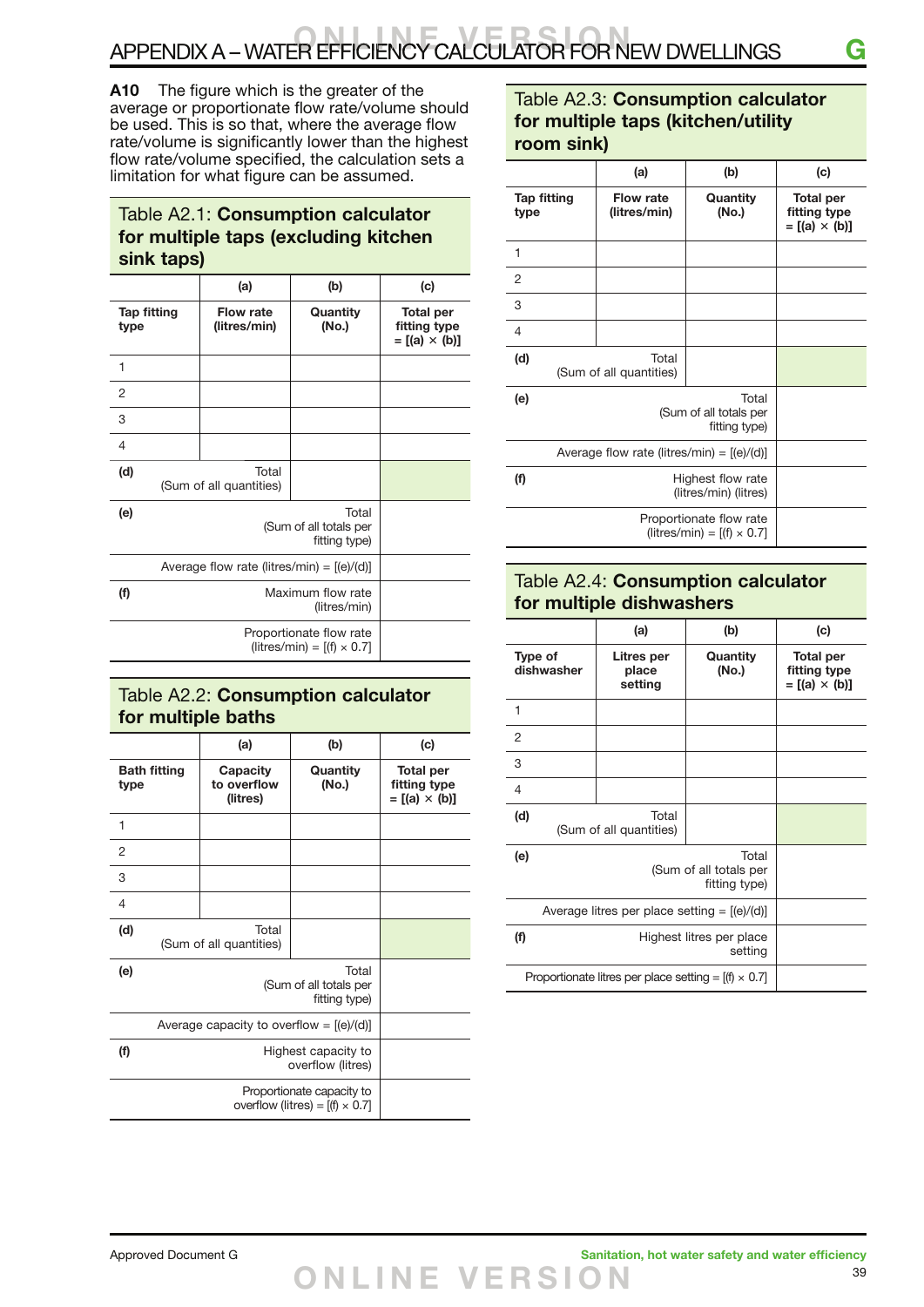#### Table A2.5: **Consumption calculator for multiple washing machines**

|                                                       | (a)                                              | (b)                           | (c)                                                      |
|-------------------------------------------------------|--------------------------------------------------|-------------------------------|----------------------------------------------------------|
| Type of<br>washing<br>machine                         | Litres per<br>kg dry load                        | Quantity<br>(No.)             | <b>Total per</b><br>fitting type<br>$= [(a) \times (b)]$ |
| 1                                                     |                                                  |                               |                                                          |
| 2                                                     |                                                  |                               |                                                          |
| 3                                                     |                                                  |                               |                                                          |
| 4                                                     |                                                  |                               |                                                          |
| (d)                                                   | Total<br>(Sum of all quantities)                 |                               |                                                          |
| (e)                                                   | Total<br>(Sum of all totals per<br>fitting type) |                               |                                                          |
| Average litres per kilogram of dry load = $[(e)/(d)]$ |                                                  |                               |                                                          |
| (f)                                                   | Highest litres per kilogram of dry load          |                               |                                                          |
|                                                       | Proportionate litres per kilogram of             | dry load = $[(f) \times 0.7]$ |                                                          |

### Table A2.6: **Consumption calculator for multiple showers**

|                                              | (a)                                              | (b)                                                          | (c)                                                      |
|----------------------------------------------|--------------------------------------------------|--------------------------------------------------------------|----------------------------------------------------------|
| <b>Shower</b><br>fitting type                | <b>Flow rate</b><br>(litres/min)                 | Quantity<br>(No.)                                            | <b>Total per</b><br>fitting type<br>$= [(a) \times (b)]$ |
| 1                                            |                                                  |                                                              |                                                          |
| $\overline{2}$                               |                                                  |                                                              |                                                          |
| 3                                            |                                                  |                                                              |                                                          |
| 4                                            |                                                  |                                                              |                                                          |
| (d)                                          | Total<br>(Sum of all quantities)                 |                                                              |                                                          |
| (e)                                          | Total<br>(Sum of all totals per<br>fitting type) |                                                              |                                                          |
| Average flow rate (litres/min) = $[(e)/(d)]$ |                                                  |                                                              |                                                          |
| (f)                                          | Highest flow rate<br>(litres/min)                |                                                              |                                                          |
|                                              |                                                  | Proportionate flow rate<br>(litres/min) = $[(f) \times 0.7]$ |                                                          |

**A11** Where more than one type of WC is provided, the average effective flushing volume is calculated using Table A2.7 below. The average effective flush volume should then be entered into Table A1 in the row 'WCs (multiple fittings)'.

### Table A2.7: **Consumption calculator for multiple WCs**

|                                                             | (a)                                                 | (b)               | (c)                                                      |
|-------------------------------------------------------------|-----------------------------------------------------|-------------------|----------------------------------------------------------|
| WC type                                                     | <b>Effective</b><br>flushing<br>volume*<br>(litres) | Quantity<br>(No.) | <b>Total per</b><br>fitting type<br>$= [(a) \times (b)]$ |
| 1                                                           |                                                     |                   |                                                          |
| $\overline{2}$                                              |                                                     |                   |                                                          |
| 3                                                           |                                                     |                   |                                                          |
| $\overline{4}$                                              |                                                     |                   |                                                          |
| (d)                                                         | Total<br>(Sum of all quantities)                    |                   |                                                          |
| (e)                                                         | (Sum of all totals per                              |                   |                                                          |
| Average effective flushing volume<br>$(litres) = [(e)/(d)]$ |                                                     |                   |                                                          |

\* The effective flushing volume for dual flush WCs is: (full flushing volume (litres)  $\times$  0.33) + (part flushing volume  $(litres) \times 0.67$ 

#### **Ion exchange water softener**

A12 Ion exchange water softeners use water in order to clean the resin that is used to absorb the mineral content of the dwelling's water supply. This cleaning process is referred to as the regeneration cycle, which occurs on a frequency dependent on the type of water softener specified and the hardness of the water. The water efficiency calculator looks at the water consumed per regeneration cycle that is beyond a level of good practice. The good practice level has been determined at a level of water consumption as a percentage of the water softener's total capacity which is set at 4 per cent.

**A13** The figure entered into the calculator is the volume of water consumed beyond this level of good practice to promote the use of more efficient water softeners. Where the water softener achieves a percentage that is equal to, or lower than this good practice benchmark figure, zero can be entered into Table A1 of the calculator for water softeners. The following formula is used to determine the litres of water consumed per person per day that is beyond the good practice level of 4 per cent.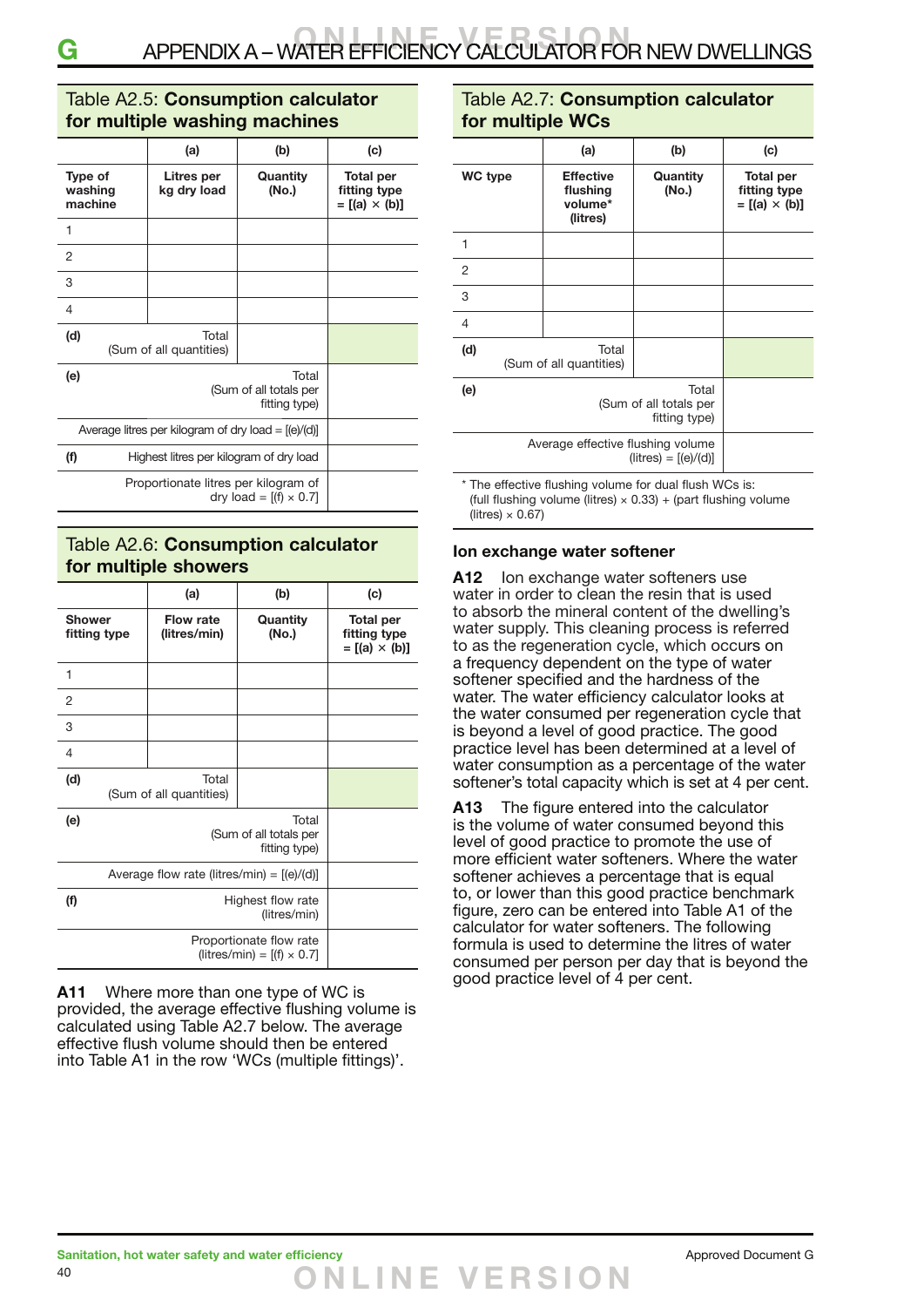## APPENDIX A – WATER EFFICIENCY CALCULATOR FOR NEW DWELLINGS **G**

**A14** Litres of water consumed per person per day beyond the 4 per cent good practice level:

 $= [1 - (4 / (a))] \times ((b) \times (c))$ 

Where:

 $(a) = \%$  of total capacity\* used per regeneration

(b) = Litres of water consumed per regeneration

(c) = Average number of regeneration cycles per day

\*the total capacity is the volume of water that flows through the water softener between regeneration cycles. This volume is dependent on the hardness of the water and the total capacity used in this calculation needs to reflect the hardness of water specific to the geographic location of the specific development. This figure should be determined from manufacturer's product details.

**A15** To calculate the litres of water consumed per person per day beyond the 4 per cent good practice level, enter details of the water softener into Table A3. Where the result indicates zero or a negative figure, zero should be entered into Table A1 for water softeners. The number of occupants entered into the table should be based on two in the first bedroom and one in each additional room. Studio flats should assume for two occupants.

#### Table A3: **Water softener consumption calculation**

| (a) Total capacity used per regeneration (%)                                           |  |
|----------------------------------------------------------------------------------------|--|
| (b) Water consumed per regeneration (litres)                                           |  |
| (c) Average number of regeneration cycles per day (No.)                                |  |
| (d) Number of occupants served by the system (No.)                                     |  |
| (e) Water consumed beyond 4% (litres/day)<br>$= [1 - [4/(a)]] \times [(b) \times (c)]$ |  |
| (f) Water consumed beyond 4% (litres/person/day)<br>$= [(e)/(d)]$                      |  |

#### **Greywater calculations**

Greywater demand calculation

**A16** Where all WCs and/or washing machines are being supplied with greywater, the consumption values should be copied from Column 4 of Table A1 and entered into Table A4.6 to calculate the greywater savings.

**A17** Where greywater is only being supplied to a proportion of fittings such as just to one WC or washing machine, the proportion is calculated by entering details into Tables A4.1 and A4.2.

#### Table A4.1: **Greywater demand calculations – WCs**

| (a)                                                | (b)                                     | (c)                                                   | (d)                                        |
|----------------------------------------------------|-----------------------------------------|-------------------------------------------------------|--------------------------------------------|
| <b>Effective</b><br>flushing<br>volume<br>(litres) | <b>Number</b><br>of fittings<br>present | Quantity<br>using<br>greywater                        | Greywater<br>demand<br>$=[(a) \times (c)]$ |
|                                                    |                                         |                                                       |                                            |
|                                                    |                                         |                                                       |                                            |
|                                                    |                                         |                                                       |                                            |
|                                                    |                                         |                                                       |                                            |
| (e)<br>Total<br>fittings<br>$=$ Sum of (b)         |                                         | (f)<br>Total<br>greywater<br>demand<br>$= Sum of (d)$ |                                            |
| Average greywater demand<br>from WCs               |                                         | $= (f)/(e) \times 4.42$                               |                                            |

### Table A4.2: **Greywater demand calculations – washing machines**

| (a)                                               | (b)                                     | (c)                                                   | (d)                                         |
|---------------------------------------------------|-----------------------------------------|-------------------------------------------------------|---------------------------------------------|
| Litres per kg                                     | <b>Number</b><br>of fittings<br>present | Quantity<br>using<br>greywater                        | Greywater<br>demand<br>$= [(a) \times (c)]$ |
|                                                   |                                         |                                                       |                                             |
|                                                   |                                         |                                                       |                                             |
|                                                   |                                         |                                                       |                                             |
|                                                   |                                         |                                                       |                                             |
| (e)<br>Total<br>fittings<br>$=$ Sum of (b)        |                                         | (f)<br>Total<br>greywater<br>demand<br>$=$ Sum of (d) |                                             |
| Average greywater demand<br>from washing machines |                                         | $=$ [(f)/(e)] $\times$ 2.1                            |                                             |

#### Greywater collection calculations

**A18** Where greywater is to be collected from all fittings including the shower, bath and wash hand basin taps, the total water consumption of the fittings calculated in Table A1 represents the total greywater collected, the sum of the consumption figures for fittings from which greywater is collected (from column 4 of Table A1) should be entered into Table A4.6. Where greywater is only being collected from a proportion of fittings, such as just some of the taps, the calculations in Tables A4.3 to A4.5 should be followed and the results entered into Table A4.6.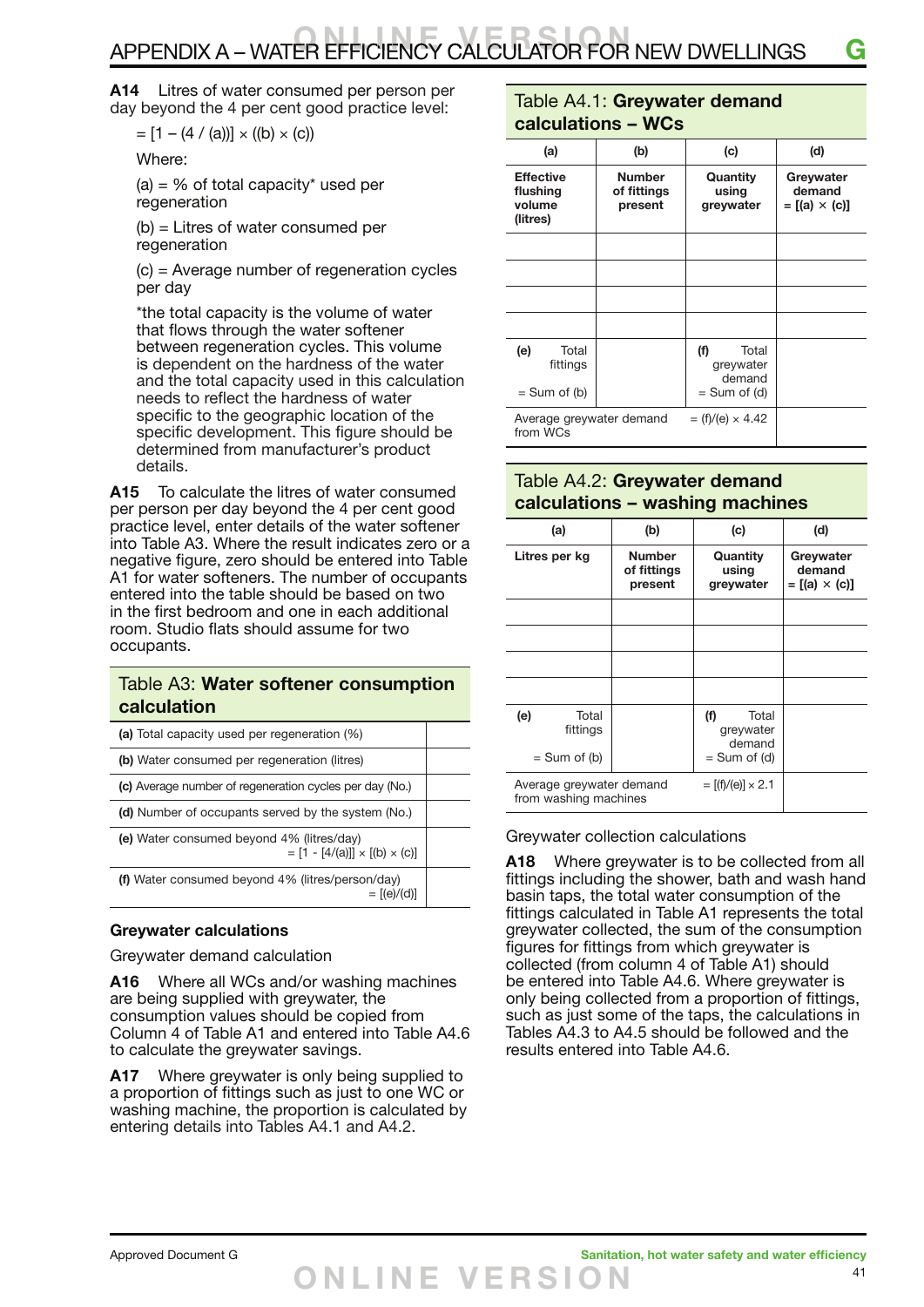#### Table A4.3: **Greywater collection calculations – taps**

| (a)                                                                         | (b)                                        | (c)                                                   | (d)                                               |
|-----------------------------------------------------------------------------|--------------------------------------------|-------------------------------------------------------|---------------------------------------------------|
| Litres per<br>minute                                                        | <b>Number</b><br>οf<br>fittings<br>present | Quantity<br>supplying<br>greywater                    | Greywater<br>supply<br>$= [(a) \times$<br>$(c)$ ] |
|                                                                             |                                            |                                                       |                                                   |
|                                                                             |                                            |                                                       |                                                   |
|                                                                             |                                            |                                                       |                                                   |
|                                                                             |                                            |                                                       |                                                   |
| (e)<br>Total<br>fittings<br>$=$ Sum of (b)                                  |                                            | (f)<br>Total<br>greywater<br>supply<br>$= Sum of (d)$ |                                                   |
| $=$ [(f)/(e)] $\times$ 1.58 + 1.58<br>Average greywater<br>supply from taps |                                            |                                                       |                                                   |

### Table A4.4: **Greywater collection calculations – showers**

| (a)                                                              | (b)                                     | (c)                                 | (d)                                        |
|------------------------------------------------------------------|-----------------------------------------|-------------------------------------|--------------------------------------------|
| Litres per<br>minute                                             | <b>Number</b><br>of fittings<br>present | Quantity<br>supplying<br>greywater  | Greywater<br>supply<br>$=[(a) \times (c)]$ |
|                                                                  |                                         |                                     |                                            |
|                                                                  |                                         |                                     |                                            |
|                                                                  |                                         |                                     |                                            |
|                                                                  |                                         |                                     |                                            |
| Total<br>(e)<br>fittings                                         |                                         | (f)<br>Total<br>greywater<br>supply |                                            |
| $=$ Sum of (b)                                                   |                                         | $=$ Sum of (d)                      |                                            |
| Average greywater supply<br>from showers (where bath<br>present) |                                         | $= [(f)/(e)] \times 4.37$           |                                            |
| Average greywater supply<br>from showers (shower only)           |                                         | $=$ [(f)/(e)] $\times$ 5.60         |                                            |

### Table A4.5: **Greywater collection calculations – baths**

| (a)                                                              | (b)                                     | (c)                                 | (d)                                        |
|------------------------------------------------------------------|-----------------------------------------|-------------------------------------|--------------------------------------------|
| Litres per<br>minute                                             | <b>Number</b><br>of fittings<br>present | Quantity<br>supplying<br>greywater  | Greywater<br>supply<br>$=[(a) \times (c)]$ |
|                                                                  |                                         |                                     |                                            |
|                                                                  |                                         |                                     |                                            |
|                                                                  |                                         |                                     |                                            |
|                                                                  |                                         |                                     |                                            |
| (e)<br>Total<br>fittings                                         |                                         | (f)<br>Total<br>greywater<br>supply |                                            |
| $=$ Sum of (b)                                                   |                                         | $=$ Sum of (d)                      |                                            |
| Average greywater supply<br>from baths (where shower<br>present) |                                         | $=$ [(f)/(e)] $\times$ 0.11         |                                            |
| Average greywater supply<br>from baths (bath only)               |                                         | $= [(f)/(e)] \times 0.50$           |                                            |

Greywater savings calculations

**A19** Where greywater is to be reused within the dwelling, the savings from greywater can be calculated by entering the following details into Table A4.6:

- a) Calculate the water to be recycled from Table A1 and/or using the method set out in section A18 where just a proportion of fittings are being collected from.
- b) Determine the percentage of greywater collected to be recycled based upon manufacturer or system designer details of the system specified.
- c) Determine the water demand of the fittings to be provided with greywater which can include WCs and washing machines depending on the quality of the treated water. This is determined from the WC and washing machine consumption from Table A1 or Tables A4.1 and A4.2 in paragraphs A16 and A17.
- d) Multiply the volume of water to be recycled with the percentage of recycled water (determined in b. above) which will determine the actual volume of greywater available. Where the greywater supply is greater than the demand, the greywater savings are equal to the demand. Where the demand is greater than the greywater supply, the savings are equal to the supply.
- e) Enter the greywater saving figure from Table A4.6 into Table A1.

42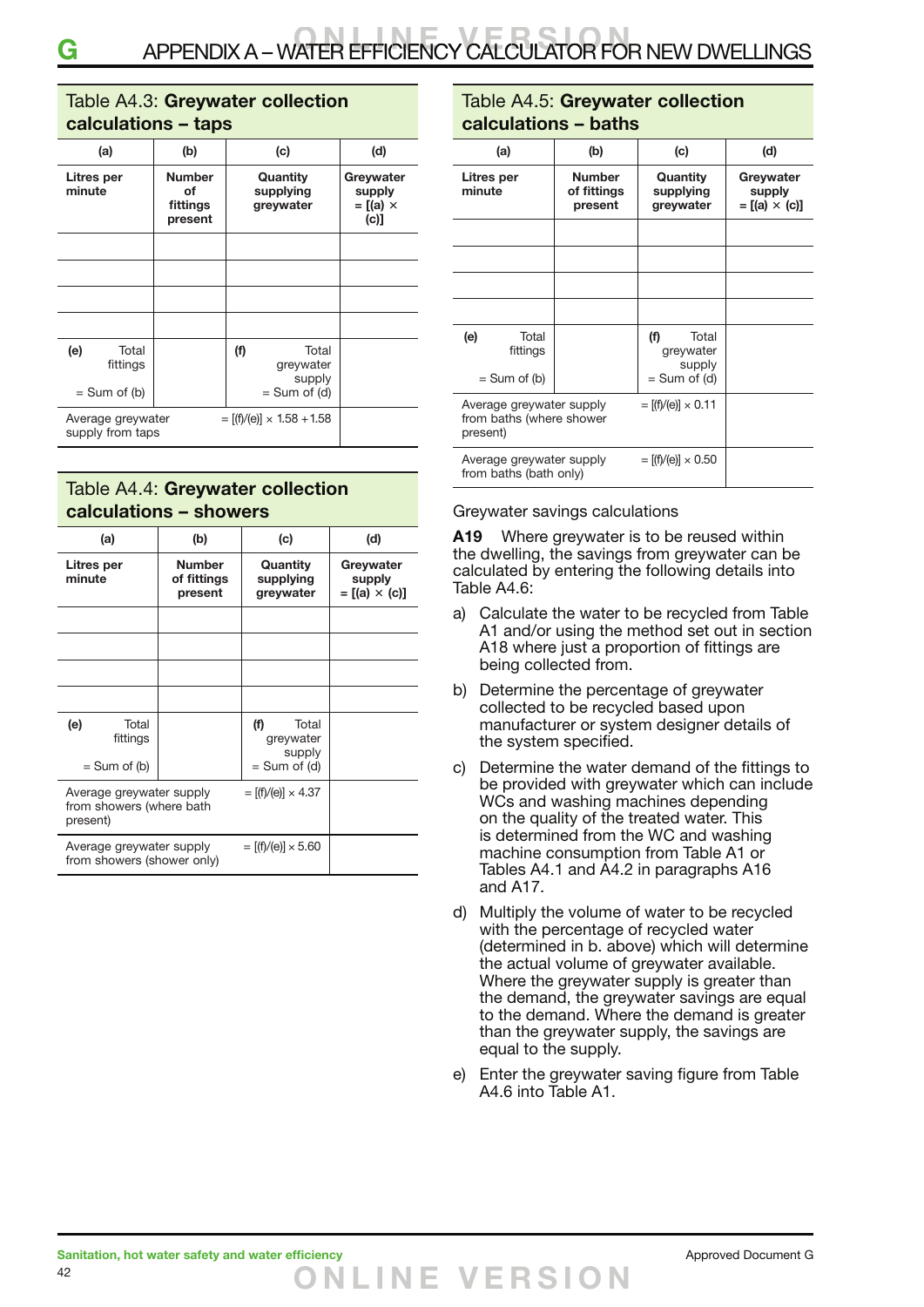#### Table A4.6: **Greywater collection calculation**

| (a)                                                                  | (b)                                                      | (c)                                                                              | (d)                                                                            | (e)                                                                                                                         |
|----------------------------------------------------------------------|----------------------------------------------------------|----------------------------------------------------------------------------------|--------------------------------------------------------------------------------|-----------------------------------------------------------------------------------------------------------------------------|
| Bath, shower and<br>wash hand basin<br>usage (litres/person/<br>day) | Percentage of used<br>water (a) to be<br>recycled<br>(%) | Greywater available for<br>use (litres/person/day)<br>$=$ (a) $\times$ [(b)/100] | Greywater demand<br>(litres/person/day)<br>(from Table A1 or<br>A4.2 and A4.3) | <b>Greywater savings</b><br>(litres/person/day)<br>Where (c) is greater<br>than (d), (e) = (d),<br>otherwise<br>$(e) = (c)$ |
|                                                                      |                                                          |                                                                                  |                                                                                |                                                                                                                             |

**A20** Where a communal greywater system is to be provided supplying more than one home, Tables A4.1 to A4.5 can be used in the same way. The figures entered into Table A4.6 need to be entered on an individual dwelling basis and not using figures to reflect the communal system as a whole. The percentage collected figure will, however, need to be based on manufacturer or system designer details of the communal system specified.

#### **Rainwater calculations**

Rainwater collection calculations

**A21** Where rainwater is to be used, the following calculation method should be followed by entering the relevant details into Table A5.1 or Table A5.2 to calculate the rainwater collection volume.

**A22** For Table A5.1 using the intermediate approach from BS 8515:

- a) Calculate the volume of water collected using the collection area, yield coefficient and hydraulic filter efficiency and average rainfall with guidance from BS 8515.
- b) Calculate the daily rainwater collection in box (d) using the collection area, yield coefficient, hydraulic filter efficiency and rainfall.
- c) Enter the number of occupants into box (e), which can be based on two occupants in the first bedroom and one occupant in each additional bedroom. A studio flat should assume two occupants.
- d) Where a communal rainwater system is to be provided supplying more than one home, Table A5.1 can be used in the same way calculating the total volume collected for the communal system and dividing it by the total number of occupants served by the system. This figure should then be entered in Table A5.5.

### Table A5.1: **Rainwater collection calculation – BS 8515 intermediate approach**

| (a) Collection area (m <sup>2</sup> )                                             |  |
|-----------------------------------------------------------------------------------|--|
| (b) Yield coefficient and hydraulic filter<br>efficiency e.g. 0.7                 |  |
| (c) Rainfall (average mm/year)                                                    |  |
| (d) Daily rainwater collection<br>$= [(a) \times (b) \times (c)]/365$<br>(litres) |  |
| (e) Number of occupants                                                           |  |
| (f) Daily rainwater per person (litres)<br>$= [(d)/(e)]$                          |  |

**A23** For Table A5.2 using the detailed approach as described in BS 8515, enter details of the total daily rainwater collection (litres) and the number of occupants to calculate the daily rainwater per person (litres) and enter into Table A5.5.

#### Table A5.2: **Rainwater collection calculation – BS 8515 detailed approach**

| (a) Daily rainwater collection (litres) |               |  |
|-----------------------------------------|---------------|--|
| (b) Number of occupants                 |               |  |
| (c) Daily rainwater per person (litres) | $= [(a)/(b)]$ |  |

**A24** The calculation detailed above in Table A5.2 is sufficient for evaluating the principles of the proposed system in the proposed development. However, for sizing of storage capacity and all other design and installation details, BS 8515 should be followed.

Rainwater demand calculations

**A25** Where all WCs and/or washing machines are being supplied with rainwater, the consumption should be taken from Table A1 and entered into Table A5.5 to calculate the rainwater savings.

**A26** Where rainwater is only being supplied to a proportion of fittings, such as just to one WC or washing machine, the proportion is calculated using Table A5.3 and A5.4. This rainwater demand can then be entered into Table A5.5 to calculate the rainwater savings.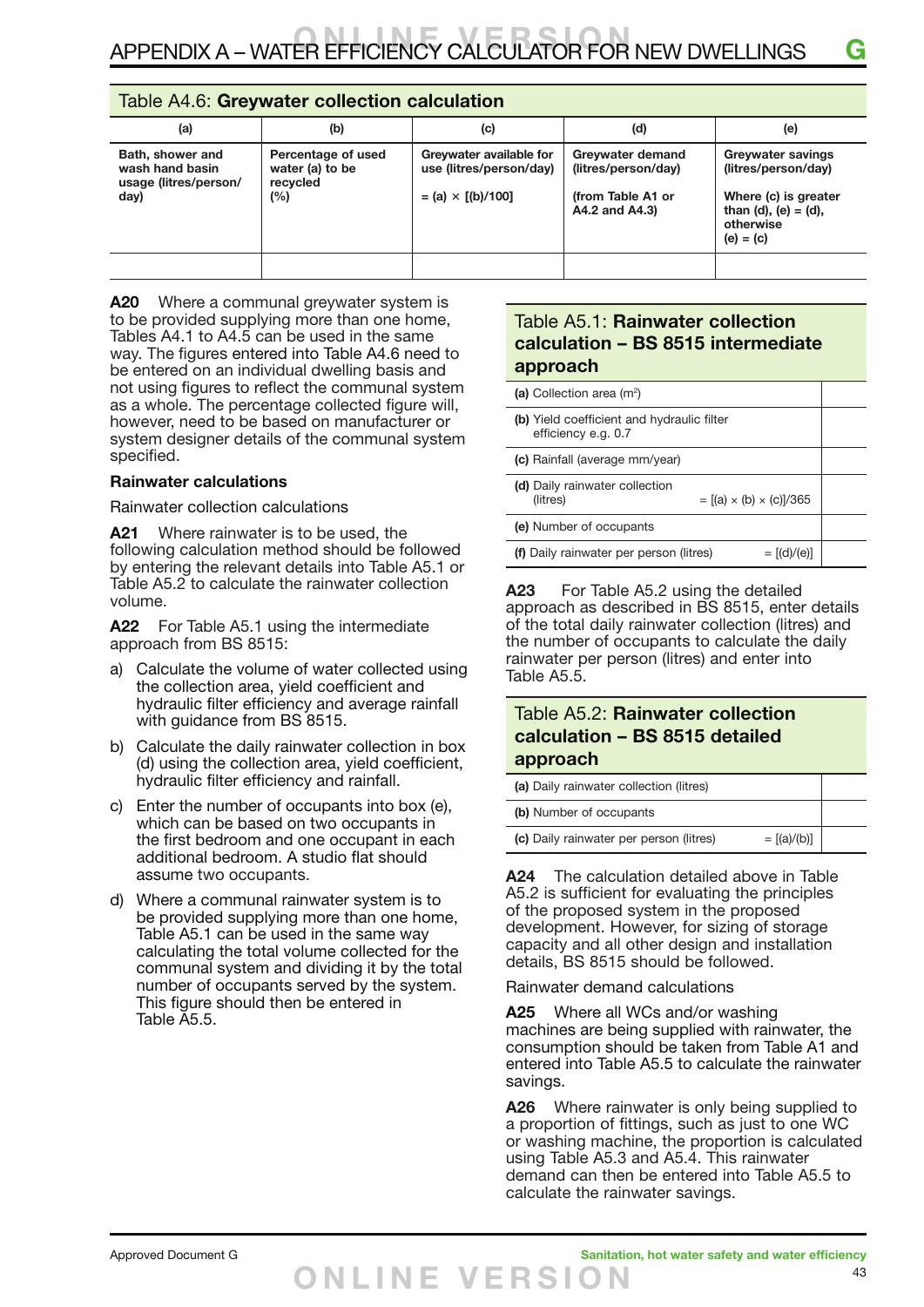#### Table A5.3: **Rainwater demand calculations – WCs**

| (a)                                             | (b)                                     | (c)                                 | (d)                                         |
|-------------------------------------------------|-----------------------------------------|-------------------------------------|---------------------------------------------|
| <b>Effective</b><br>flushing<br>volume (litres) | <b>Number</b><br>of fittings<br>present | Quantity<br>using<br>rainwater      | Rainwater<br>demand<br>$= [(a) \times (c)]$ |
|                                                 |                                         |                                     |                                             |
|                                                 |                                         |                                     |                                             |
|                                                 |                                         |                                     |                                             |
|                                                 |                                         |                                     |                                             |
| (e)<br>Total<br>fittings                        |                                         | (f)<br>Total<br>rainwater<br>demand |                                             |
| $=$ Sum of (b)                                  |                                         | $=$ Sum of (d)                      |                                             |
| Average rainwater demand<br>from WCs            |                                         |                                     |                                             |

#### Table A5.4: **Rainwater demand calculations – washing machines**

| (a)                                                                             | (b)                                     | (c)                                                   | (d)                                         |
|---------------------------------------------------------------------------------|-----------------------------------------|-------------------------------------------------------|---------------------------------------------|
| Litres per kg                                                                   | <b>Number</b><br>of fittings<br>present | Quantity<br>using<br>rainwater                        | Rainwater<br>demand<br>$= [(a) \times (c)]$ |
|                                                                                 |                                         |                                                       |                                             |
|                                                                                 |                                         |                                                       |                                             |
|                                                                                 |                                         |                                                       |                                             |
|                                                                                 |                                         |                                                       |                                             |
| (e)<br>Total<br>fittings<br>$=$ Sum of (b)                                      |                                         | (f)<br>Total<br>rainwater<br>demand<br>$=$ Sum of (d) |                                             |
| Average rainwater demand<br>$=$ [(f)/(e)] $\times$ 2.1<br>from washing machines |                                         |                                                       |                                             |

#### Rainwater saving calculations

**A27** Enter the total volume of rainwater collected per person per day from Table A5.1 or Table A5.2 depending on the BS 8515 approach followed. Enter the total consumption of fittings using rainwater (demand) from column 4 of Table A1, where rainwater is to be used in all WCs and/ or washing machines. Where rainwater is only being used in a proportion of fittings, enter the total demand of WCs and washing machines from Table A5.3 and Table A5.4. This figure should then be entered into Table A1 to calculate the internal water consumption.

#### Table A5.5: **Rainwater saving calculations for new dwellings**

|                                                  | Litres per person per day |
|--------------------------------------------------|---------------------------|
| (a) Rainwater collected                          |                           |
| (b) Rainwater demand                             |                           |
| (c) Rainwater savings*<br>$= [(a)/(b)]$ or $(b)$ |                           |

\*where the amount collected (a) is greater than the demand (b), the rainwater savings (c) are equal to the demand (b)

### **Fittings approach**

**A28** The fittings approach given in G2 uses the methodology described in this appendix to calculate the water consumption of ranges of fittings that meet the performance targets.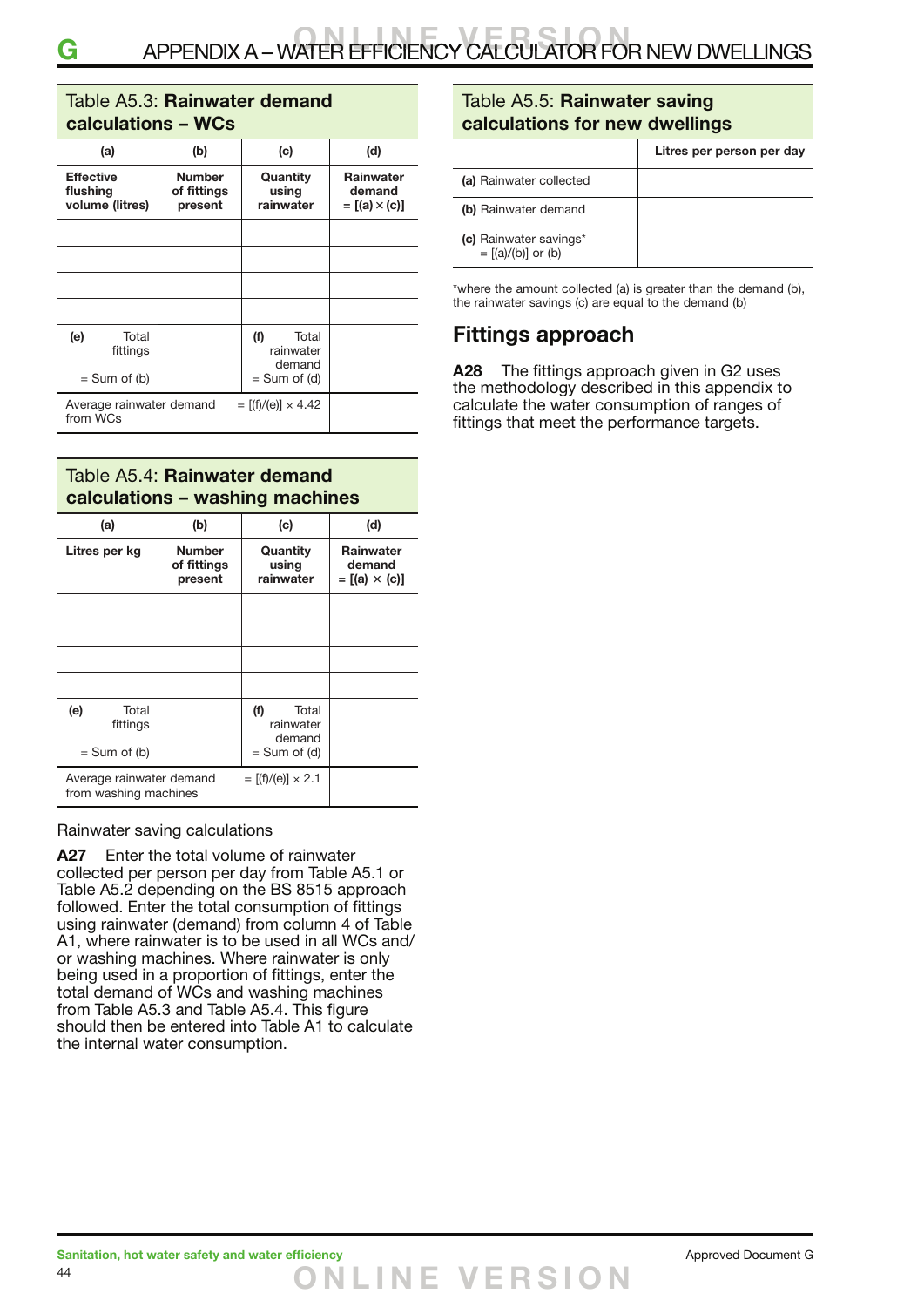## **Appendix B – Wholesome water**

**B1** For ease of reference, the provisions on the wholesomeness of water in legislation made under section 67 of the Water Industry Act 1991 are set out below. This legislation is subject to Crown copyright protection, and is available in its original form on www.legislation.gov.uk.

**B2** For convenience, the relevant regulations and amendments concerned are reproduced here in a consolidated form with some deletions or additional text where it is considered it would assist comprehension. These are only extracts of the legislation, and in any case of doubt the original regulations and amendments should be consulted.

**B3** For reasons of brevity the Schedules and Tables of these Regulations are not reproduced here.

### **Water Supply (Water Quality) Regulations 2000 (SI 2000/3184)**

**Note:** The Water Supply (Water Quality) Regulations 2001 (SI 2001/3911) which apply in Wales contain equivalent requirements.

#### **Wholesomeness**

- **4.** (1) Water supplied:
	- a. for such domestic purposes as consist in or include, cooking, drinking, food preparation or washing; or
	- b. to premises in which food is produced,

shall, subject to paragraphs (4) and (5), be regarded as wholesome for the purposes of Chapter III [(quality and sufficiency of supplies) of Part III (water supply) of the Water Industry Act 1991], as it applies to the supply of water for those domestic purposes, if the requirements of paragraph (2) are satisfied.

- (2) The requirements of this paragraph are:
	- a. that the water does not contain:
		- any micro-organism (other than a parameter listed in Schedule I) or parasite; or
		- ii. any substance (other than a parameter listed in Schedule I),

at a concentration or value which would constitute a potential danger to human health;

b. that the water does not contain any substance (whether or not a parameter) at a concentration or value which, in conjunction with any other substance it contains (whether or not a parameter) would constitute a potential danger to human health;

- c. that the water does not contain concentrations or values of the parameters listed in Tables A and B in Schedule 1 in excess of or, as the case may be, less than, the prescribed concentrations or values;
- d. that the water satisfies the formula [nitrate]/50 + [nitrite]/3  $\leq$ 1, where the square brackets signify the concentrations in mg/l for nitrate (NO<sub>3</sub>) and nitrite (NO<sub>2</sub>).
- (3) The point at which the requirements of paragraph (2), in so far as they relate to the parameters set out in Part I of Table A and in Table B in Schedule 1 are to be complied with, is:
	- a. in the case of water supplied from a tanker, the point at which the water emerges from the tanker;
	- b. in any other case, the consumer's tap.
- (4) Water supplied for regulation 4(1) purposes shall not be regarded as wholesome for the purposes of Chapter III if, on transfer from a treatment works for supply for those purposes:
	- a. it contains a concentration of the coliform bacteria or E. coli parameter (items 1 and 2 in Part II of Table A in Schedule 1) in excess of the prescribed concentrations; or
	- b. it contains a concentration of nitrite in excess of 0.1mgNO<sub>2</sub>/l.
- (5) Subject to paragraph (6), water supplied for regulation 4(1) purposes shall not be regarded as wholesome for the purposes of Chapter III if, on transfer from a service reservoir for supply for those purposes, it contains a concentration of the coliform bacteria or E. coli parameter in excess of the prescribed concentrations.
- (6) Water transferred from a service reservoir for supply for regulation 4(1) purposes shall not be regarded as unwholesome for the purposes of Chapter III because the maximum concentration for the coliform bacteria parameter is exceeded if, as regards the samples taken in any year in which the reservoir in question is in use. the results of analysis for that parameter establish that in at least 95 per cent of those samples coliforms were absent.

Approved Document G **Sanitation, hot water safety and water efficiency O NLINE VER S I O N**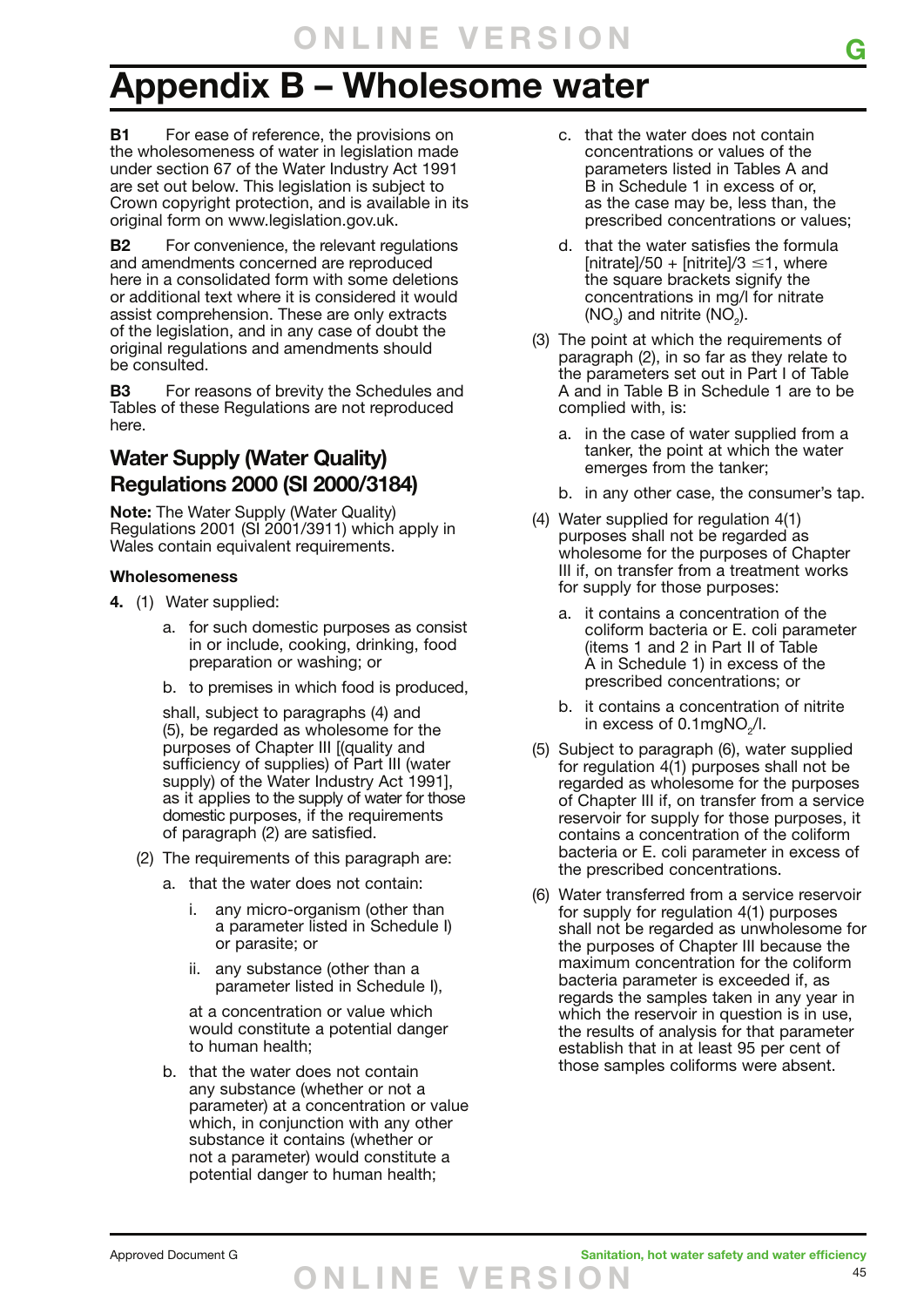### **Private Water Supplies Regulations 2009 (SI 2009/3101)**

**Note:** The Private Water Supplies (Wales) Regulations (SI 2010/66) which apply in Wales contain equivalent requirements.

#### **Wholesomeness**

- **4.** Water is wholesome if all the following conditions are met:
	- a. it does not contain any micro-organism, parasite or substance, alone or in conjunction with any other substance, at a concentration or value that would constitute a potential danger to human health;
	- b. it complies with the concentrations or values specified in Part 1 of Schedule 1; and
	- c. in the water:

$$
\frac{\text{nitrate (mg/l)}}{50} + \frac{\text{nitrate (mg/l)}}{3} \leq 1
$$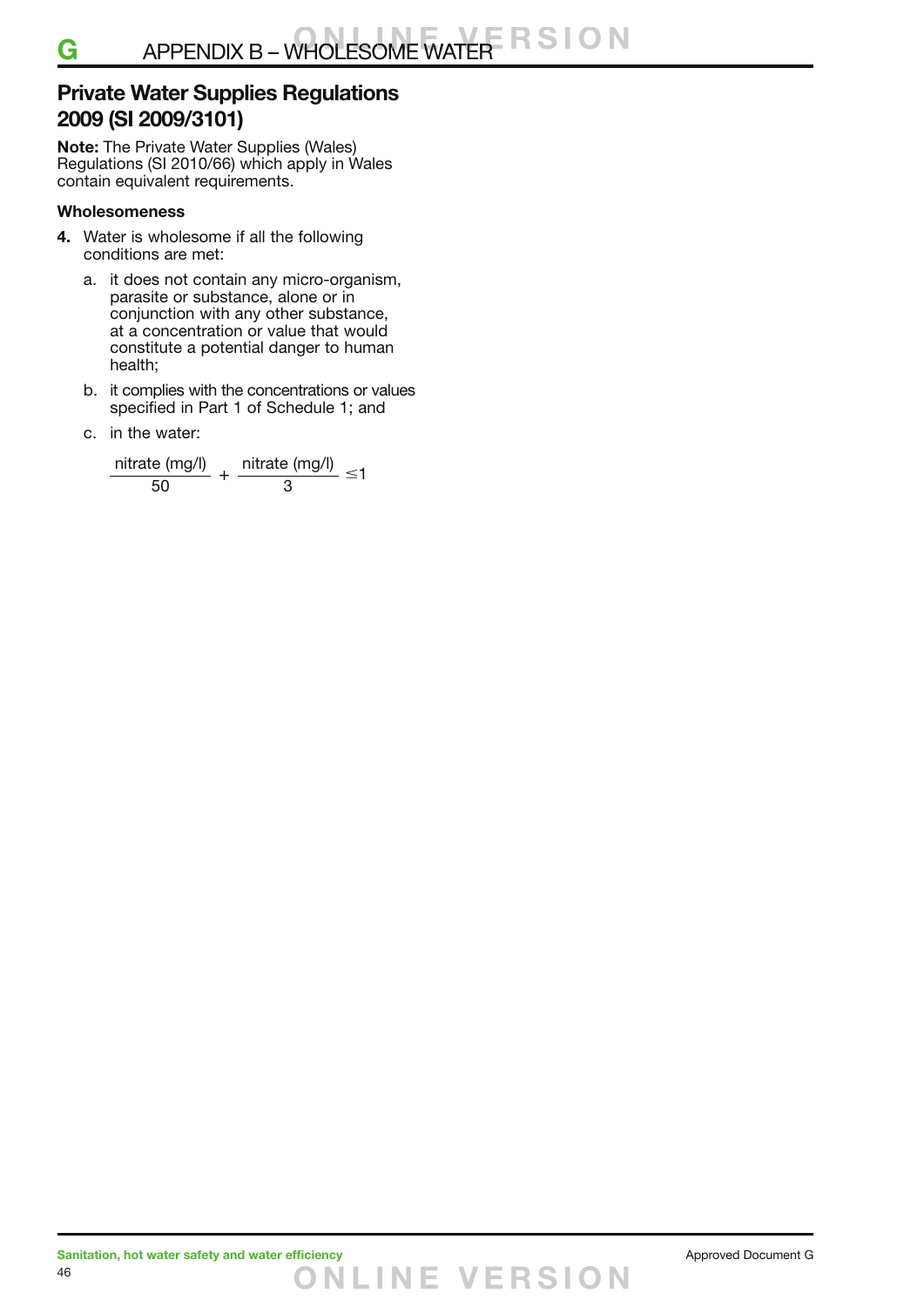## **Appendix C – References**

### **Relevant legislation (available via www.opsi.gov.uk)**

The Building (Approved Inspectors etc.) Regulations 2010 (SI 2010/2215).

The Building Regulations 2010 (SI 2010/2214).

The Food Hygiene (England) Regulations 2006 (SI 2006/14). HMSO, 2006.

The Food Hygiene (Wales) Regulations 2006 (SI 2006/31 W5). HMSO, 2006.

The Gas Safety (Installation and Use) Regulations 1994 (SI 1994/1886). HMSO, 1994.

The Private Water Supplies Regulations 2009 (SI 2009/3101). HMSO, 2009.

The Private Water Supplies (Wales) Regulations 2010 (SI 2010/66). HMSO, 2010.

The Water Supply (Water Fittings) Regulations 1999 (SI 1999/1148). HMSO, 1999.

The Water Supply (Water Quality) Regulations 2000 (SI 2000/3184). HMSO, 2000.

The Workplace (Health, Safety and Welfare) Regulations 1992 (SI 1992/3004). HMSO, 1992.

The Water Industry Act 1991 HMSO, 1991.

The Health and Safety at Work etc. Act 1974 HMSO, 1974.

The European Communities Act 1972 HMSO, 1972.

### **Standards**

ANSI-NSF 41:2005 + A1:2007. *Non-liquid saturated treatment system*. NSF, 2007.

BS EN 257:1992 *Mechanical thermostats for gas-burning appliances*. BSI, 1992.

BS 417-2:1987 *Specification for galvanized low carbon steel cisterns, cistern lids, tanks and cylinders. Metric units*. BSI, 1987.

BS 853-1:1996 *Specification for vessels for use in heating systems. Calorifiers and storage vessels for central heating and hot water supply.*  BSI, 1996.

BS EN ISO 1043-1:2002 *Plastics. Symbols and abbreviated terms. Basic polymers and their special characteristics.*

BS EN 1111:1999 *Sanitary tapware. Thermostatic mixing valves (PN 10). General technical specification.* BSI, 1999.

BS EN 1287:1999 *Sanitary tapware. Low pressure thermostatic mixing valves. General technical specifications*. BSI, 1999.

BS EN 1490:2000 *Building valves. Combined temperature and pressure relief valves. Tests and requirements*. BSI, 2000.

BS 1566-1:2002 *Copper indirect cylinders* 

*for domestic purposes. Open vented copper cylinders. Requirements and test methods*. BSI, 2002.

BS 3198:1981 *Specification for copper hot water storage combination units for domestic purposes*. BSI, 1981.

BS 4213:2004 *Cisterns for domestic use. Cold water storage and combined feed and expansion (thermoplastic) cisterns up to 500 l. Specification.*  BSI, 2004.

BS 5918:1989 *Code of Practice for Solar heating systems for domestic hot water.* BSI 1989.

BS 6283-2:1991 *Safety and control devices for use in hot water systems. Specifications for temperature relief valves for pressures from 1 bar to 10 bar.* BSI, 1991.

BS 6283-3:1991 *Safety and control devices for use in hot water systems. Specification for combined temperature and pressure relief valves for pressures from 1 bar to 10 bar.* BSI, 1991.

BS 6465-1:2006 + A1:2009 *Sanitary installations. Code of practice for the design of sanitary facilities and scales of provision of sanitary and associated appliances.* BSI, 2006.

BS 6465-2:1996 *Sanitary installations. Code of practice for space requirements for sanitary appliances.* BSI, 1996.

BS 6465-3:2006 *Sanitary installations. Code of practice for the selection, installation and maintenance of sanitary and associated appliances*. BSI, 2006.

BS 6700:2006 + A1:2009 *Design, installation, testing and maintenance of services supplying water for domestic use within buildings and their curtilages. Specification*. BSI, 2006.

BS 7291-1:2006 *Thermoplastics pipes and associated fittings for hot and cold water for domestic purposes and heating installations in buildings. General requirements.*

BS 7291-2:2006 *Thermoplastics pipes and associated fittings for hot and cold water for domestic purposes and heating installations in buildings. Specification for polybutylene (PB) pipes and associated fittings.*

BS 7291-3:2006 *Thermoplastics pipes and associated fittings for hot and cold water for domestic purposes and heating installations in buildings. Specification for cross-linked polyethylene (PE-X) pipes and associated fittings.*

BS 7671:2008 *Requirements for electrical installations (IET Wiring Regulations 17th Edition).*

BS 8000-15:1990 *Workmanship on Building Sites Code of practice for hot and cold water services (domestic scale).* BSI, 1990.

BS 8515:2009 *Rainwater harvesting systems, Code of Practice*.

47 Approved Document G **Sanitation, hot water safety and water efficiency O NLINE VER S I O N**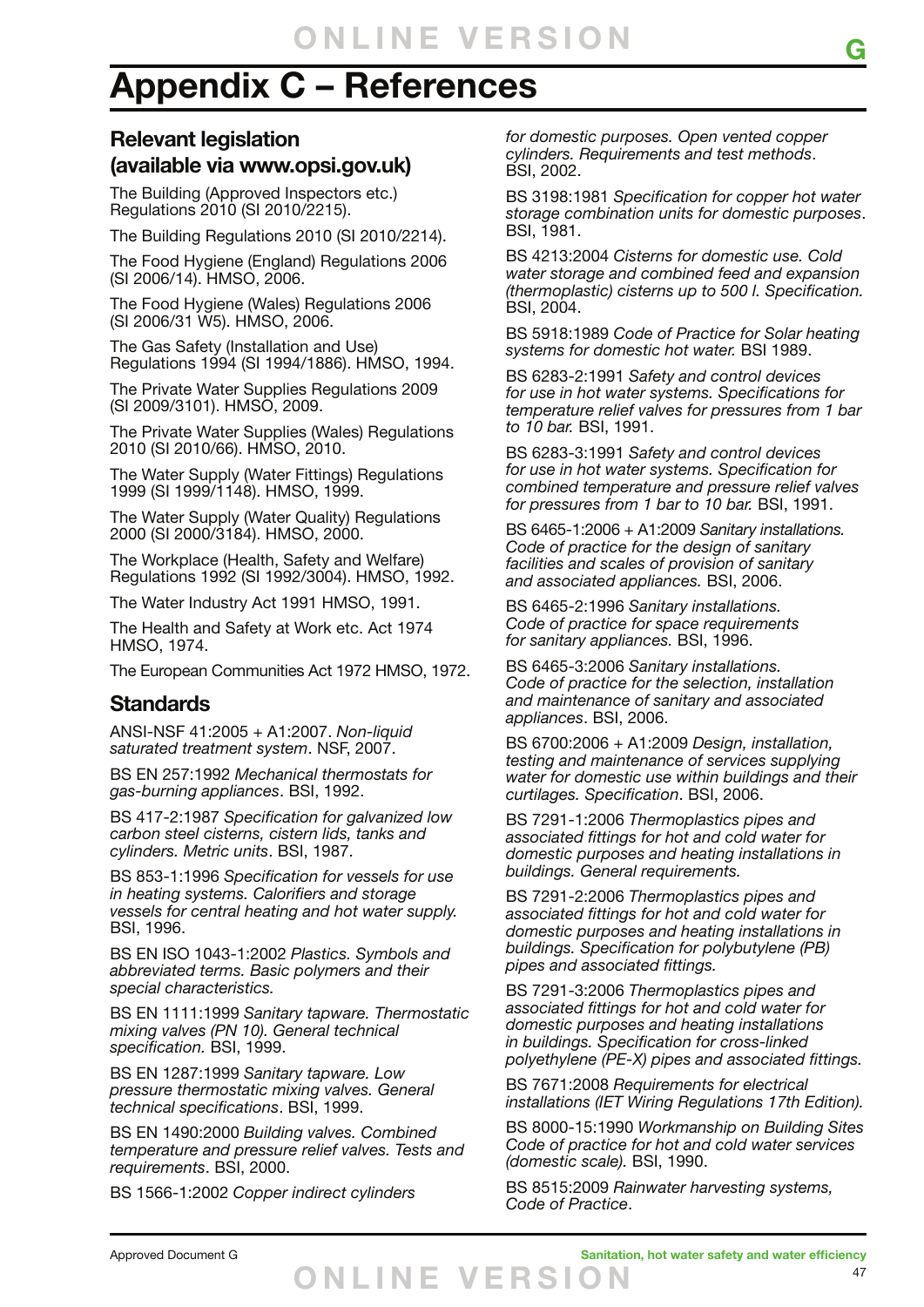#### BS 8525-1:2010, *Greywater system – Code of Practice*

BS EN 200:2008, (Sanitary tapware. Single taps and combination taps for water supply systems of type 1 and type 2. General technical specifications.)

BS EN 1112:2008, (Sanitary tapware. Shower outlets for sanitory tapware for water supply systems type 1 and type 2. General technical specification.)

BS EN 12050-1:2001 *Wastewater lifting plants for buildings and sites. Principles of construction and testing. Lifting plants for wastewater containing faecal matter.*

BS EN 12050-2:2001 *Wastewater lifting plants for buildings and sites. Principles of construction and testing. Lifting plants for faecal-free wastewater*. BSI, 2001.

BS EN 12050-3:2001 *Wastewater lifting plants for buildings and sites. Principles of construction and testing. Lifting plants for wastewater containing faecal matter for limited applications.* 

BS EN 12897:2006 *Water supply. Specification for indirectly heated unvented (closed) storage water heaters.* BSI, 2006.

BS EN 12976-1:2006 *Thermal solar systems and components. Factory made systems. General requirements*. BSI, 2006.

prCEN/TS 12977-1:2008 *Thermal solar systems and components. Custom built systems. General requirements.* BSI, 2001.

BS EN 15092:2008 *Building valves. Inline hot water supply tempering valves. Tests and requirements.* BSI, 2008.

BS EN 60335-2-21:2003 *Household and similar electrical appliances. Safety. Particular requirements for storage water heaters.* BSI, 2003.

BS EN 60335-2-35:2002 *Specification for safety of household and similar electrical appliances.*  BSI, 2002.

BS EN 60335-2-73:2003 *Specification for safety of household and similar electrical appliances*. *Particular requirements for fixed immersion heaters*. BSI, 2003.

BS EN 60730-2-9:2002 *Automatic electrical controls for household and similar use. Particular requirements for temperature sensing controls*. BSI, 2002.

### **Other documents**

Water Regulations Advisory Scheme. *Water Regulations Guide.* WRAS, 2000.

WRAS IGN 9-02-04: Issue 1: 1994. *Reclaimed water systems.* WRAS, 1994. (www.wras.co.uk)

WRAS Information & Guidance Note No. 9-02- 05 *Marking and identification of pipework for reclaimed (greywater) systems*. WRAS, 1999. (www.wras.co.uk)

Market Transformation Programme. *Rainwater and greywater: technical and economic feasibility.*  MTP, 2007.

Market Transformation Programme. *Rainwater and greywater: a guide for specifiers.* MTP, 2007.

Market Transformation Programme. *Rainwater and greywater: review of water quality standards and recommendations for the UK.* MTP, 2007.

NHS D08 *National Health Service Model Engineering Specifications Thermostatic Mixing Valves (Healthcare Premises)*. NHS.

BRE Information paper IP14/03 *Preventing hot water scalding in bathrooms: using TMVs.*

Food Standards Agency Code of Practice *Food hygiene – a guide for businesses*. *(www.food.gov.uk)*

English Heritage publication *Building Regulations and Historic Buildings, 2002 (revised 2004), (www.english-heritage.org.uk)*

HSC publication *Legionnaires' Disease: Control of Legionella Bacteria in Water Systems. Approved code of practice and guidance. L8*, Health and Safety Commission 2000. ISBN 0717617726

CIBSE Commissioning Code M: *Commissioning Management*, CIBSE, 2003. ISBN 1 90328 733 2

Health and Safety Commission, *Workplace health, safety and welfare, Approved code of practice*, HMSO 1992.

CIBSE Guide G: *Public health engineering*, CIBSE, 2004. ISBN 1 90328 742 1

CIBSE Domestic Building Services Panel: *Solar heating design and installation guide*, 2007. ISBN 978 1 90328 784 2

**O NLINE VER S I O N**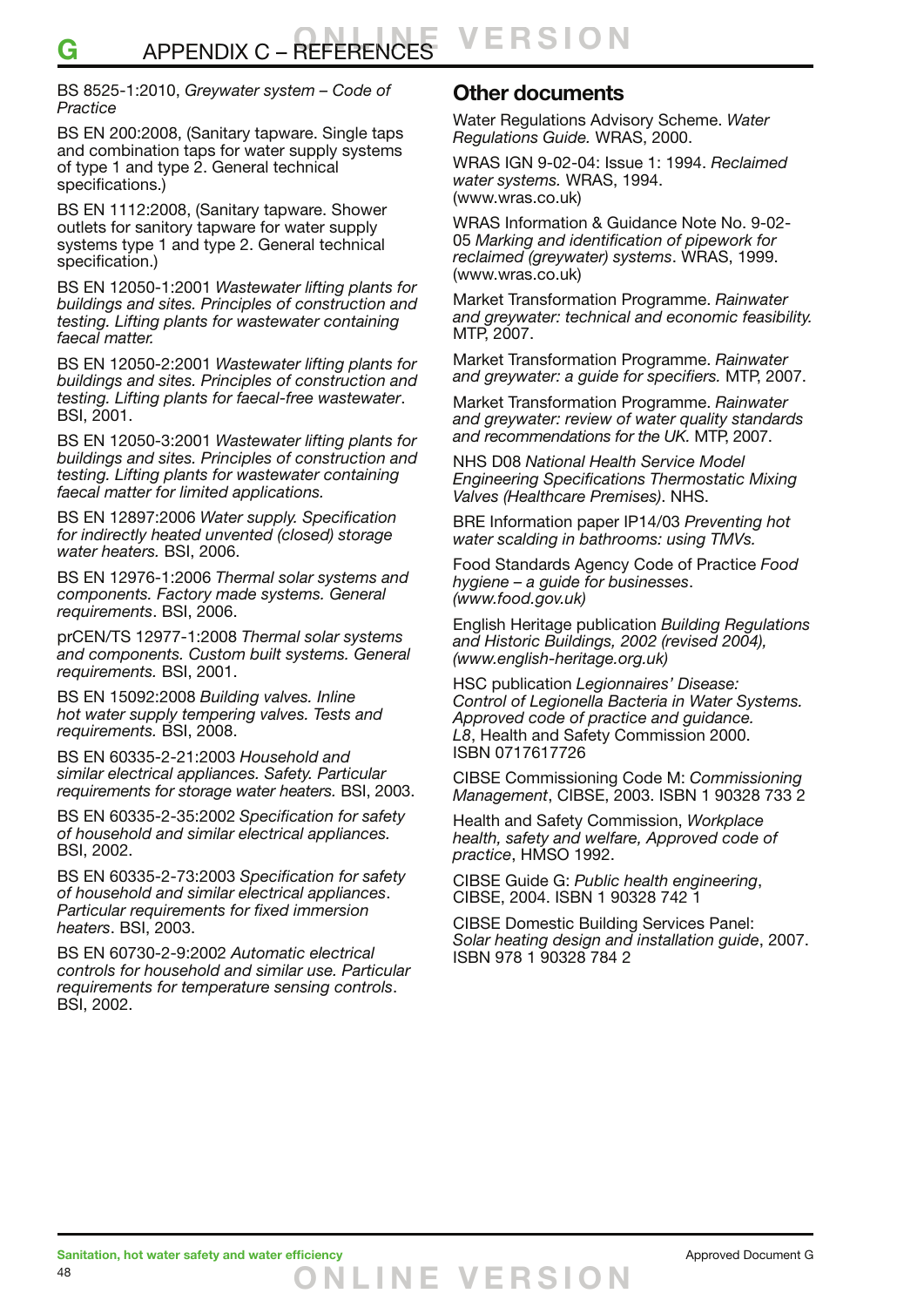## **Index**

#### **A**

**Above-ground drainage** Notification of work page 9 **Alternative sources of water** Cold water supply 1.6–1.14 Estimates of water usage 2.4 Private water supplies page 10, 1.3 Water efficiency page 16 **Approved Inspectors** page 9 Notification of calculation of consumption to page 15, page 17

#### **B**

**Backflow protection** 5.1 **Bathrooms** Cold water supply page 12 Hot water supply page 18, 3.9 Performance G5 guidance page 33 Requirement G5 page 32 Sanitary conveniences page 28 **Baths** Cold water supply page 12 Hot water supply page 18, 3.9 Maximum temperature page 18, 3.65 Non-notifiable work page 9 Requirement page 32 Residential accommodation 5.8 **BCB (Building Control Body)**  *See* Building Control Body (BCB) **Below-ground drainage** Notification of work page 8 **Bidets** Cold water supply page 12 Hand washing facilities page 28 Hot water supply page 18, 3.9 Non-notifiable work page 9 **Blending valves** 3.65–3.68 **British Standards** 417-2 3.14 853-1 3.11 1566-1 3.11 3198 3.11 4213 3.14 5918 3.47 6283 3.36 6465-1 4.14, 5.8 6465-2 4.11, 4.18, 5.7 6465-3 4.5, 5.4 6700 3.10, 3.22, 3.27, 3.58 7291 3.60 7671 3.4 8000-15 3.69 8515 1.8 EN 257 3.29 EN 1111 3.66 EN 1287 3.66 EN 1490 3.36 EN 12050-1 4.24 EN 12050-2 5.10 EN 12050-3 4.24 EN 12897 3.10, 3.22, 3.27 EN 12976-1 3.46 EN 15092 3.64 EN 60335-2-21 3.45 EN 60335-2-35 3.44 EN 60335-2-73 3.29, 3.43 EN ISO 1043-1 3.60 EN/TS 12977-1 3.47 **Building** Definition page 6 **Building control** page 7–10

#### **Building Control Body (BCB)**

 Acceptance of certification schemes page 9 Definition page 6 Notification to Commissioning 3.77–3.80 Unvented (closed) hot water storage system 3.42 Water efficiency calculation to page 17 **Buildings of architectural and historical interest** page 8 **Buildings other than dwellings** Bathrooms 5.8 Sanitary conveniences 4.12–4.18 Sinks in food preparation areas 6.3–6.4 **Building work** page 6, page 7–8 **Business premises**  *See* Workplaces **C**

**Change of use** *See* Material change of use **Chemical toilets** 4.19 **Cisterns** Mechanical support page 17 Temperature and pressure resistance page 17, page 18 **Closed hot water storage system**  *See* Unvented (closed) hot water storage system **Cold water storage cisterns** Accessibility 3.16 Hot water discharge to 3.14 Mechanical support 3.15 **Cold water supply** Performance G1 guidance page 13 Private water supplies 1.3 Requirement G1 page 12 **Cold water systems** Notification of work page 9 Shared with other buildings page 9–10 Water efficiency page 16 **Combined temperature and pressure relief valve** page 6, 3.13, 3.18, 3.34–3.35, 3.36, 3.38 **Commissioning** Hot water supply and systems 3.70–3.80 Notification of completion 3.77–3.80 **Communities and Local Government** Supplementary guidance page 4, page 10 **Competent person self-certification schemes** page 9, 3.42 **Compliance with requirements** page 3, page 4, page 10 **Composting toilets** 4.5, 4.19–4.21 **Conservation of buildings** page 8 **Conservatories** Sharing hot or cold water supply page 10 **Contamination prevention** 3.2 **Control devices** Notification of work page 9 **Controlled fitting** Definition page 6 **Controlled service** Definition page 6 **Controls** Commissioning 3.72–3.73

### **D**

**Definitions** page 6 **Department for Communities and Local Government**  *See* Communities and Local Government **Detached buildings** Sharing hot or cold water supply page 10 **Direct heating** page 6 **Directly heated hot water storage systems** 3.10–3.26 Energy cut-out 3.13 **Discharge pipes from safety devices** Diagram 1, 3.50–3.63 Sizing Table 3.1 **Discharges to drains** Bathrooms 5.9–5.10 Sanitary conveniences 4.22–4.24 Sinks in food preparation areas 6.5 **Dishwashers** Water efficiency Table 2.1, Table 2.2, page 16 **Domestic cold water** Cisterns 3.14 **Domestic hot water** page 6 Commissioning 3.74 Discharge from safety devices 3.58 Hot water storage systems 3.10, 3.11, 3.22, 3.27 Installation 3.69 Prevention of excessive temperature 3.64 Solar water heating 3.47 **Drainage** Notification of work page 9 Water closets (WC) 4.22-4.24 **Drinking water** Cold water supply page 12 **Dwellings** Alternative sources of water 1.13–1.14 Bathrooms page 32, 5.6–5.7 Electrical safety 3.5 Hot water supply and systems 3.5, 3.9 Commissioning 3.74 Prevention of excessive temperature 3.64 Non-notifiable work page 9 Occupied by people with impaired vision or mobility 3.55 Sanitary conveniences 4.7–4.11 Sinks in food preparation areas 6.1–6.2 Water consumption calculation 2.1–2.12 Water efficiency page 15, page 16

#### **E**

**Earth-closet** Definition page 6 **Electrical installation work** Hot water systems 3.4 Non-notifiable work page 9 **Electrical safety** Bathrooms 5.3 **Electric water heating** 3.43–3.45 **Energy cut-outs** 3.28–3.33 Directly heated hot water storage systems 3.13 Indirectly heated hot water storage systems 3.21 **Exclusions** page 5 **Exempt buildings and work** page 6, page 9–10

49 Approved Document G **Sanitation, hot water safety and water efficiency O NLINE VER S I O N**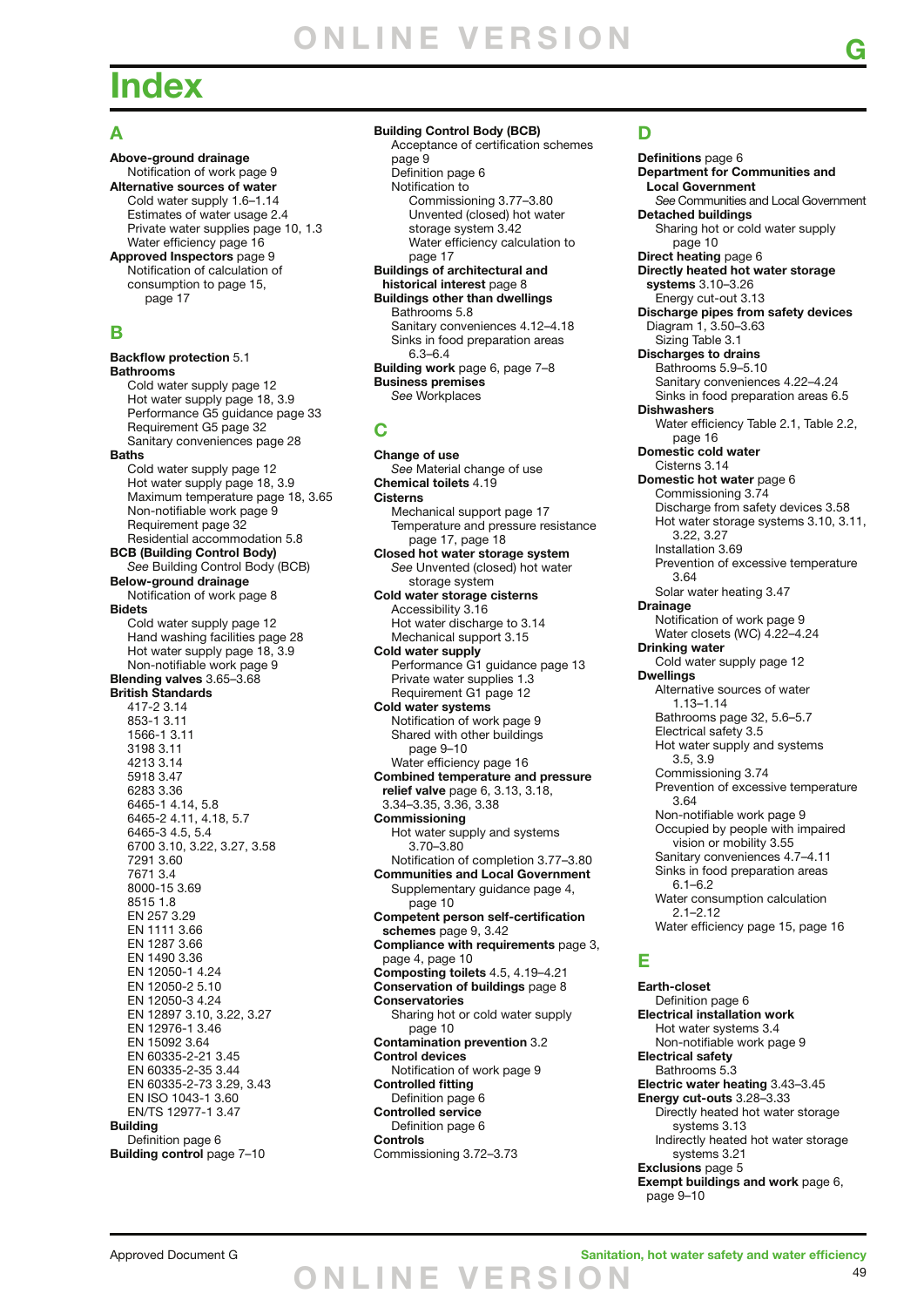## **G** INDEX

#### **Expansion vessels** page 19, 3.14 Definition page 6 Mechanical support page 18 Temperature and pressure resistance page 18, page 19 **Extensions, building** page 7–8 Sharing hot or cold water supply page 10

### **F**

**Flats** Water efficiency page 16 **Food preparation** Definition page 7 **Food preparation areas** Cold water supply page 12 Hot water supply page 18, 3.9 Performance G6 guidance page 35 Requirement G6 page 34 Scale of provision 6.1–6.4 Separation from sanitary conveniences Diagram 2, Diagram 3, 4.10, 4.17 Washbasins for sanitary conveniences 4.4

#### **G**

**Greenhouses** Inclusion in requirements page 9–10 **Greywater** Cold water supply 1.6, 1.8–1.12 Definition page 6

Recycling 4.24

#### **H**

**Hand washing facilities** Sanitary accommodation Accessible 4.1 Buildings other than dwellings 4.15–4.17 Dwellings 4.8–4.10 With macerator and pump 5.10 Performance G4 guidance page 29 Requirement G4 page 28 **Harvested rainwater** Cold water supply 1.6 Definition page 6 **Heated wholesome water** page 6 **Historic buildings** page 8 **Hot and cold taps** Backflow protection 5.1 Sanitary appliances 4.6, 5.5 **Hot water appliances** Non-notifiable work page 9 **Hot water discharge** page 18, page 19 **Hot water storage system package** Definition page 6 Discharge from safety devices 3.50–3.63 Over 500 litres capacity or over 45kW power input 3.27 Temperature relief valves 3.39 Up to 500 litres capacity and 45kW power input 3.22 **Hot water storage systems** 3.10–3.26 Definition page 6 Notification of work page 9 Safety devices 3.13 **Hot water storage system units** Definition page 6 Discharge from safety devices 3.50–3.63 Over 500 litres capacity or over 45kW power input 3.27

Temperature relief valves 3.39

**O NLINE VER S I O N**

 Up to 500 litres capacity and 45kW power input 3.22 **Hot water storage vessels** Safety devices page 18, page 19. 3.13, 3.28–3.42 Temperature control page 18, page 19 Venting page 19 **Hot water supply** Commissioning 3.70–3.80 Installation 3.69 Maximum temperature page 18, page 19, 3.64 Performance G3 guidance page 19 Prevention of excessive temperature 3.64 Provision 3.9 Requirement G3 page 18 **Hot water systems** Commissioning 3.70–3.80 Industrial processess page 18, 3.8

 Installation 3.69 Mechanical support page 18 Non-notifiable work page 9 Notification of work page 9 Performance G3 guidance page 19 Replacement of parts page 9 Requirement G3 page 18 Shared with other buildings page 9–10 Temperature and pressure resistance page 18, page 19 Water efficiency page 16–17

#### **I**

**Independent schemes of certification and accreditation** page 9 **Indirect heating** page 6 **Indirectly heated hot water storage systems** 3.10–3.26 Energy cut-out 3.21 Overheat cut-out 3.13 **Industrial processess** Hot water systems page 17, 3.8 **Information sources** page 4 **Installation** Hot water storage systems 3.40–3.42 Hot water supply and systems 3.69 **Instantaneous water heaters** 3.44

#### **K**

**Kitchens** Definition page 6 Separation from sanitary conveniences 4.10 Sinks page 34–35

#### **L**

**Legionnaires' disease** 3.6 **Legislation** page 10–11 **Limitations on requirements** page 5 **Listed buildings** page 8 **Local authorities** Notification of calculation of consumption to page 17

#### **M**

**Material alteration** page 6, page 7–8 **Material change of use** page 8 Hot water supply page 18 Water efficiency page 15 **Materials and workmanship** page 10 **Maximum temperature** Hot water supply page 18 **Microbial contamination** Hot water supply 3.68 Solar water heating 3.48

**Multiple dwellings** Water efficiency page 16 **Multiple heat sources** Energy cut-outs 3.33

#### **N**

**New dwellings** Water consumption calculation Table 2.1, Table 2.2, 2.1–2.12 Water efficiency page 15, page 16 **Non-self-resetting energy cut-out** 3.13, 3.18, 3.28–3.33, 3.35 Definition page 6 **Notification of work** page 8–9 Above-ground drainage page 9 Cold water systems page 9 Commissioning 3.77–3.80 Control devices page 9 Hot water storage systems page 9 Hot water systems page 9 Output devices page 9 Underground drainage page 9 Unvented (closed) hot water storage system 3.42 Water consumption and efficiency calculation page 15, page 17

### **O**

**Open hot water storage system** *See* Vented (open) hot water storage system

#### **P**

**Pipework** Alternative sources of water, marking 1.8 Hot water supply 3.7 **Planning portal** page 4 **Pressure relief valves** 3.13, 3.18, 3.34– 3.35, 3.36, 3.38 Definition page 7 Discharge pipes 3.50–3.53 **Primary thermal store** page 7 **Private water supplies** page 10, 1.3 **Publications** Supplementary guidance page 10 **Publications (excluding BSI and European Standards)** page 4 Building (Approved Inspectors) Regulations 2010 page 15, page 17 Building Regulations 2010 page 3, page 7–8 Commissioning Code M (CIBSE) 3.74 Domestic Heating Compliance Guide (CLG) 3.74 Food hygiene – a guide for businesses (Food Standards Agency's Code of Practice) 4.4 Food Hygiene (England) Regulations 2006 page 11, 6.4 Food Hygiene (Wales) Regulations 2006 6.4 Gas Safety (Installation and Use) Regulations page 11, 3.3 IEE Wiring Regulations 17th Edition 3.4 Legionnaires' Disease: Control of Legionella Bacteria in Water Systems (HSC) 3.6 NHS Estates Model specification (D 08) 3.68 Non-liquid saturated treatment system (ANSI/NF 41-1999) 4.20 Pressure Systems Safety Regulations 2000 3.8

**O NLINE VER S I O N**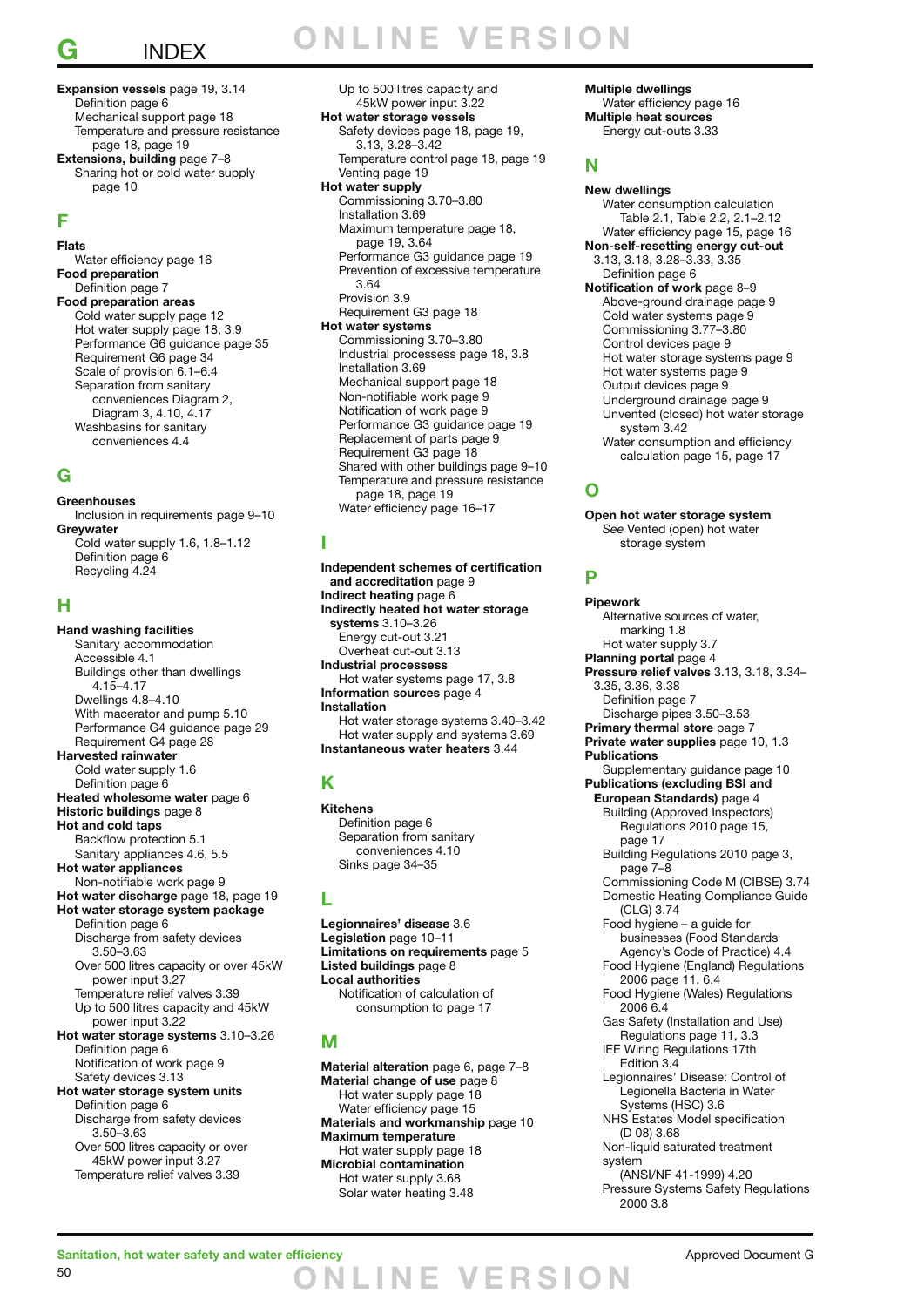## INDEX **G O NLINE VER S I O N**

 Preventing hot water scalding in bathrooms: using TMVs (BRE IP14/03) 3.68 Private Water Supplies Regulations 2009 Appendix B, page 10, 1.3 Private Water Supplies (Wales) Regulations 2010 page 10, 1.3 Public Health Engineering (CIBSE Guide G) 3.47 Safety of pressure systems. Pressure Systems Safety Regulations 2000 (HSE) 3.8 Solar Heating Design and Installation (CIBSE technical guide) 3.47 Water efficiency calculator for new dwellings Appendix A, page 15, 2.2, 2.6, 2.8, 2.11 Water Regulations Guide (Water Regulations Advisory Scheme) 3.2 Water Supply (Water Fittings) Regulations 1999 page 10, 1.1, 3.1, 3.2, 3.54, 4.1, 5.1 Water Supply (Water Quality) Regulations 2000 Appendix B, page 10 Workplace (Health, Safety and Welfare) Regulations 1992 page 10, 4.3, 4.12, 4.17

#### **R**

**Rainwater harvesting** 1.8–1.12 **Reclaimed greywater** 1.6, 1.8–1.12 **Regulation 36** page 15, page 17 **Replacement of parts** Non-notifiable work page 9 **Residential accommodation** *See* Rooms for residential purposes **Risk assessment** page 3 Alternative sources of water 1.13–1.14 Definition page 7 **Rooms for residential purposes** Bathrooms page 32, 5.8 Definition page 7 Hot water supply 3.9

### **S**

**Safety devices** Discharge pipes Diagram 1, 3.50–3.63 Energy cut-outs 3.28–3.33 Hot water storage vessels page 18, page 19, 3.13, 3.17–3.18 **Sanitary accommodation** Definition page 7 Hand washing facilities Buildings other than dwellings 4.15–4.17 Dwellings 4.8–4.10 With macerator and pump 5.10 Performance G4 guidance page 29 Requirement G4 page 28 Ventillation 5.2 **Sanitary appliances** Definition page 7 Discharges to drains 5.9–5.10 Isolation from discharge pipes from safety devices 3.60 With macerator and pump 5.10 Selection, installation and maintenance 5.4 Water consumption calculation Table 2.1, Table 2.2, 2.1 Water efficiency page 16 *See also* Sanitary conveniences **Sanitary conveniences** Additional 4.8 Alternative sources of water 1.13

 Buildings other than dwellings 4.12–4.18 Cold water supply page 12, page 13 Definition page 7 Discharges to drains 4.22–4.24 Dwellings 4.7–4.11 Hand washing facilities page 27, 4.8–4.10, 4.15–4.17 Hot water supply adjacent to page 18, page 19, 3.9 Non-notifiable work page 9 Performance G4 guidance page 29 Replacement page 9 Requirement G4 page 28 Selection, installation and maintenance 4.5 Separation from food preparation areas Diagram 2, Diagram 3, 4.10, 4.17 Space requirements 4.11, 4.18, 5.7 Workplaces 4.3 **Self-certification schemes** page 9 **Showers** Cold water supply page 12 Hot water supply page 18, 3.9 Non-notifiable work page 9 Requirement page 32 Residential accommodation 5.8 Water consumption Table 2.1, Table 2.2 **Sinks** Definition page 7 Food preparation areas page 34–35 Hot water supply page 18, 3.9 Non-notifiable work page 9 **Softened wholesome water** 1.4 Definition page 7 Heated 3.1 Performance G1 guidance page 13 **Solar water heating** 3.46–3.49 **Supplementary guidance** page 10

### **T**

**Taps** Water consumption Table 2.1, Table 2.2 **Technical guidance** page 4 **Technical risk** page 3 **Temperature control** Hot water storage 3.13 Hot water supply page 18, page 19, 3.64 **Temperature relief valves** 3.13, 3.18, 3.34–3.39 Definition page 7 Discharge pipes 3.50–3.53 Sizing of discharge pipes Table 3.1 **Thermostatic mixing valves** 3.66–3.67 **Trade premises** *See* Workplaces **Tundish** Diagram 1, 3.50, 3.54–3.56, 3.60–3.61 Definition page 7 **Types of work covered** page 7

### **U**

**Underground drainage** Notification of work page 9 **Unvented (closed) hot water storage system** page 7, 3.17–3.26 Discharge from safety devices 3.53 Energy cut-outs 3.21, 3.35 Installation 3.40–3.42 Marking 3.23–3.24 Over 500 litres capacity or over 45kW power input 3.25–3.27

 Up to 500 litres capacity and 45kW power input 3.20–3.24 **Urinals** Definition page 7 *See also* Sanitary conveniences

### **V**

**Vented hot water storage systems** Safety devices 3.13 **Vented (open) hot water storage system** page 7, 3.12–3.16 **Ventillation** Bathrooms 5.2 Sanitary accommodation 4.2 **Vent pipes** 3.12–3.15

#### **W**

**Washbasins** Cold water supply page 12 Hot water supply page 18, 3.9 Non-notifiable work page 9 Requirement page 32 Residential accommodation 5.8 Sanitary accommodation 4.4 **Washing machines** Water efficiency page 16 Water consumption Table 2.1, Table 2.2 **Waste disposal units** 2.6, 2.11 **Water closets (WC)** Cubicles 4.16 Definition page 7 With macerator and pump 4.24 Water consumption Table 2.1, Table 2.2 *See also* Sanitary conveniences **Water consumption** Calculation page 15 Notification of calculation to BCB page 17 Target for new dwellings 2.3 *See also* Water efficiency **Water efficiency** Calculation page 15 Fittings approach 2.5–2.6, Table 2.1 Notification of calculation to BCB page 17 Optional requirement 2.8–2.12, Table 2.2 Performance G2 guidance page 16 Regulation 36 page 15 Requirement G2 page 15 **Water efficiency calculator for new dwellings** Appendix A, page 15, 2.2, 2.6, 2.8, 2.11 **Water quality** Appendix B, page 13, 1.7, 1.12 **Water re-use** 2.6, 2.11 **Water softeners** 2.6, 2.11 **Water treatment** Alternative sources of water 1.7 **WCs** *See* Water closets (WC) **Wholesome water** Appendix B Cold water supply 1.1–1.5 Definition Appendix B, page 7 Heated 3.1 Notification of calculation of consumption to BCB page 17 Performance G1 guidance page 13 Water consumption Calculation page 15 Target for new dwellings 2.3 Water efficiency page 15, page 16, 2.1–2.12 **Workmanship** page 10 **Workplaces** Legionnaires' disease 3.6 Sanitary accommodation 4.17

### Approved Document G **Sanitation, hot water safety and water efficiency O NLINE VER S I O N**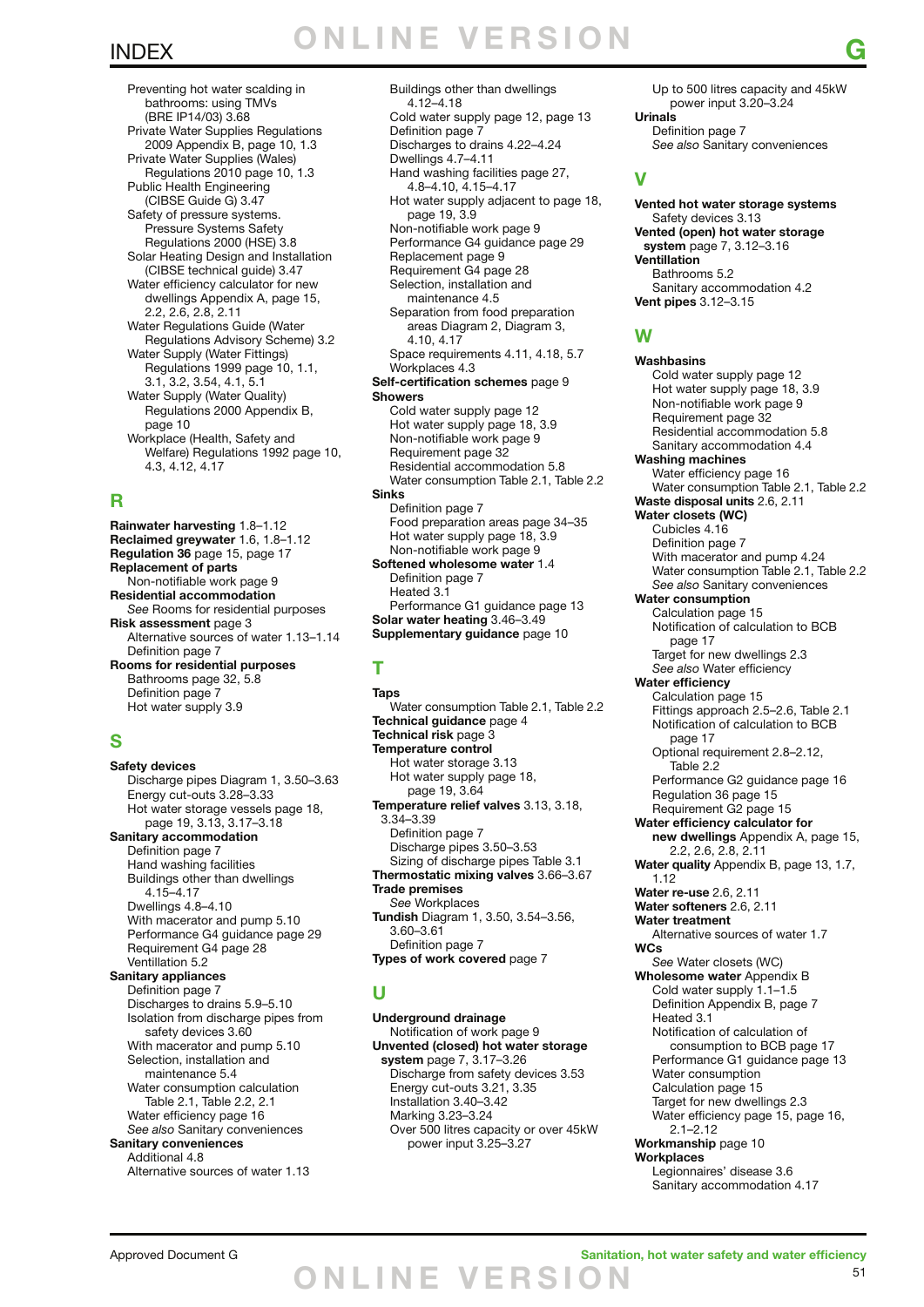## **O NLINE VER S I O N**

## **LIST OF APPROVED DOCUMENTS**

The following documents have been published to give guidance on how to meet the Building Regulations. You can find the date of the edition approved by the Secretary of State at www.gov.uk.

**Approved Document A Structure** 

**Approved Document B**  Fire safety Volume 1: Dwellinghouses Volume 2: Buildings other than dwellinghouses

**Approved Document C**  Site preparation and resistance to contaminants and moisture

**Approved Document D** Toxic substances

**Approved Document E**  Resistance to the passage of sound

**Approved Document F** Ventilation

**Approved Document G** Sanitation, hot water safety and water efficiency

**Approved Document H** Drainage and waste disposal

**Approved Document J** Combustion appliances and fuel storage systems

**Approved Document K** Protection from falling, collision and impact

**Approved Document L1A** Conservation of fuel and power in new dwellings

**Approved Document L1B** Conservation of fuel and power in existing dwellings

**Approved Document L2A** Conservation of fuel and power in new buildings other than dwellings

**Approved Document L2B** Conservation of fuel and power in existing buildings other than dwellings

**Approved Document M** Access to and use of buildings Volume 1: Dwellings Volume 2: Buildings other than dwellings

**Approved Document P** Electrical Safety – Dwellings

**Approved Document Q** Security – Dwellings

**Approved Document 7** Materials and workmanship

## **O NLINE VER S I O N**